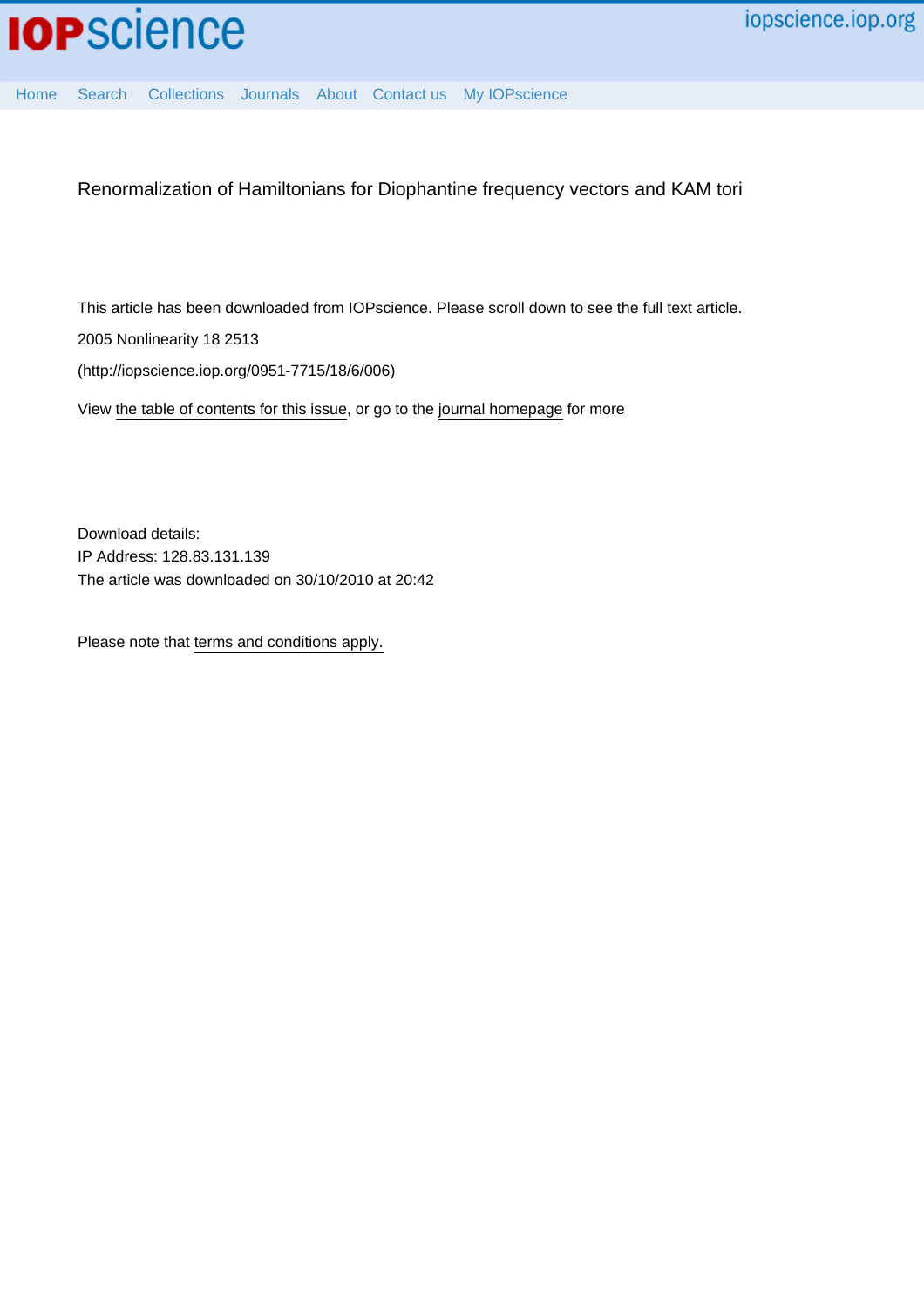Nonlinearity **18** (2005) 2513–2544 [doi:10.1088/0951-7715/18/6/006](http://dx.doi.org/10.1088/0951-7715/18/6/006)

# **Renormalization of Hamiltonians for Diophantine frequency vectors and KAM tori**

## **S Kocic´**

Department of Physics, University of Texas at Austin, 1 University Station C1600, Austin, TX 78712, USA

E-mail: [kocic@physics.utexas.edu](mailto:kocic@physics.utexas.edu)

Received 20 July 2004, in final form 2 August 2005 Published 31 August 2005 Online at [stacks.iop.org/Non/18/2513](http://stacks.iop.org/no/18/2513)

Recommended by K M Khanin

### **Abstract**

We construct a rigorous renormalization scheme for two-degree-of-freedom analytic Hamiltonians associated with Diophantine frequency vectors. We prove the existence of an attracting, integrable limit set of the renormalization. As an application of this renormalization scheme, we give a proof of a KAM theorem. We construct analytic invariant tori with Diophantine frequency vectors for near-integrable Hamiltonians in the domain of attraction of this limit set.

PACS numbers: 05.45Ac, 64.60Ak, 45.20Jj

Mathematics Subject Classification: 37F25, 37E20, 70H08

## **1. Introduction and summary of the results**

Half a century ago, Kolmogorov [\[24\]](#page-32-0) stated a theorem concerning the persistence of quasiperiodic motion (invariant tori) with sufficiently incommensurate frequency vectors in the phase space of a (non-degenerate) integrable Hamiltonian system under small analytic perturbations. Several years later, detailed proofs of the theorem were given, and the requirement of analyticity was weakened, by Arnold  $[1]$  and Moser  $[35]$ . It was the beginning of a series of rigorous results and methods that are collectively referred to as KAM theory (see also [\[26\]](#page-32-0)).

Almost at the same time, the simple and novel idea of renormalization originated in theoretical physics. It was introduced first in the quantum field theory by Stueckelberg and Petermann [\[39\]](#page-32-0) and later in statistical mechanics by Kadanoff [\[17\]](#page-32-0). In the theory of dynamical systems, renormalization group techniques were first introduced by Feigenbaum [\[7,](#page-31-0) [8\]](#page-31-0) and Coullet and Tresser [\[5\]](#page-31-0) in studying the universality of period-doubling sequences in oneparameter families of one-dimensional maps. Since then, renormalization group ideas have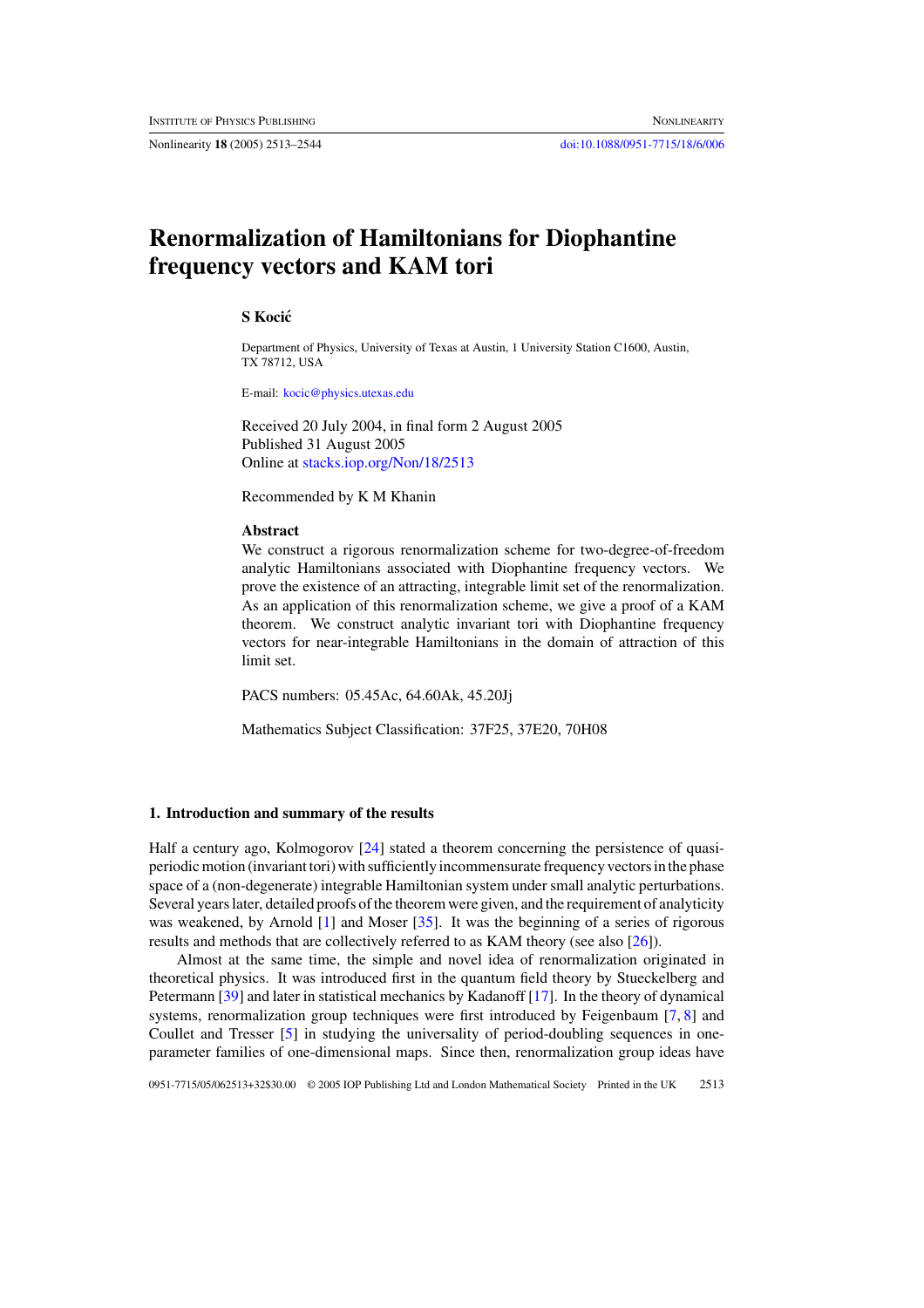been widely applied in the investigation of a variety of dynamical phenomena. In discrete-time dynamical systems these include self-similarity of period-doubling bifurcations in two- and higher-dimensional mappings, bifurcations in circle maps and bifurcations of invariant KAM curves in area-preserving maps [\[9,](#page-32-0) [16,](#page-32-0) [18,](#page-32-0) [19,](#page-32-0) [25,](#page-32-0) [30–34,](#page-32-0) [36–38\]](#page-32-0).

In the framework of the breakup of invariant tori in Hamiltonian flows, renormalization group ideas were first introduced by Escande and Doveil [\[6\]](#page-31-0). Some related ideas concerning the renormalization of Hamiltonian flows, due to MacKay and others, can be found in [\[14,34\]](#page-32-0). A rigorous renormalization scheme for analytic Hamiltonians, associated to frequency vectors of a specific type, was formulated by Koch  $[20,21]$ . References such as  $[10,11,27,29]$  contain some later related work.

Here, we construct a rigorous renormalization scheme for analytic Hamiltonian functions of two-degree-of-freedom systems which applies to the problem of stability of invariant tori with Diophantine frequency vectors. The renormalization scheme is an extension of Koch's renormalization, from quadratic irrational to a set of full Lebesgue measure Diophantine frequency ratios, in the case of two-degree-of-freedom Hamiltonians. Recently, such a generalization was done by Lopes-Dias for vector fields on a torus of dimension two [\[28\]](#page-32-0). It is also related to the approximate renormalization schemes of MacKay [\[32\]](#page-32-0) and Chandre and Moussa [\[3\]](#page-31-0) in the framework of the break-up of invariant tori in Hamiltonian systems (see also [\[4\]](#page-31-0)).

Further, we apply our renormalization scheme to give a proof of a KAM theorem. We construct analytic invariant tori with Diophantine frequency vectors for near-integrable Hamiltonians. A similar method has been used in [\[23\]](#page-32-0) to prove the existence of nondifferentiable invariant tori with a golden mean winding number for Hamiltonians attracted to the critical fixed point of the renormalization [\[22\]](#page-32-0). A different method for the construction of invariant tori, based on the analogy with quantum field theory and the summation of the (generically divergent) Lindstedt series, was used by Gallavotti *et al* [\[12,](#page-32-0) [13\]](#page-32-0) and Bricmont *et al* [\[2\]](#page-31-0). A related result for discrete-time systems concerning the existence of invariant graphs for pairs of commuting maps, for Diophantine rotation numbers, has been obtained by Haydn [\[16\]](#page-32-0).

We define a sequence of renormalization operators  $\mathcal{R}_n$ ,  $n \in \mathbb{N}_0 = \mathbb{N} \cup \{0\}$ , between Banach spaces of the analytic two-degree-of-freedom Hamiltonians. The Hamiltonians are functions on complex neighbourhoods of  $\mathbb{T}^2 \times \{0\}$ , where  $\mathbb{T}^2 = \mathbb{R}^2 / (2\pi \mathbb{Z})^2$  and 0 is the zero vector in  $\mathbb{R}^2$ . We call these neighbourhoods the phase space. We refer to the coordinates of this space, *q* and *p*, as angles and momenta, respectively.

Each of the Banach spaces, indexed by *n*, contains an integrable Hamiltonian  $H_n^0$  with an invariant torus of a given frequency  $\omega_n \in \mathbb{R}^2 \setminus \{0\}$  at  $p = 0$  and frequencies of nearby tori *twisted* in the direction of  $\Omega_n \in \mathbb{R}^2 \setminus \{0\}$ . The vectors  $\omega_n$  and  $\Omega_n$  are uniquely determined given a pair of vectors  $(\omega, \Omega) = (\omega_0, \Omega_0)$ . The domain of the *n*th-step renormalization operator  $\mathcal{R}_n$  will be restricted to a small neighbourhood of the integrable Hamiltonian  $H_n^0$ , keeping the analysis within the scope of classical KAM theory. The *n*th-step renormalization operator  $\mathcal{R}_n$  is a function from that neighbourhood into another that maps a Hamiltonian  $H_n$ , close to *H*<sup>0</sup><sub>n</sub>, into  $H_{n+1} = \mathcal{R}_n(H_n)$ , close to  $H_{n+1}^0 = \mathcal{R}_n(H_n^0)$ . On the winding ratio  $\alpha_n = \omega_{n2}/\omega_{n1}$ ,  $\omega_{n_1} \neq 0$ , of the frequency vector  $\omega_n = (\omega_{n_1}, \omega_{n_2})^*$ , the operator  $\mathcal{R}_n$  acts as a shift of its continued fraction expansion. The renormalization of a Hamiltonian  $H_0$  consists of successive application of the operators  $\mathcal{R}_n$ ,  $n \in \mathbb{N}_0$ . Given a Hamiltonian  $H_0$ , we call the sequence of Hamiltonians  $H_n$ ,  $n \in \mathbb{N}_0$ , consisting of  $H_0$  and its images  $H_{n+1} = \mathcal{R}_n \circ \cdots \circ \mathcal{R}_0(H_0)$ , the orbit of the Hamiltonian  $H_0$ .

Renormalization techniques in dynamical systems are designed to study systems on progressively smaller spatial scales and longer time scales. The renormalization scheme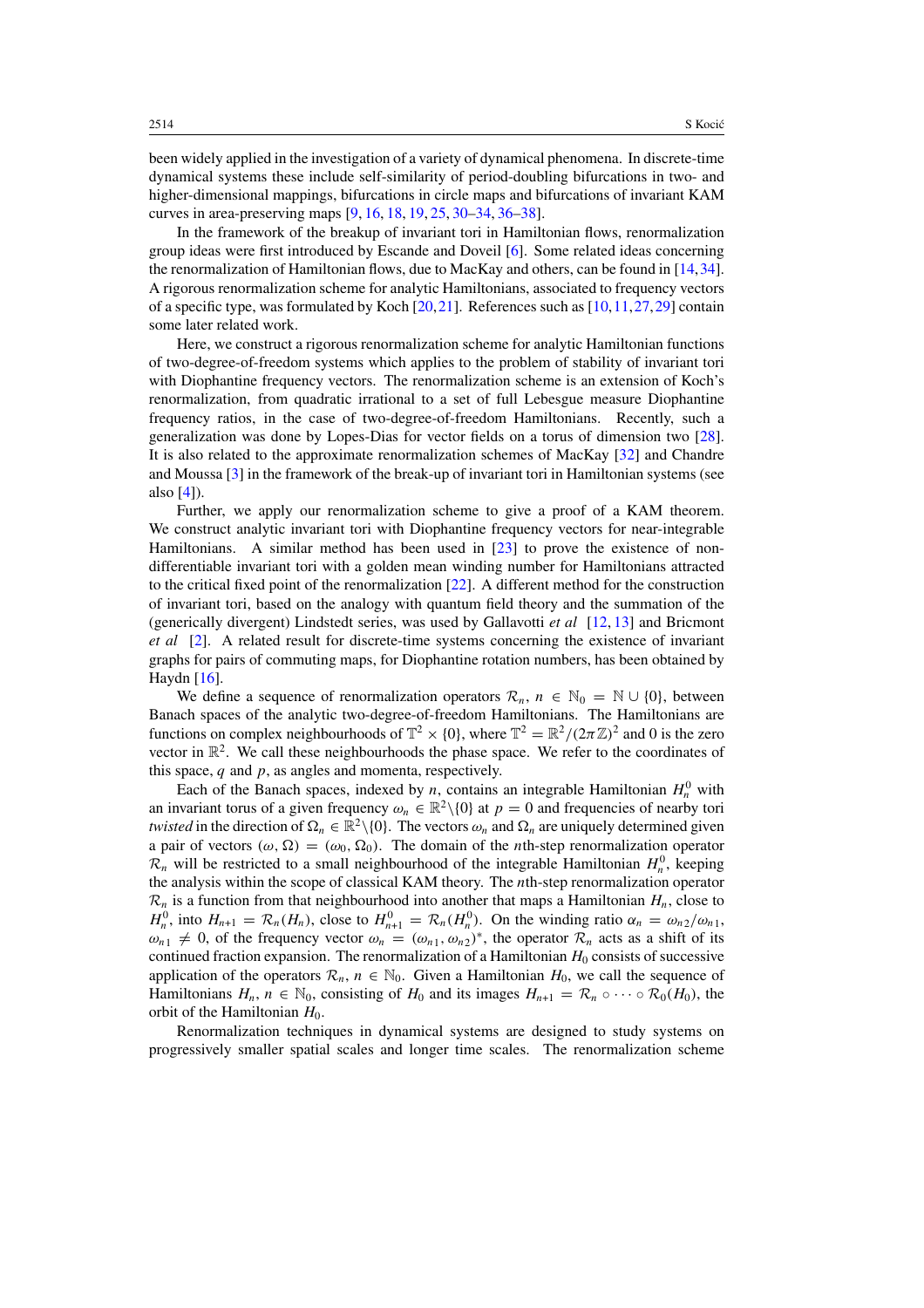for Hamiltonians is essentially a transformation of classical Hamiltonian functions generated by a scaling of the phase space, modulo a set of transformations that preserve the topological characteristics of the orbits of the Hamiltonian flows. This set includes canonical transformations homotopic to the identity, scaling of the momenta, time and energy. The *n*thstep renormalization operator basically consists of time-rescaling, composed with a nonlinear diffeomorphism homotopic to the identity, and a linear scaling of the (lifted) phase space.

The linear scaling transformation is intended to enlarge a region around the orbits of the integrable Hamiltonian flow while keeping the periodicity of the angle coordinates. It is a composition of a linear scaling of the momentum space and a linear canonical transformation of the phase space generated by a point transformation in  $GL(2, \mathbb{Z})$ .

The growth of the Fourier modes of the Hamiltonian in the direction of the dominant flow is prevented by eliminating these modes in each step. This is achieved by a nonlinear canonical transformation homotopic to the identity. The process of elimination (of 'irrelevant' modes of a Hamiltonian) and rescaling (of the Fourier lattice) is similar in spirit to block spin transformations in statistical mechanics—a standard tool in the theory of critical phenomena.

Additionally, time-rescaling, a nonlinear scaling of the momenta and a translation in momentum space are included. The latter transformation prevents the renormalization operators from having an expanding eigendirection. These transformations are also homotopic to the identity and do not change the winding number of the orbits of the Hamiltonian flow.

**Main results.** *The results of this paper concerning the constructed renormalization scheme for analytic Hamiltonians and its applications are:*

- *(i) the nth-step renormalization operator*  $\mathcal{R}_n$ ,  $n \in \mathbb{N}_0$ , *is a well-defined analytic map on an open ball of analytic Hamiltonians around*  $H_n^0$  *for a generic frequency vector*  $\omega_n \in \mathbb{R}^2 \setminus \{0\}$  *(theorem [4.4\)](#page-9-0);*
- *(ii) for a set of Diophantine frequency vectorsω*<sup>0</sup> *of full Lebesgue measure, the renormalization orbits of all Hamiltonians in a neighbourhood of an integrable Hamiltonian H*<sup>0</sup> <sup>0</sup> *associated to*  $\omega_0$  approach the orbit of the integrable Hamiltonian  $H_0^0$  (theorem [7.2\)](#page-21-0);
- (iii) every Hamiltonian  $H_0$  sufficiently close to such a  $H_0^0$  has an invariant torus on which the *motion is conjugate to a linear flow of Diophantine frequency vector*  $\omega_0$  (theorem [9.5\)](#page-28-0);
- *(iv) the invariant torus is an analytic function (theorem [10.4\)](#page-31-0).*

The above-mentioned set of Diophantine frequency vectors for which the convergence result has been obtained and invariant tori have been constructed contains those with Diophantine exponent  $\beta < (\sqrt{161} - 11)/10$ . Though this set is not optimal, it is of full Lebesgue measure. We believe that this is not a restriction of the renormalization method and that the set can be extended to other Diophantine frequency vectors.

This paper is organized as follows. In the next section, we define the Banach spaces of Hamiltonians that will be renormalized. In section [3,](#page-5-0) we describe the performed linear scaling of the phase space. Section [4](#page-7-0) contains the construction of the *n*th-step renormalization operator. The existence of a canonical transformation that eliminates the non-resonant modes of a near-integrable Hamiltonian is proved in section [5.](#page-10-0) In section [6,](#page-15-0) we recall the definition of Diophantine frequency vectors and obtain some bounds that will be used in section [7](#page-17-0) to prove the convergence of the renormalization dynamics to an integrable limit set for *ω* satisfying a Diophantine condition. The remaining sections contain an application of the previously constructed renormalization scheme. Section [8](#page-24-0) contains the definition of invariant tori. In section [9,](#page-25-0) we construct the invariant tori with Diophantine frequency vectors for nearintegrable Hamiltonians. Finally, in section [10,](#page-30-0) we prove that the constructed invariant tori can be extended to analytic functions.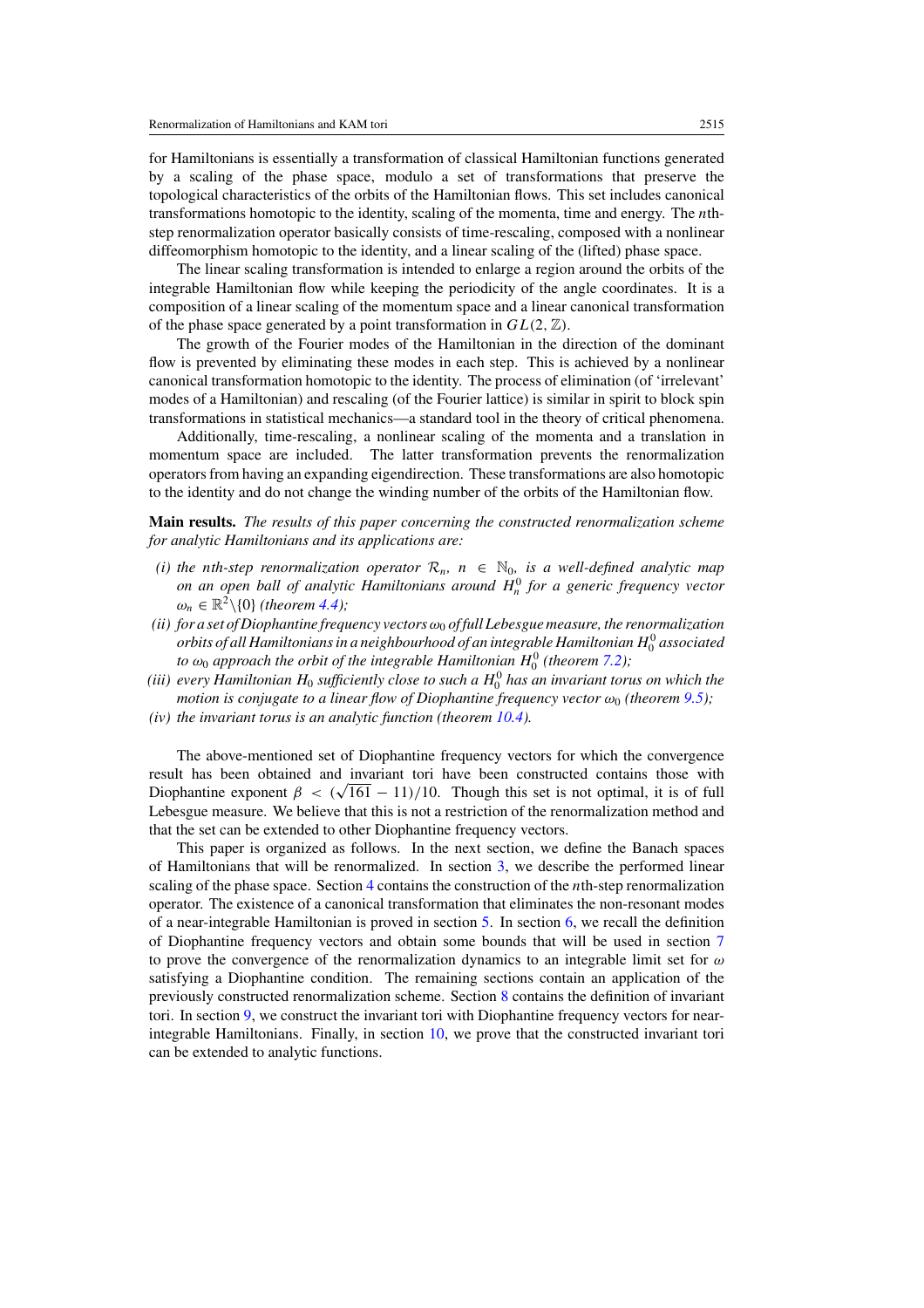#### **2. The spaces of Hamiltonians**

Let us start by defining the spaces of Hamiltonians that we will consider. Given  $n \in \mathbb{N}_0$ , let  $\omega_n, \Omega_n \in \mathbb{R}^2 \setminus \{0\}$  be two vectors not parallel to each other. We introduce the normalized vector  $\hat{\omega}_n = \omega_n / ||\omega_n||$ . Here and in what follows  $||\cdot||$  denotes  $\ell^1$ -norm of a vector. Define  $\omega'_n$  and  $\Omega'_n$  in  $\mathbb{R}^2$  by the following relations:  $\omega'_n \cdot \Omega_n = 0$ ,  $\omega'_n \cdot \hat{\omega}_n = 1$ ,  $\Omega'_n \cdot \hat{\omega}_n = 0$  and  $\Omega'_n \cdot \Omega_n = 1$ , where ' $\cdot$ ' stands for the usual scalar product of the vectors in  $\mathbb{R}^2$ .

**Definition 2.1.** *Given a pair of positive numbers*  $\rho = (\rho_1, \rho_2)$ *, define* 

$$
\mathcal{D}_{n,1}(\rho_1) = \{q \in \mathbb{C}^2 : |\text{Im}\,\omega'_n \cdot q| < \rho_1, \ |\text{Im}\,\Omega'_n \cdot q| < \rho_1\},
$$
\n
$$
\mathcal{D}_{n,2}(\rho_2) = \{p \in \mathbb{C}^2 : |\hat{\omega}_n \cdot p| < \rho_2, \ |\Omega_n \cdot p| < \rho_2\} \tag{1}
$$

*and let*  $\mathcal{D}_n(\rho) = \mathcal{D}_{n,1}(\rho_1) \times \mathcal{D}_{n,2}(\rho_2)$ *.* 

The Hamiltonians are analytic functions  $H_n$ :  $\mathcal{D}_n(\rho) \to \mathbb{C}$ ,  $2\pi$ -periodic in both components of *q*. These functions can be expanded in Fourier–Taylor series

$$
H_n(q, p) = \sum_{(\nu, k) \in I} (H_n)_{\nu, k} (\hat{\omega}_n \cdot p)^{k_1} (\Omega_n \cdot p)^{k_2} e^{iq \cdot \nu},
$$
 (2)

where  $k = (k_1, k_2)$  and  $I = \mathbb{Z}^2 \times \mathbb{N}_0^2$ . We will refer to each term in this sum as a mode of the Hamiltonian *Hn*.

**Definition 2.2.** *Given*  $\rho > 0$ *, componentwise, define*  $A_n(\rho)$  *to be the Banach space of functions H<sub>n</sub> that are analytic on*  $\mathcal{D}_n(\rho)$ *, extend continuously to the boundary of*  $\mathcal{D}_n(\rho)$  *and have finite norm*

$$
||H_n||_{n,\rho} = \sum_{(\nu,k)\in I} |(H_n)_{\nu,k}| \rho_2^{\|k\|} e^{\rho_1(|\hat{\omega}_n\cdot\nu| + |\Omega_n\cdot\nu|)}.
$$
 (3)

Let us also define the projection operators  $\mathbb{P}_n^k$  on  $\mathcal{A}_n(\rho)$  by

1

$$
\mathbb{P}_n^k H_n = (H_n)_{0,k} (\hat{\omega}_n \cdot p)^{k_1} (\Omega_n \cdot p)^{k_2}
$$
 (4)

and let  $\mathbb{E} = \sum_{k \in \mathbb{N}_0^2} \mathbb{P}_n^k$  be the projection operator onto the subspace of *q*-independent Hamiltonians. Define the functionals  $\mathfrak{p}_n^k : A_n(\rho) \to \mathbb{C}$  by  $\mathfrak{p}_n^k H_n = (H_n)_{0,k}$ .

The analysis of this paper is focused on Hamiltonians of the form  $H_n = H_n^0 + h_n$ , where

$$
H_n^0 = \omega_n \cdot p + \frac{1}{2} (\Omega_n \cdot p)^2 \tag{5}
$$

is an integrable Hamiltonian and  $h_n \in A_n(\rho)$  is a perturbation. The integrable Hamiltonians  $H_n^0$ are degenerate, in the sense that they do not satisfy Kolmogorov's non-degeneracy condition, but they do have a *twist* in the  $\Omega_n$  direction, i.e. they satisfy

$$
\det\left[\frac{\partial^2 H_n^0}{\partial p_i \partial p_j}\right] = 0, \qquad \left|\frac{\partial^2 H_n^0}{\partial (\Omega_n \cdot p)^2}\right| = 1 \neq 0. \tag{6}
$$

Hamiltonians satisfying this weaker (than Kolmogorov's original) non-degeneracy condition have been included in the improved versions of the KAM theory.

The sequence of renormalization transformations is associated to the sequence of vector pairs  $(\omega_n, \Omega_n)$ ,  $n \in \mathbb{N}_0$ . This sequence has been constructed from a pair of vectors  $\omega, \Omega \in \mathbb{R}^2 \setminus \{0\}$ . We assume that  $\omega \in \mathbb{R}^2$  is of the form  $\omega = \ell(1, \alpha)^*$ , where  $\ell \in \mathbb{R}^+$ and  $\alpha$  > 1 is an irrational number. Here '\*' stands for 'transpose'.

The unique continued fraction expansion [\[15\]](#page-32-0) of such an irrational  $\alpha \in \mathbb{R}$  is given by

$$
\alpha = a_0 + \frac{1}{a_1 + (1/(a_2 + \cdots))},\tag{7}
$$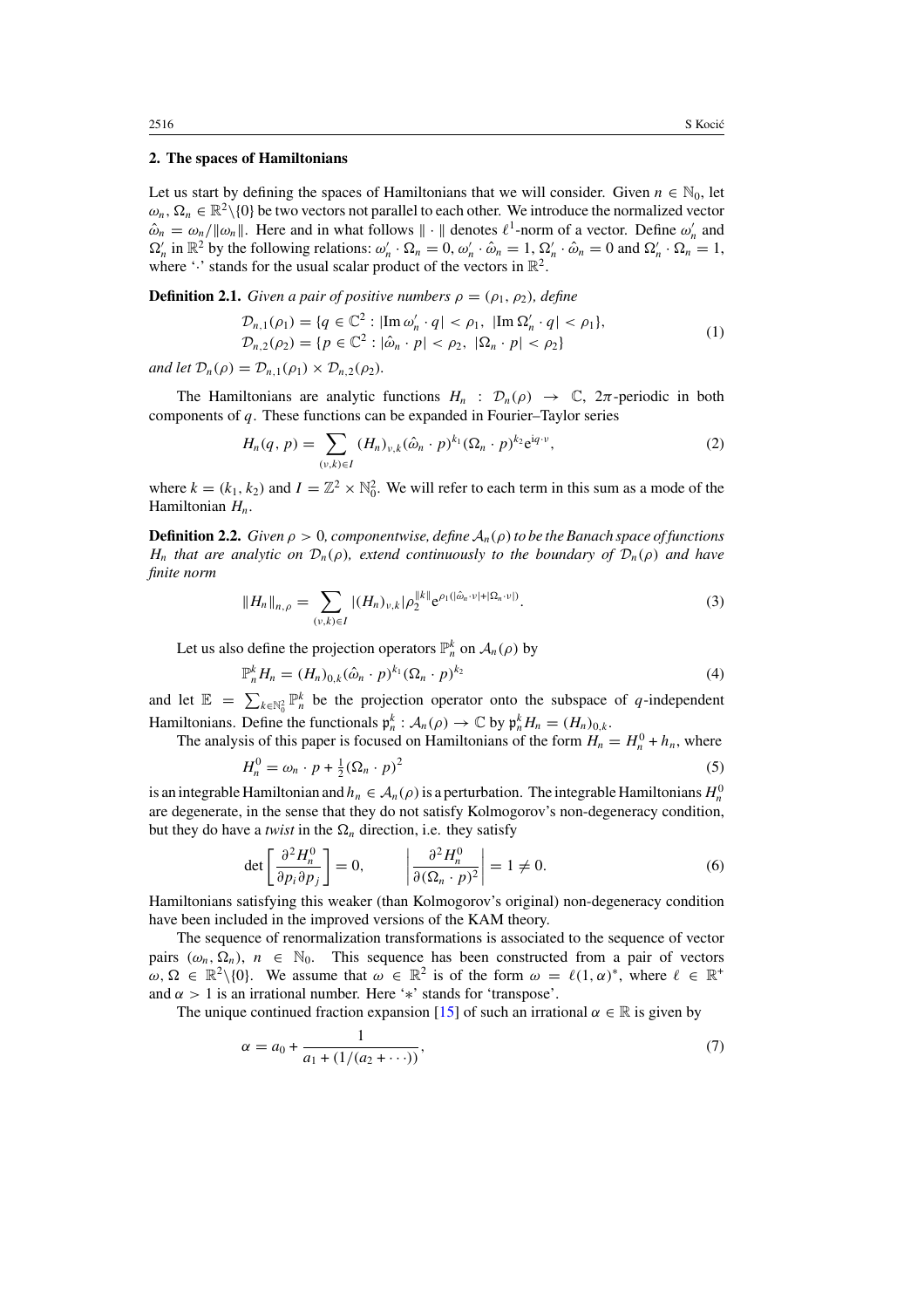<span id="page-5-0"></span>where  $a_n \in \mathbb{Z}^+, n \geq 0$ , are called partial quotients. We also write  $\alpha = [a_0, a_1, \ldots]$ . The vectors  $\omega_n$  are constructed from the continued fraction expansion of the winding ratio  $\alpha$  of the frequency vector  $\omega$ . We define  $\omega_n = \ell(1, \alpha_n)^*$ , where  $\alpha_n = [a_n, a_{n+1}, \ldots]$ .

We choose a vector  $\Omega \in \mathbb{R}^2$  which is suitable in the sense of the following definition.

**Definition 2.3.**  $\Omega \in \mathbb{R}^2$  *will be called suitable if it is of the form*  $\Omega = (\Omega^1, \Omega^2)^*$ *, with*  $|\Omega^1| \geqslant |\Omega^2| \geqslant 0$ ,  $\Omega^1 \Omega^2 \leqslant 0$  and  $\|\Omega\| = 1$ .

Notice that a suitable vector  $\Omega$  cannot be arbitrary close to the direction of  $\omega$ . The smaller (positive) angle between these vectors is larger than  $\pi/4$  and smaller than  $3\pi/4$ .

#### **3. Scaling of the phase space**

The renormalization scheme for *d*-degree-of-freedom Hamiltonians introduced by Koch is associated to a frequency vector *ω* whose components span an algebraic number field of degree  $d \in \mathbb{N}$ . For two-degree-of-freedom systems, this scheme can be applied to Hamiltonians associated to a frequency vector with a quadratic irrational slope. In that case, one can find a hyperbolic matrix  $T \in GL(2, \mathbb{Z})$  with determinant  $\pm 1$ , for which  $\omega$  is an expanding eigenvector (lemma 4.1 in [\[20\]](#page-32-0)). That matrix is then used to perform linear scaling of the phase space at each renormalization step.

In order to construct a renormalization scheme which applies to a larger set of frequency vectors, we use a different linear scaling transformation at each step. We generate the *n*th-step scaling transformation of the phase space using the matrix  $T_n \in GL(2, \mathbb{Z})$  defined by

$$
T_n = \begin{bmatrix} 0 & 1 \\ 1 & a_n \end{bmatrix} . \tag{8}
$$

More precisely, at the *n*th renormalization step, the scaling of the (lifted) phase space is performed with a linear map  $\mathcal{T}_n^{-1}$  on  $\mathbb{C}^2 \times \mathbb{C}^2$ , defined by  $\mathcal{T}_n(q, p) = (T_n q, \mu_n T_n^{*-1} p)$ , where  $\mu_n = \alpha_{n+1}^{-1} ||T_n^{-1} \Omega_n||^{-2}$  is a positive number. This map generates the transformation of Hamiltonians  $H_n \mapsto H_n \circ T_n$ . Notice that the vectors  $\omega_n$  could also be defined recursively using this matrix, via  $\omega_{n+1} = \alpha_{n+1} T_n^{-1} \omega_n$ , given  $\omega = \omega_0$ . Similarly, given a suitable vector  $\Omega = \Omega_0$ , the vectors  $\Omega_n$  are defined recursively by  $\Omega_n = T_{n-1}^{-1} \Omega_{n-1} / \|T_{n-1}^{-1} \Omega_{n-1}\|$ , for  $n \in \mathbb{N}$ . Thus, under this scaling, the integrable Hamiltonian  $H_n^0$  is mapped into  $\alpha_{n+1}^{-1} \mu_n H_{n+1}^0$ ,  $n \in \mathbb{N}_0$ . A time rescaling, then, normalizes the latter to  $H_{n+1}^0$ .

The matrix  $T_n$  has the following properties. If  $\alpha > 1$ , then, for all  $n \ge 0$ ,  $a_n \ge 1$  and  $T_n$ is a hyperbolic matrix with  $\det(T_n) = -1$  and eigenvalues  $\lambda_n$  and  $-1/\lambda_n$ , where

$$
\lambda_n = \frac{a_n + \sqrt{a_n^2 + 4}}{2}.\tag{9}
$$

The expanding and contracting eigendirections corresponding to these eigenvalues are given by  $(1, \lambda_n)^*$  and  $(1, -1/\lambda_n)^*$ , respectively. The expanding eigenvector is close to  $\omega_n$ , in the sense that the absolute value of the angle between it and  $\omega_n$  is smaller than  $\pi/4$ .

The map  $\omega_n \mapsto \omega_{n+1}$  is related with the Gauss map of the fractional part of  $\alpha_n$ . Given  $\alpha \in \mathbb{R}$ , let  $[\alpha]$  be the integer part of  $\alpha$ , i.e.  $[\alpha] = \max\{k \in \mathbb{Z} : k \leq \alpha\}$ . Also, let  $\{\alpha\} = \alpha - [\alpha]$ be the fractional part of *α*.

For  $x > 0$ , the Gauss map is defined as

$$
G: x \mapsto \left\{ \frac{1}{x} \right\}.
$$
 (10)

If we define  $x_n = \alpha_n - a_n$ , for  $n \geq 0$ , we obtain  $x_{n+1} = G(x_n)$ . Thus, the shift  $[a_n, a_{n+1}, \ldots] \mapsto [a_{n+1}, a_{n+2}, \ldots]$  of the continued fraction expansion of  $\alpha_n$  corresponds to the Gauss map of its fractional part  $x_n$ .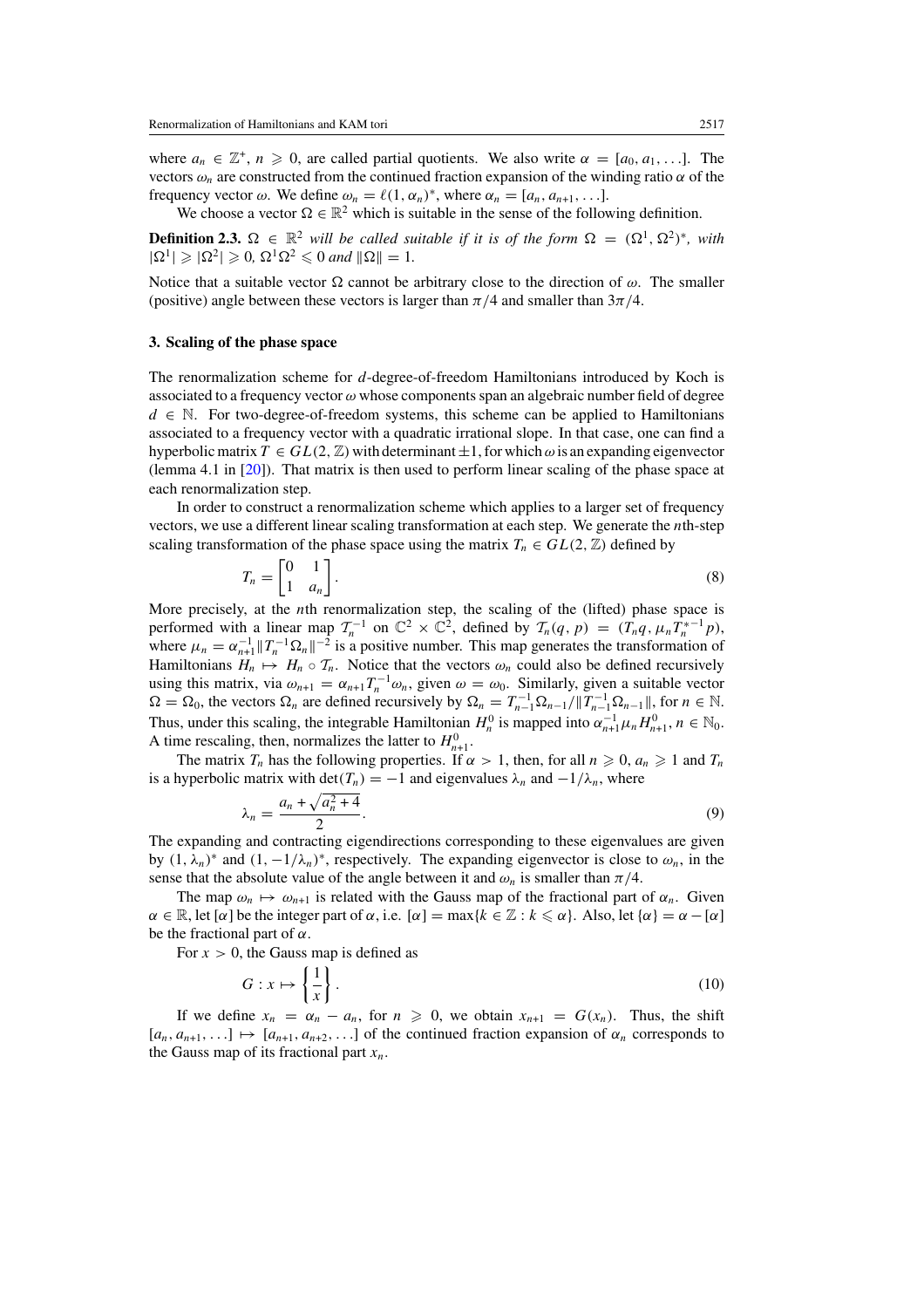<span id="page-6-0"></span>The transformation  $\alpha_n \mapsto \alpha_{n+1} = (\alpha_n - a_n)^{-1}$  is a special case of a modular transformation,

$$
\alpha \mapsto \frac{T_{21} + \alpha T_{22}}{T_{11} + \alpha T_{12}},\tag{11}
$$

generated by the action of an integer matrix  $T = (T_{ii}) \in GL(2, \mathbb{Z})$  of determinant  $\pm 1$ . Numbers related by such a transformation are called equivalent. Two numbers are equivalent if and only if they have the same tail in their continued fraction expansions (theorem 175 in [\[15\]](#page-32-0)). The matrix  $T_n$  generates an equivalence relation between  $\alpha_{n+1}$  and  $\alpha_n$ .

The linear coordinate change  $\mathcal{T}_n^{-1}$  maps the orbit of  $H_n^0$  with rotation number  $\alpha_n$  into the orbit of  $H_{n+1}^0$  with the rotation number  $\alpha_{n+1}$ . We have made the particular choice of  $T_n$  in order to provide the desired 'scale change' in the sense explained below.

Let us consider the sequence of periodic orbits approximating an invariant torus with frequency ratio *α*. Recursively, define the sequence of convergent matrices associated to *α*,

$$
P_n = \begin{bmatrix} q_{n-1} & p_{n-1} \\ q_n & p_n \end{bmatrix},\tag{12}
$$

for  $n \geq 0$ , via  $P_n = T_n P_{n-1}$ , with  $P_{-1}$  being the identity matrix in  $GL(2, \mathbb{Z})$ . Thus,  $q_n$  and  $p_n$ are determined by the following recursion relations

$$
q_n = a_n q_{n-1} + q_{n-2},
$$
  
\n
$$
p_n = a_n p_{n-1} + p_{n-2}
$$
\n(13)

and  $q_{-2} = 1$ ,  $p_{-2} = 0$ ,  $q_{-1} = 0$ ,  $p_{-1} = 1$ . The convergent matrices define a sequence of convergents  $p_n/q_n = [a_0, \ldots, a_n]$  that approaches  $\alpha$  as  $n \to \infty$ .

The values of  $q_n$  and  $p_n$  are associated to  $\alpha$ . In the following, we will stress this fact by writing explicitly  $q_n(\alpha)$  and  $p_n(\alpha)$ . Consider the sequence of periodic orbits of frequency ratios  $p_k(\alpha_n)/q_k(\alpha_n)$ ,  $k \in \mathbb{N}_0$ . The matrix  $T_n^{-1}$  produces the following 'scale change'

$$
\begin{pmatrix} -a_n & 1 \ 1 & 0 \end{pmatrix} \begin{pmatrix} q_k(\alpha_n) \\ p_k(\alpha_n) \end{pmatrix} = \begin{pmatrix} q_{k-1}(\alpha_{n+1}) \\ p_{k-1}(\alpha_{n+1}) \end{pmatrix}
$$
(14)

motivating its use. A periodic orbit labelled by *k* that approximates an invariant torus with frequency ratio  $\alpha_n$  of  $H_n^0$  is mapped into a periodic orbit labelled by  $k-1$  that approximates an invariant torus with frequency ratio  $\alpha_{n+1}$  of  $H_{n+1}^0$ .

The composition  $H_n \circ T_n$  represents a singular operator, as the matrix  $T_n$  has an expanding eigendirection. The composition is, however, harmless when the domain of the operator is restricted to Hamiltonians that contain only the modes for which  $||k||$  is large or *ν* is almost perpendicular to *ω*. These modes are called *resonant*. These are the modes that produce small denominators in KAM theory.

**Definition 3.1.** *Given*  $\sigma$ ,  $\kappa > 0$  *and vectors*  $\omega_n$ ,  $\Omega_n \in \mathbb{R}^2$ , we define the non-resonant index set,

$$
I_n^- = \{ (\nu, k) \in I : |\omega_n \cdot \nu| > \sigma | \Omega_n \cdot \nu|, |\omega_n \cdot \nu| > \kappa ||k|| \}.
$$
 (15)

*The resonant index set is defined as its complement,*  $I_n^+ = I \setminus I_n^-$ . The corresponding projection *operators on*  $A_n(\rho)$ ,  $I_n^-$  *and*  $I_n^+ = I - I_n^-$ *, are defined by setting* 

$$
(\mathbb{I}_n^- H_n)(q, p) = \sum_{(\nu, k) \in I_n^-} (H_n)_{\nu, k} (\hat{\omega}_n \cdot p)^{k_1} (\Omega_n \cdot p)^{k_2} e^{iq \cdot \nu}.
$$
 (16)

Hamiltonians consisting only of resonant modes will be called resonant. On the space of resonant Hamiltonians, the map  $H_n \mapsto H_n \circ T_n$  is analyticity improving.

**Proposition 3.2.** *Let*  $0 < \rho' < \rho$  *with*  $3\rho' > 2\rho$ *, componentwise. If*  $\sigma$  *and*  $\kappa$  *are sufficiently small constants, then every Hamiltonian*  $H_n \in \mathbb{I}_n^+ A_n(\rho')$ ,  $n \in \mathbb{N}_0$ , has an analytic extension to  $T_n\mathcal{D}_{n+1}(\rho)$ *. The linear map from*  $\mathbb{I}_n^+\mathcal{A}_n(\rho')$  *to*  $\mathcal{A}_{n+1}(\rho)$ *, given by* :  $H_n \mapsto H_n \circ \mathcal{T}_n$ *, is compact.* 

*α*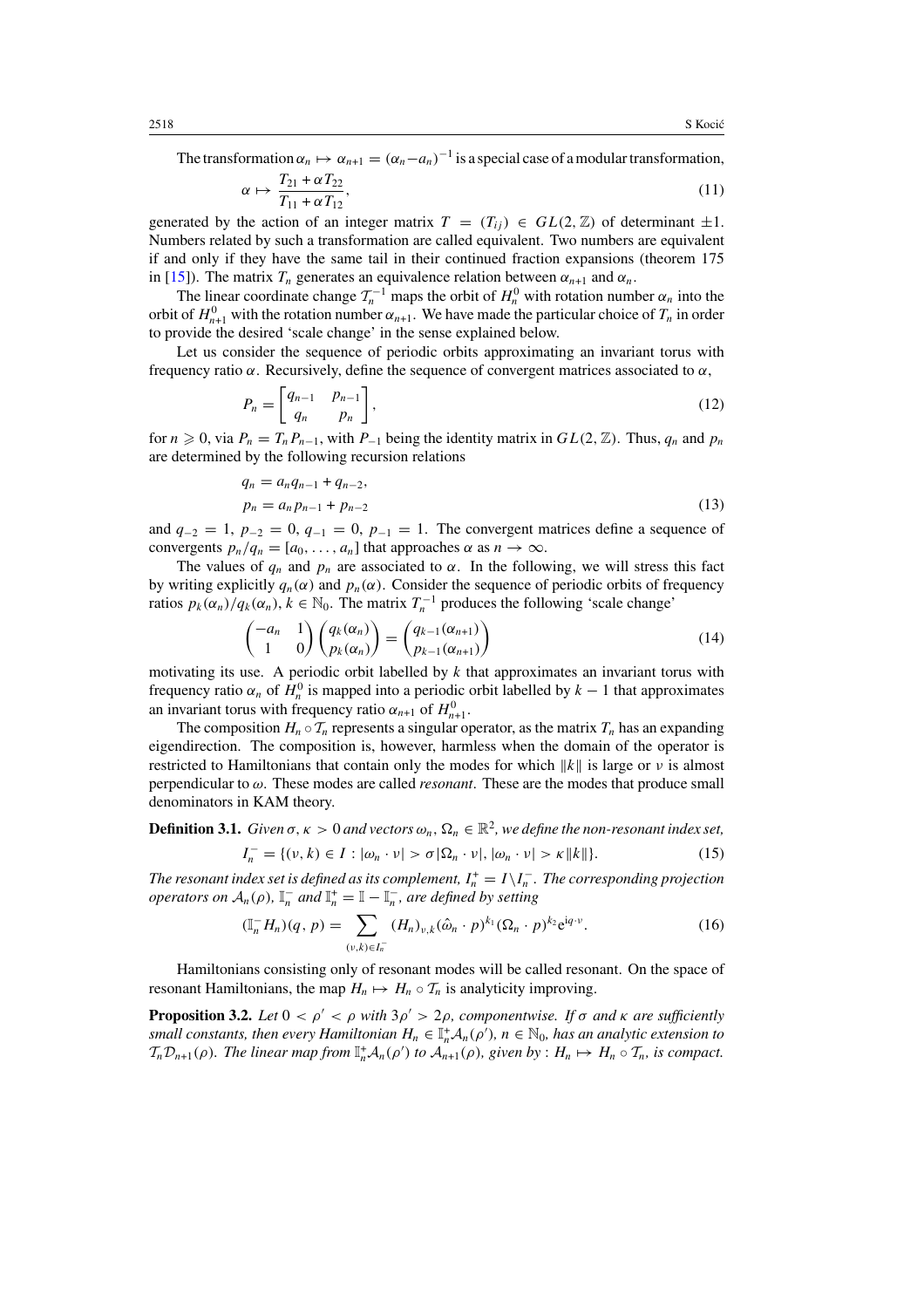#### <span id="page-7-0"></span>**Proof.** As

$$
H_n \circ T_n(q, p) = \sum_{(\nu, k) \in I_n^+} (H_n)_{\nu, k} (\mu_n T_n^{-1} \hat{\omega}_n \cdot p)^{k_1} (\mu_n T_n^{-1} \Omega_n \cdot p)^{k_2} e^{iq \cdot T_n * \nu}, \tag{17}
$$

one can obtain

$$
||H_{n} \circ T_{n}||_{n+1,\rho} = \sum_{(v,k)\in I_{n}^{+}} |(H_{n})_{v,k}| \left(\frac{\mu_{n}||\omega_{n+1}||}{\alpha_{n+1}||\omega_{n}||}\rho_{2}\right)^{k_{1}} (\mu_{n}||T_{n}^{-1}\Omega_{n}||\rho_{2})^{k_{2}}
$$
  
\n
$$
\times \exp\left(\rho_{1}\left(\frac{\alpha_{n+1}}{||\omega_{n+1}||}|\omega_{n} \cdot \nu| + \frac{|\Omega_{n} \cdot \nu|}{||T_{n}^{-1}\Omega_{n}||}\right)\right)
$$
  
\n
$$
= \sum_{(v,k)\in I_{n}^{+}} |(H_{n})_{v,k}| \left(\frac{\mu_{n}||\omega_{n+1}||\rho_{2}}{\alpha_{n+1}||\omega_{n}||\rho_{2}'}\right)^{k_{1}} \left(\frac{\mu_{n}||T_{n}^{-1}\Omega_{n}||\rho_{2}}{\rho_{2}'}\right)^{k_{2}} \rho_{2}^{\prime||k||}
$$
  
\n
$$
\times \exp\left(\left(\frac{\rho_{1}\alpha_{n+1}||\omega_{n}||}{||\omega_{n+1}||} - \rho_{1}^{\prime}\right)|\hat{\omega}_{n} \cdot \nu| + \left(\frac{\rho_{1}}{||T_{n}^{-1}\Omega_{n}||} - \rho_{1}^{\prime}\right)|\Omega_{n} \cdot \nu| + \rho_{1}^{\prime(|\hat{\omega}_{n} \cdot \nu| + |\Omega_{n} \cdot \nu|)}\right)
$$
  
\n
$$
\leq ||H_{n}||_{n,\rho^{\prime}}
$$
\n(18)

provided that all of the modes contract. The terms with *ν* obeying the inequality  $|\omega_n \cdot \nu| \leq$  $\sigma|\Omega_n \cdot v|$  contract for sufficiently small  $\sigma$  satisfying the second part of the double inequality

$$
\frac{\sigma(\alpha_{n+1}/\|\omega_{n+1}\|)+(1/\|T_n^{-1}\Omega_n\|)}{1+(\sigma/\|\omega_n\|)} \leq \frac{\sigma}{\ell}+\frac{2}{3}<\frac{\rho'_1}{\rho_1}.
$$
\n(19)

Given  $\sigma > 0$ , the first part is satisfied for any  $n \in \mathbb{N}_0$ . The other conditions are trivially satisfied as  $\mu_n ||T_n^{-1} \Omega_n|| \leq 2/3$ .

The modes indexed by  $(v, k)$  satisfying  $|\omega_n \cdot v| \leq \kappa ||k||$  also contract if  $\kappa$  satisfies the second part of the double inequality

$$
\mu_n \|T_n^{-1} \Omega_n\| \exp\left(\kappa \left(\frac{\rho_1 \alpha_{n+1}}{\|\omega_{n+1}\|} - \frac{\rho'_1}{\|\omega_n\|}\right)\right) \leq \frac{2}{3} e^{\kappa \rho_1/\ell} < \frac{\rho'_2}{\rho_2}.\tag{20}
$$

Given  $\kappa > 0$ , the first part is satisfied for any  $n \in \mathbb{N}_0$ .

These estimates show that  $H_n \circ T_n$  is analytic in  $\mathcal{D}_{n+1}(\rho)$ . Now, given  $\sigma, \kappa > 0$  satisfying the second parts of the double inequalities (19) and (20), one can find  $r > \rho$  satisfying  $3\rho' > 2r$ componentwise, such that *H<sub>n</sub>* ◦ *T<sub>n</sub>* is also analytic and bounded in  $\mathcal{D}_{n+1}(r)$ . The assertion now follows from the fact that the inclusion map from  $\mathcal{A}_{n+1}(r)$  to  $\mathcal{A}_{n+1}(\rho)$  is compact. follows from the fact that the inclusion map from  $A_{n+1}(r)$  to  $A_{n+1}(\rho)$  is compact.

### **4. The** *n***th-step renormalization operator**

We will restrict the domain of the *n*th-step renormalization operator to resonant Hamiltonians. The composition of a resonant Hamiltonian with  $\mathcal{T}_n$  produces, in general, non-resonant modes. In the *n*th renormalization step, we completely eliminate these modes such that the renormalized Hamiltonians are also resonant. We also include a translation in the variable  $\Omega_{n+1} \cdot p$  to prevent the *n*th-step renormalization operator from having an expanding eigendirection. The existence of the non-zero quadratic (in the components of  $p$ ) part of the integrable Hamiltonian  $H_n^0$  is essential for the construction of such a transformation. Finally, we perform an additional, nonlinear, scaling of the action (momentum) variables and time, in order to fix the coefficients of the  $(\omega_{n+1} \cdot p)$  and  $(\Omega_{n+1} \cdot p)^2$  modes of the renormalized Hamiltonians to 1 and 1*/*2, respectively.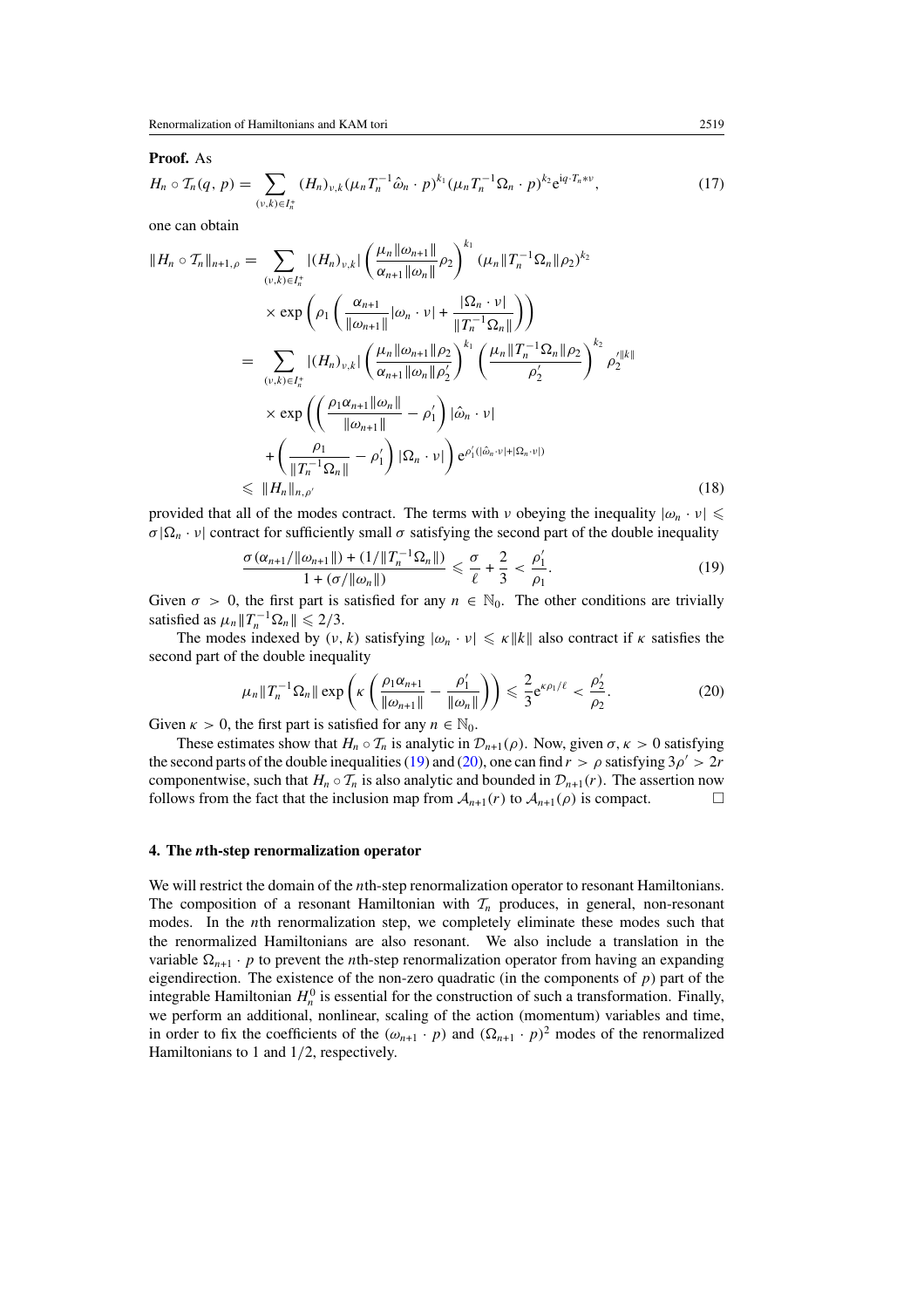<span id="page-8-0"></span>**Definition 4.1.** *The nth-step renormalization operator*  $\mathcal{R}_n$  *is defined (formally) on an open ball in*  $\mathbb{I}_n^+ A_n(\rho')$ , with  $\rho' > 0$ , componentwise, by the following action on a Hamiltonian  $H_n \in \mathbb{I}_n^+ A_n(\rho'),$ 

$$
\mathcal{R}_n(H_n) = \frac{\theta'_n}{\mu'_n}(H_n \circ \Lambda_n - \mathbb{P}_{n+1}^{(0,0)} H_n \circ \Lambda_n), \tag{21}
$$

*where*  $\Lambda_n = T_n \circ V_{H'_{n+1}} \circ U_{H''_{n+1}} \circ S_{\tilde{H}_{n+1}}$ *. Here*  $H'_{n+1} = (\theta_n/\mu_n)H_n \circ T_n$ *, with*  $\theta_n = \alpha_{n+1}$ *,*  $H''_{n+1} = H'_{n+1} \circ V_{H'_{n+1}}$  and  $\tilde{H}_{n+1} = H''_{n+1} \circ U_{H''_{n+1}}$ . The transformation  $V_{H'_{n+1}} : \mathcal{D}_{n+1}(p) \to$  $\mathcal{D}_{n+1}(\rho)$ *, where*  $3/2\rho' > \rho > \rho > \rho' > \rho'$ *, componentwise, represents the translation*  $V_{H'_{n+1}}(q, p) = (q, p - v_{H'_{n+1}} \Omega'_{n+1}),$  with  $v_{H'_{n+1}} \in \mathbb{C}$  determined by the equation  $\mathfrak{p}_{n+1}^{(0,1)} H'_{n+1} \circ$  $V_{H'_{n+1}} = 0$ . The map  $U_{H''_{n+1}}$ :  $\mathcal{D}_{n+1}(Q') \to \mathcal{D}_{n+1}^{(n)}(Q)$  is a canonical transformation that satisfies  $\mathbb{I}_{n+1}^{-n}$   $(H_{n+1}'' \circ U_{H_{n+1}''}) = 0$ . The transformation  $S_{\tilde{H}_{n+1}} : \mathcal{D}_{n+1}(\rho') \to \mathcal{D}_{n+1}(\rho')$  represents a scaling  $S_{\tilde{H}_{n+1}}(q, p) = (q, z_{\tilde{H}_{n+1}}p)$  *of the action variables. The scaling parameters*  $\theta'_n$  *and*  $\mu'_n$  *take the values*  $\theta'_n = \theta_n \cdot \tau_{\tilde{H}_{n+1}}$  *and*  $\mu'_n = \mu_n \cdot z_{\tilde{H}_{n+1}}$ . The parameters  $z_{\tilde{H}_{n+1}}$ ,  $\tau_{\tilde{H}_{n+1}} \in \mathbb{C}$  are determined *such that*  $\mathfrak{p}_{n+1}^{(0,2)} H_{n+1} = 1/2$  *and*  $\mathfrak{p}_{n+1}^{(1,0)} H_{n+1} = 1$ *, where*  $H_{n+1} = \mathcal{R}_n(H_n)$ *.* 

In the following, we show that the translations and scalings included in the *n*th-step renormalization operator are well defined on a sufficiently small open ball around  $H_{n+1}^0$ . Notice first that  $H_{n+1}^0 = \tilde{H}_{n+1}^0 = H_{n+1}^{0'} = H_{n+1}^{0''} = \mathcal{R}_n(H_n^0)$ . For  $n \in \mathbb{N}_0$ ,  $b > 0$  and  $\rho > 0$ , componentwise, define  $B_{n,\rho}(b)$  to be the open ball of radius *b*, in  $A_n(\rho)$ , centred at *H*<sup>0</sup>. Define also  $B^+_{n,\rho}(b)$  to be the open ball in  $\mathbb{I}_n^+ \mathcal{A}_n(\rho)$  of radius *b*, centred at  $H_n^0$ .

**Proposition 4.2.** *Given*  $\rho_2 > \rho_2 > 0$  *and*  $\rho_1 = \rho_1 > 0$ *, the following holds for a sufficiently small constant*  $b > 0$ *. For every Hamiltonian*  $H_{n+1} \in B_{n+1,\rho}(b)$ *, n*  $\in \mathbb{N}_0$ *, there exists*  $v_{H_{n+1}} \in \mathbb{C}$ *, such that the translation map*  $V_{H_{n+1}}$  :  $\mathcal{D}_{n+1}(p) \to \mathcal{D}_{n+1}(p)$  *is well defined by*  $V_{H_{n+1}}(q, p) = (q, p - v_{H_{n+1}} \Omega'_{n+1})$ , where  $\mathfrak{p}_{n+1}^{(0,1)} H_{n+1} \circ V_{H_{n+1}} = 0$ . The derivative of the map  $V_{H_{n+1}}$ :  $A_{n+1}(\rho) \to A_{n+1}(\rho)$ , defined by  $V_{H_{n+1}}(H_{n+1}) = H_{n+1} \circ V_{H_{n+1}}$ , at  $H_{n+1}^0$ , is the linear map  $D\mathcal{V}_{n+1}(H_{n+1}^0) = \mathbb{I} - \mathbb{P}_{n+1}^{(0,1)}$ .

**Proof.** Define the function  $F: A_{n+1}(\rho) \times \mathbb{C} \to \mathbb{C}$ , by setting  $F(H_{n+1}, v) = \mathfrak{p}_{n+1}^{(0,1)} H_{n+1} \circ V$ , where  $V(q, p) = (q, p - v\Omega'_{n+1})$ . The implicit equation  $F(H_{n+1}^0, v) = 0$  has a unique solution  $v = v_{H_{n+1}^0} = 0$ . Moreover,  $D_2 F(H_{n+1}^0, v)|_{v=0} = -1 \neq 0$ , where  $D_2$  is the derivative with respect to the second entry. We can use this fact to solve the implicit equation,  $F(H_{n+1}, v) = 0$ , for a given Hamiltonian  $H_{n+1}$  in a ball  $B_{n+1,\rho}(b)$  of sufficiently small, *n*-independent radius  $b > 0$ .

The problem of the existence of a solution  $v = v_{H_{n+1}}$  of the implicit equation  $F(H_{n+1}, v) =$ 0, for a given Hamiltonian  $H_{n+1} \in B_{n+1,\rho}(b)$ , is equivalent to the problem of the existence of a fixed point of the function  $G_{H_{n+1}} : v \mapsto v + F(H_{n+1}, v)$ . Notice that  $|G_{H_{n+1}}(0)| =$  $|(h_{n+1})_{0,(0,1)}| < b/\rho_2$ . We will show that, given  $\lambda > 1$ , for sufficiently small  $b > 0$ ,  $G_{H_{n+1}}$  is a contraction on a ball of radius *λb/ρ*2.

Let  $|v| \le \lambda b/\rho_2$ ,  $\lambda > 1$ . The norms of  $G_{H_{n+1}}(v)$  and  $G'_{H_{n+1}}(v)$  can be bounded by

$$
|G_{H_{n+1}}(v)| \leq \sum_{k_2=1}^{\infty} |(h_{n+1})_{0,(0,k_2)}|k_2|v|^{k_2-1} < \frac{b}{\rho_2(1-\lambda b/\rho_2^2)^2} = \tilde{b}
$$

and

$$
|G'_{H_{n+1}}(v)|=|1+D_2F(H_{n+1},v)|\leq \sum_{k_2=2}^{\infty}|(h_{n+1})_{0,(0,k_2)}|k_2(k_2-1)|v|^{k_2-2}<\frac{2b}{\rho_2^2(1-\lambda b/\rho_2^2)^3},
$$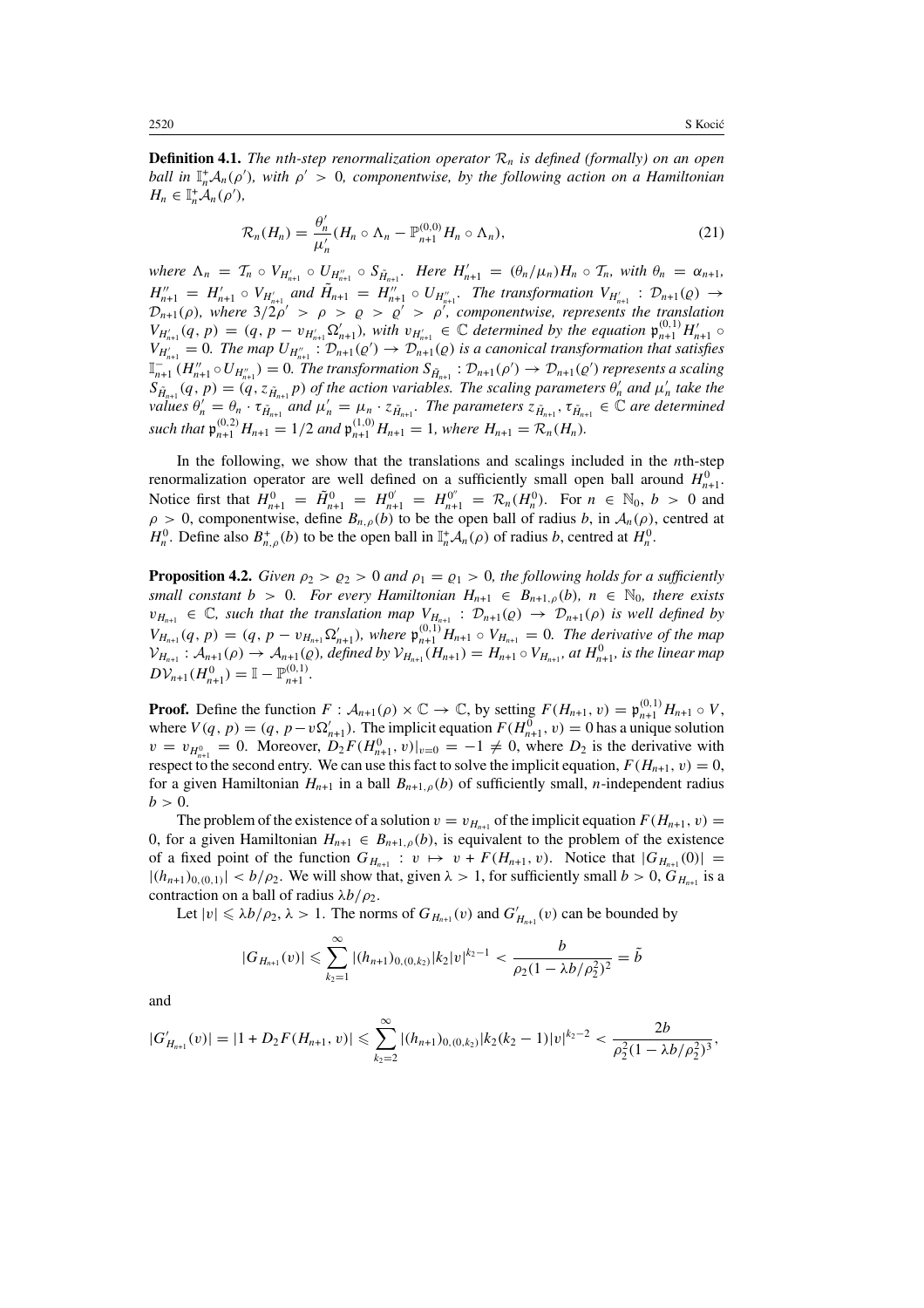<span id="page-9-0"></span>respectively. If  $b > 0$  is sufficiently small, then

$$
\lambda b/\rho_2 < \rho_2 - \rho_2, \qquad \frac{1}{(1 - \lambda b/\rho_2^2)^2} < \lambda \qquad \text{and} \qquad \frac{2b}{\rho_2^2 (1 - \lambda b/\rho_2^2)^3} < 1 - \frac{1}{\lambda} < 1. \tag{22}
$$

These bounds show that for sufficiently small  $b > 0$ ,  $G_{H_{n+1}}$  is a contraction on a closed ball of radius  $b$  and, thus, has a unique fixed point in that ball. As the bounds (22) are independent of *n*, so is *b*. The first of the bounds (22) shows that the translation map is well defined from  $\mathcal{D}_{n+1}(\rho)$  to  $\mathcal{D}_{n+1}(\rho)$  and that  $H_{n+1} \circ V_{H_{n+1}}$  belongs to  $\mathcal{A}_{n+1}(\rho)$ .

The map  $H''_{n+1} \mapsto H''_{n+1} \circ U_{H''_{n+1}}$  is well defined on a sufficiently small ball centred at  $H^0_{n+1}$ . Theorem [5.6,](#page-14-0) proved in the next section, guarantees that given  $\rho > \rho' > 0$ , componentwise, for every Hamiltonian  $H''_{n+1} \in A_{n+1}(\varrho)$ , sufficiently close to  $H^0_{n+1}$ , there exists a canonical map  $U_{H_{n+1}''}: \mathcal{D}_{n+1}(Q') \to \mathcal{D}_{n+1}(Q)$  that satisfies the equation  $\mathbb{I}_{n+1}^{-}(H_{n+1}^{''}) \circ U_{H_{n+1}''}) = 0$ .

**Proposition 4.3.** *Let*  $\varrho'_2 > \varrho'_2 > 0$  *and*  $\varrho'_1 = \varrho'_1 > 0$ *. For sufficiently small constant*  $b > 0$ *and for every Hamiltonian*  $H_{n+1} \in B_{n+1,\varrho'}(b)$ ,  $n \in \mathbb{N}_0$ , there exist  $z_{H_{n+1}}, \tau_{H_{n+1}} \in \mathbb{C}$  such that  $a_n \in \mathfrak{S}_{H_{n+1}} : H_{n+1} \mapsto (\tau_{H_{n+1}}/z_{H_{n+1}})(H_{n+1} \circ S_{H_{n+1}} - \mathbb{P}_{n+1}^{(0,0)} H_{n+1} \circ S_{H_{n+1}})$ , with  $S_{H_{n+1}}(q, p) =$  $(q, z_{H_{n+1}})$ , is well defined from  $A_{n+1}(q)$  to  $A_{n+1}(p')$  and satisfies  $\mathfrak{p}_{n+1}^{(0,2)} \mathfrak{S}_{H_{n+1}}(H_{n+1}) = 1/2$ and  $\mathfrak{p}_{n+1}^{(1,0)}\mathfrak{S}_{H_{n+1}}(H_{n+1})=1$ . The map  $S_{H_{n+1}}$  maps  $\mathcal{D}_{n+1}(\rho')$  into  $\mathcal{D}_{n+1}(\rho')$ . The derivative of the map  $\mathfrak{S}_{H_{n+1}}$  at the point  $H_{n+1}^0$  is given by  $D\mathfrak{S}_{n+1}(H_{n+1}^0) = \mathbb{I} - \mathbb{P}_{n+1}^{(0,0)} - \mathbb{P}_{n+1}^{(1,0)} - \mathbb{P}_{n+1}^{(0,2)}$ .

**Proof.** Let  $H_{n+1} \in B_{n+1,\rho}(b)$ . For sufficiently small  $b > 0$ , the scaling parameters  $\tau_{H_{n+1}}$  and *z*<sub>*H<sub>n+1</sub>*</sub> that satisfy the equations  $\mathfrak{p}_{n+1}^{(0,2)} \mathfrak{S}_{H_{n+1}}(H_{n+1}) = 1/2$  and  $\mathfrak{p}_{n+1}^{(1,0)} \mathfrak{S}_{H_{n+1}}(H_{n+1}) = 1$  are given by  $\tau_{H_{n+1}} = 1/(1 + (h_{n+1})_{0,(1,0)})$  and  $z_{H_{n+1}} = (1 + (h_{n+1})_{0,(1,0)})/(1 + 2(h_{n+1})_{0,(0,2)})$ . We have the bound

$$
|z_{H_{n+1}}| \leq |z_{H_{n+1}}-1|+1 \leq \frac{|(h_{n+1})_{0,(1,0)}-2(h_{n+1})_{0,(0,2)}|}{1-2|(h_{n+1})_{0,(0,2)}|}+1 \leq \frac{1+b/\varrho'_2}{1-2b/\varrho'^2_2} < \frac{\varrho'_2}{\rho'_2},
$$

where the last inequality is satisfied for sufficiently small  $n$ -independent constant  $b > 0$ . The scaling map is well defined from  $\mathcal{D}_{n+1}(\rho')$  to  $\mathcal{D}_{n+1}(\rho')$  and the resulting Hamiltonian belongs to  $\mathcal{A}_{n+1}(\rho').$ **)**. □

We can now show that the *n*th-step renormalization operator is well defined on an open ball around  $H_n^0$ .

**Theorem 4.4.** *Given*  $\rho'_1 > 0$ *, for sufficiently small*  $\sigma$ *,*  $\kappa > 0$  *and*  $\rho'_2 > 0$  *satisfying*  $3\rho'_2/2 < \sigma$  $\sigma$  <  $\ell/3$ , there exists a constant  $C' > 0$ , such that the *n*th-step renormalization operator  $\mathcal{R}_n$ *is a well-defined analytic map from an open ball*  $B^+_{n,\rho'}(\zeta_n)$ *, of radius*  $\zeta_n = C'/(\alpha_n \alpha_{n+1})^2$ *, into*  $\mathbb{I}_{n+1}^+ \mathcal{A}_{n+1}(\rho')$ *. Also,*  $\|\mathcal{R}_n(H_n^0 + h_n) - H_{n+1}^0\|_{n+1,\rho'} \leq \zeta_n^{-1} \|h_n\|_{n,\rho'}$  and

$$
\|\mathcal{R}_n(H_n^0 + h_n) - H_{n+1}^0 - D\mathcal{R}_n(H_n^0)h_n\|_{n+1,\rho'} \leqslant [\zeta_n(\zeta_n - \|h_n\|_{n,\rho'})]^{-1} \|h_n\|_{n,\rho'}^2.
$$
 (23)

**Proof.** Let  $3\rho'/2 > 3\rho'/(2+9\rho'_2/(2\ell)) > \rho > \rho > \rho' > \rho'$ , componentwise. The bound [\(18\)](#page-7-0) implies that there exists a constant  $b_1 > 0$ , such that  $(\theta_n/\mu_n)B_{n,\rho'}^+(\zeta_n) \circ \mathcal{T}_n \subset B_{n+1,\rho}(b_1C'),$ where  $\zeta_n = C'/(\alpha_n \alpha_{n+1})^2$  and  $C' > 0$ . Proposition [4.2](#page-8-0) guarantees that for sufficiently small  $C' > 0$ ,

$$
\{H''_{n+1}: H''_{n+1} = H'_{n+1} \circ V_{H'_{n+1}}, H'_{n+1} \in B_{n+1,\rho}(b_1C')\} \subset B_{n+1,\rho}(b_1b_2C'),
$$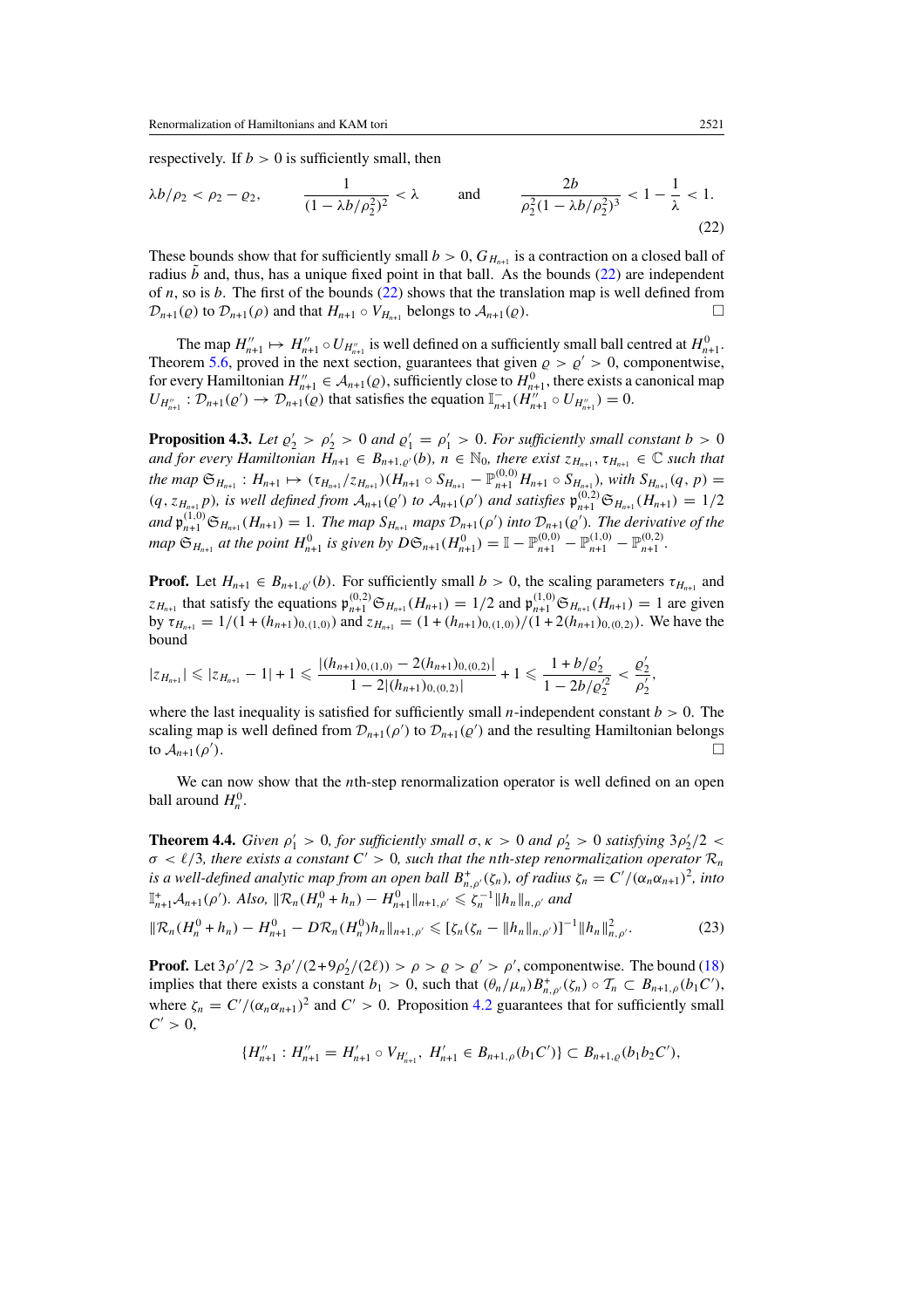<span id="page-10-0"></span>with  $b_2 > 0$ . If  $C' > 0$  is chosen sufficiently small, there exists (by theorem [5.6\)](#page-14-0) a canonical transformation  $U_{H_{n+1}''}$  for Hamiltonians  $H_{n+1}''$  in a neighbourhood of  $H_{n+1}^0$  containing  $B_{n+1,Q}(b_1b_2C')$  that satisfies the equation  $\mathbb{I}_{n+1}^{-}(H''_{n+1} \circ U_{H''_{n+1}}) = 0$ . Furthermore,

$$
\{\tilde{H}_{n+1} : \tilde{H}_{n+1} = H''_{n+1} \circ U_{H''_{n+1}},\ H''_{n+1} \in B_{n+1,\varrho}(b_1b_2C')\} \subset B^+_{n+1,\varrho'}(b_1b_2b_3C'),
$$

where  $b_3 > 0$  is a constant (dependent on  $\sigma$ ,  $\kappa$  and  $\rho$ ). Finally, proposition [4.3](#page-9-0) guarantees that for sufficiently small  $C' > 0$ ,

$$
\{\mathfrak{S}_{\tilde{H}_{n+1}}(\tilde{H}_{n+1}): \tilde{H}_{n+1}\in B_{n+1,\varrho'}^+(b_1b_2b_3C')\}\subset B_{n+1,\varrho'}^+(b_1b_2b_3b_4C'),
$$

with  $b_4 > 0$ . This shows that for sufficiently small  $C' > 0$ , the *n*th-step renormalization operator is well defined from  $B^+_{n,\rho'}(\zeta_n)$  to  $\mathbb{I}_{n+1}^+A_{n+1}(\rho')$ . As a composition of analytic maps, it is an analytic map itself.

Define the map  $g : z \mapsto \mathcal{R}_n(H_n^0 + zh_n) - H_{n+1}^0$ , where  $h_n \in \mathbb{I}_n^+ \mathcal{A}_n(\rho')$  is given such that  $H_n = H_n^0 + h_n \in B_{n,\rho'}^+(\zeta_n)$ . This map is analytic from an open ball in  $\mathbb{C}$ , of radius  $\zeta_n/\Vert h_n \Vert_{n,\rho'} > 1$ , into  $\int_{n+1}^{+} A_{n+1}(\rho')$ . As  $g(0) = 0$ , we have, by the maximum principle, the bound *hnn,ρ*

$$
\|g(1)\|_{n+1,\rho'}\leqslant \sup_{\|\bar{h}_n\|_{n,\rho'}=\zeta_n}\|\mathcal{R}_n(H_n^0+\bar{h}_n)-H_{n+1}^0\|_{n+1,\rho'}\frac{\|h_n\|_{n,\rho'}}{\zeta_n}.
$$

From the construction of the renormalization operator,  $\sup_{\|\bar{h}_n\|_{n,\rho'}=\zeta_n} \|\mathcal{R}_n(H_n^0 + \bar{h}_n) - H_{n+1}^0\|_{n+1,\rho'}$ can be bounded by a constant  $b_1b_2b_3b_4C'$ , less than or equal to 1, if  $C' > 0$  is sufficiently small. Then, we have  $\|\mathcal{R}_n(H_n^0 + h_n) - H_{n+1}^0\|_{n+1,\rho'} \leq \|h_n\|_{n,\rho'}/\zeta_n$ . Cauchy's formula gives an estimate on the norm of the second-order remainder of the Taylor expansion of  $\mathcal{R}_n$  about  $H_n^0$ ,

$$
F_n^2 = \|g(1) - g(0) - g'(0)\|_{n+1,\rho'} \le \frac{1}{2\pi} \oint_{|z| = \zeta_n / \|h_n\|_{n,\rho'}} \frac{\|g(z)\|_{n+1,\rho'}}{|z^2(z-1)|} dz
$$
  

$$
\le \frac{\|h_n\|_{n,\rho'}^2}{\zeta_n(\zeta_n - \|h_n\|_{n,\rho'})},
$$
 (24)

for sufficiently small  $C' > 0$ . This provides the second desired bound.

**Remark 4.5.** The renormalization operator  $\mathcal{R}_n$  is actually analyticity improving and can be defined from an open ball in  $\mathbb{I}_n^* A_n(\rho'')$  into  $\mathbb{I}_n^* A_n(\rho')$ , with  $\rho' > \rho''$ , componentwise. The loss of analyticity in the transformations close to the identity can be reduced by restricting the domain of the renormalization operator to a smaller ball.

**Remark 4.6.** The *n*th-step renormalization operator is well defined on a space of resonant Hamiltonians. For a given  $n \in \mathbb{N}$ , this is not a restriction as, by construction, the renormalized Hamiltonians are always resonant. In order to apply the 0th-step renormalization operator to Hamiltonians containing non-resonant modes also, one can include a pre-renormalization step consisting of a canonical transformation that eliminates the non-resonant modes of a Hamiltonian.

#### **5. Elimination of non-resonant modes**

In this section, we construct a canonical transformation that eliminates non-resonant modes of a near-integrable Hamiltonian. The whole construction is associated to a single renormalization step. The index of the renormalization step will be suppressed in this section, in order to simplify the notation. For the construction of the canonical transformation, we follow an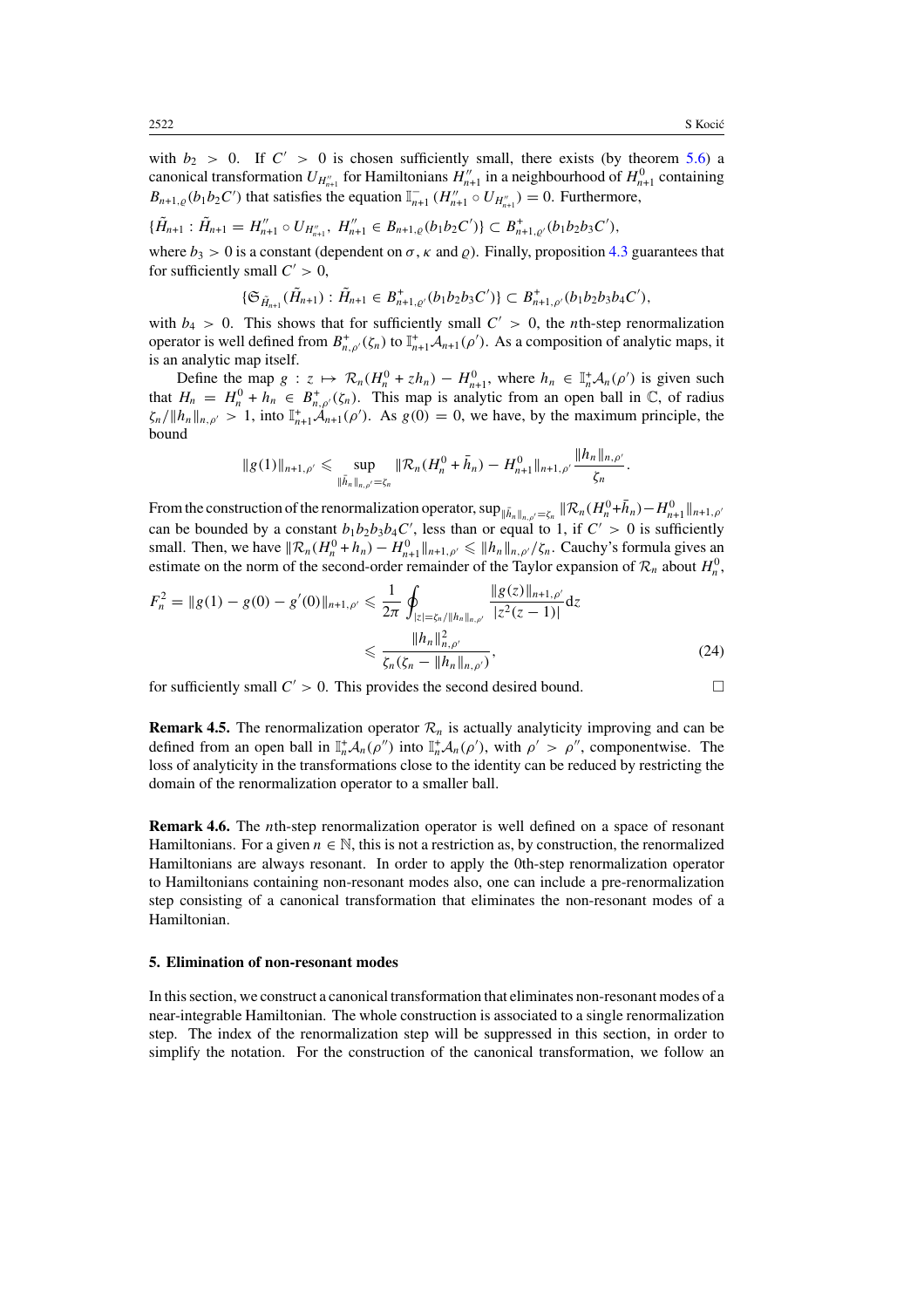<span id="page-11-0"></span>approach as in [\[21\]](#page-32-0). Our Hamiltonians are, however, assumed to be close to an integrable Hamiltonian that contains a term quadratic in momenta. Technically, in the present scheme, one also needs to assure that the elimination of non-resonant modes is possible at each renormalization step. In that context, we emphasize that the constants that appear in this section will be chosen independently of the renormalization step.

We begin by making a canonical change of coordinates  $(q, p) \rightarrow (x, y)$  with  $x_1 = \omega' \cdot q$ ,  $x_2 = \Omega' \cdot q$ ,  $y_1 = \hat{\omega} \cdot p$  and  $y_2 = \Omega \cdot p$ . We will simplify the notation further, by writing  $H(x, y)$  instead of  $H(q(x, y), p(x, y))$ . Moreover, some of the symbols in this section will have different meanings in other sections. The use of those symbols should be restricted to this section.

In the new coordinates, the Fourier–Taylor series and the norm of a function  $H \in \mathcal{A}(\rho)$ , analytic on

$$
\mathcal{D}(\rho) = \{x \in \mathbb{C}^2 : |\text{Im } x_1| < \rho_1, |\text{Im } x_2| < \rho_1\} \times \{y \in \mathbb{C}^2 : |y_1| < \rho_2, |y_2| < \rho_2\},\tag{25}
$$

where  $\rho = (\rho_1, \rho_2) > 0$ , componentwise, are given by

$$
H(x, y) = \sum_{(v,k)\in I} H_{v,k} y_1^{k_1} y_2^{k_2} e^{iv \cdot x}, \qquad \|H\|_{\rho} = \sum_{(v,k)\in I} |H_{v,k}| \rho_2^{k_1 + k_2} e^{\rho_1(|v_1| + |v_2|)}. \tag{26}
$$

Here  $v = (v_1, v_2)$  and  $I = \mathbb{M}^2 \times \mathbb{N}_0^2$ , where  $\mathbb{M}^2 = \{(\hat{\omega} \cdot v, \Omega \cdot v) \in \mathbb{R}^2 : v \in \mathbb{Z}^2\} \subset \mathbb{R}^2$  is a set bijective to  $\mathbb{Z}^2$  that can be determined from the vectors  $\omega$  and  $\Omega$ .

The non-resonant index set is defined as

$$
I^{-} = \left\{ (v, k) \in I : |v_1| > \frac{\sigma}{\|\omega\|} |v_2|, |v_1| > \frac{\kappa}{\|\omega\|} \|k\| \right\}.
$$
 (27)

The resonant index set is its complement  $I^+ = I \setminus I^-$ .

We state without proof the following technical proposition. In what follows, the norm of the functions  $X = (X_1, X_2) \in \mathcal{A}^2(\rho)$  is defined as  $||X||_{\rho} = \max{||X_1||_{\rho}, ||X_2||_{\rho}}$ . We denote by  $\partial_i H$ , for  $i = 1, 2$ , the partial derivatives of  $H(x, y)$  with respect to  $x_1$  and  $x_2$ , and for  $i = 3, 4$ , the partial derivatives of the same function with respect to  $y_1$  and  $y_2$ , respectively.

**Proposition 5.1.** *Let*  $\rho = (\rho_1, \rho_2)$  *and*  $\delta = (\delta_1, \delta_2)$  *be given pairs of positive numbers and let*  $0 < \delta < \rho$ , componentwise. If  $f, g, h \in A(\rho)$  and  $X, Y \in A^2(\rho)$  satisfy  $||X||_\rho \leq \delta_1$  and  $||Y||_{\rho} \le \delta_2$ , and  $U : (x, y) \mapsto (x + X, y + Y)$  *is a given change of variables, then* 

 $(f(x, y) \leq \|f\|_{\rho}, \forall (x, y) \in \mathcal{D}(\rho),$ 

*(ii)*  $fg \in \mathcal{A}(\rho)$  *and*  $||fg||_{\rho} \le ||fg||_{\rho} ||g||_{\rho}$ ,

 $(iii)$   $\|\partial_i h\|_{\rho-(\delta_1,0)} \leq \delta_1^{-1} \|h\|_{\rho}$  for  $i=1,2,$ 

- $(iv)$   $\|\partial_j h\|_{\rho-(0,\delta_2)} \leq \delta_2^{-1} \|h\|_{\rho}$  for  $j=3,4$ ,
- $(v)$   $||h \circ U||_{\rho} \le ||h||_{\rho+\delta}$ .

Given a Hamiltonian  $H$ , close to  $H^0$ , our goal is to construct a canonical transformation *U<sub>H</sub>* that satisfies the equation  $\mathbb{I}^-H \circ U_H = 0$ . Such a transformation is close to the identity as the Hamiltonian  $H$  is close to integrable. We would like to perform first a canonical transformation  $U: (x, y) \mapsto (x', y')$ , generated by a function  $\phi$  as

$$
x' = x + \nabla_{y'} \phi(x, y'), \qquad y' = y - \nabla_x \phi(x, y'), \tag{28}
$$

where  $\nabla_x = (\partial_1, \partial_2)$  and  $\nabla_y = (\partial_3, \partial_4)$ , which satisfies the linearized version of the above equation, i.e.  $\mathbb{I}^-(H + \{H, \phi\}) = 0$ . Here,  $\{H, \phi\}$  denotes the Poisson bracket of the functions *H* and  $\phi$ , defined by  $\{H, \phi\} = \nabla_x H \cdot \nabla_y \phi - \nabla_x \phi \cdot \nabla_y H$ .

We introduce  $\psi = \partial_1 \phi$  and define the operators  $\mathcal{D}_i = \partial_i \partial_1^{-1}$ , for  $i = 1, 2, 3, 4$ , on  $\mathbb{I}^- \mathcal{A}(\rho)$ , *ρ >* 0, componentwise.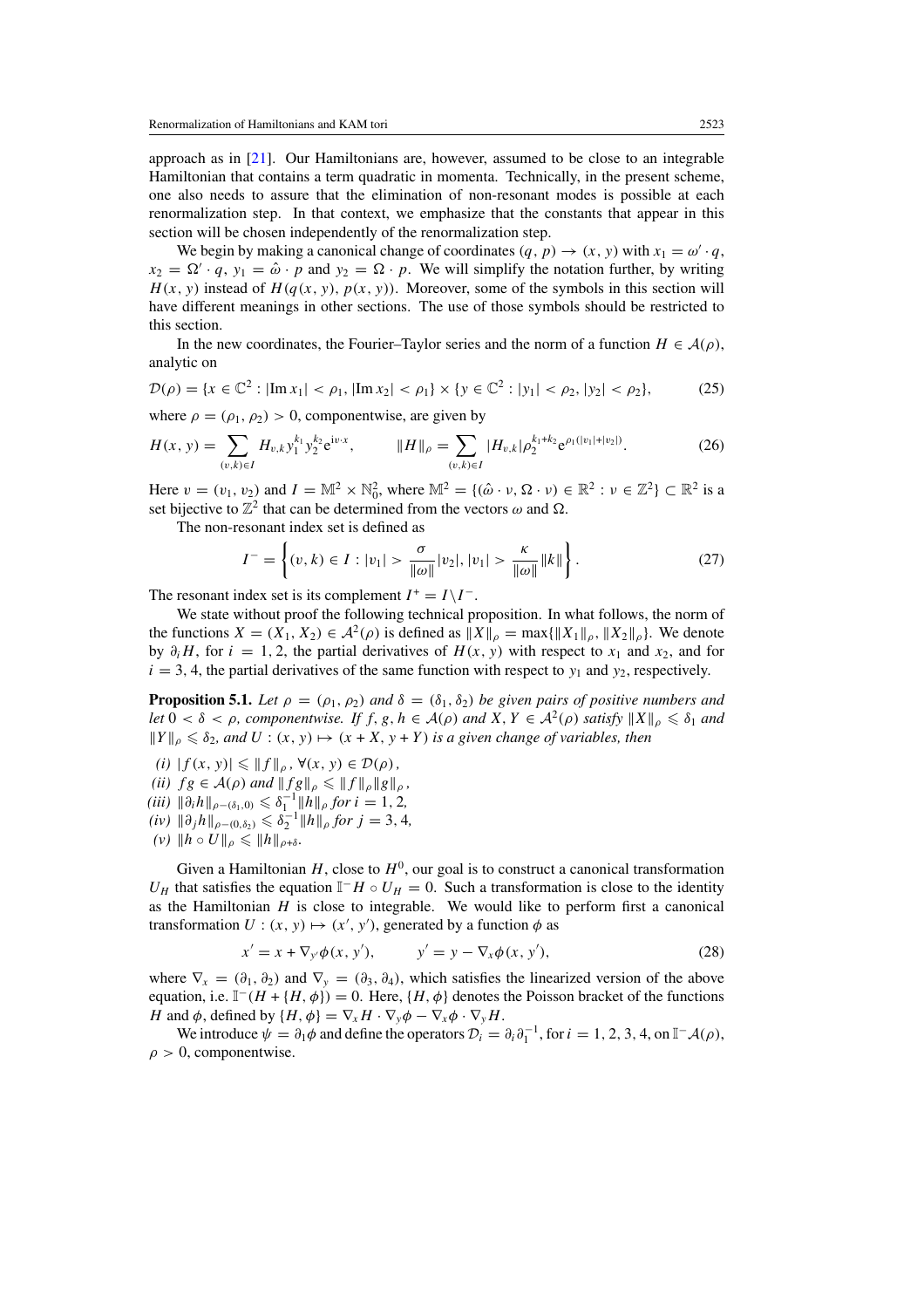<span id="page-12-0"></span>**Proposition 5.2.**  $\mathcal{D}_2$ ,  $\mathcal{D}_3$  *and*  $\mathcal{D}_4$  *are bounded linear operators on*  $\mathbb{I}^- \mathcal{A}(\rho)$ *, with operator norms satisfying*

$$
\|\mathcal{D}_2\| \leqslant \frac{\|\omega\|}{\sigma}, \qquad \|\mathcal{D}_3\| \leqslant \frac{\|\omega\|}{\kappa \rho_2}, \qquad \|\mathcal{D}_4\| \leqslant \frac{\|\omega\|}{\kappa \rho_2}.
$$
 (29)

**Proof.** Consider first the action of the operators  $\mathcal{D}_2$ ,  $\mathcal{D}_3$  and  $\mathcal{D}_4$  on  $H_{v,k}(x, y) = y_1^{k_1} y_2^{k_2} e^{j v \cdot x}$ with  $(v, k)$  belonging to  $I^-$ . We find that  $||\mathcal{D}_2 H_{v,k}||_\rho \leq (||\omega||/\sigma) ||H_{v,k}||_\rho$ ,  $||(\mathcal{D}_3 + \mathcal{D}_4)H_{v,k}||_\rho \leq$  $(\|\omega\|/\kappa \rho_2) \|H_{v,k}\|_{\rho}, \|D_3 H_{v,k}\|_{\rho} \leq (\|\omega\|/\kappa \rho_2) \|H_{v,k}\|_{\rho}$  and  $\|D_4 H_{v,k}\|_{\rho} \leq (\|\omega\|/\kappa \rho_2) \|H_{v,k}\|_{\rho}$ . These bounds extend by linearity to the whole  $\mathbb{I}^-\mathcal{A}(\rho)$ .

Let  $H = H^0 + h$ , where  $H^0 = ||\omega||y_1 + y_2^2/2$  and  $h \in \mathcal{A}(\rho)$ , with  $\rho > \eta > 0$ , componentwise. On  $\mathbb{I}^-\mathcal{A}(\rho - \eta)$  define the operator  $L(h)$  by the following action on an arbitrary  $\psi \in \mathbb{I}^- \mathcal{A}(\varrho - \eta)$ ,

$$
L(h)\psi = \frac{1}{\|\omega\|}(-y_2 \mathcal{D}_2 \psi + \partial_1 h \mathcal{D}_3 \psi + \partial_2 h \mathcal{D}_4 \psi - \partial_3 h \mathcal{D}_1 \psi - \partial_4 h \mathcal{D}_2 \psi).
$$
 (30)

Using the bounds obtained in propositions [5.1](#page-11-0) and [5.2,](#page-11-0) we find that

$$
\|L(h)\psi\|_{\varrho-\eta} \leqslant \left[\frac{\varrho_2-\eta_2}{\sigma} + \left(\frac{2}{\kappa\eta_1(\varrho_2-\eta_2)} + \frac{1}{\sigma\eta_2} + \frac{1}{\|\omega\|\eta_2}\right) \|h\|_{\varrho}\right] \|\psi\|_{\varrho-\eta}.
$$
 (31)

As  $\|\omega\| \ge 2\ell$ , if  $\varrho_2 - \eta_2 < \sigma$  and  $\|h\|_{\varrho}$  is sufficiently small, then  $\|L(h)\psi\|_{\varrho-\eta} \le A \|\psi\|_{\varrho-\eta}$ for every  $\psi \in \mathbb{I}^-\mathcal{A}(\varrho - \eta)$  and some positive constant  $A < 1$ . Therefore, the operator norm  $||L(h)|| \leq A < 1.$ 

This enables us to solve the equation  $\mathbb{I}^-(H + \{H, \phi\}) = 0$  for the generating function of the canonical transformation *U*.

**Proposition 5.3.** *Let H belong to*  $A(\rho)$ *, where*  $\rho > \eta > 0$ *, componentwise, and*  $\rho_2 - \eta_2 < \sigma$ *. If*  $||h||_o$  *is sufficiently small such that, by the inequality (31),*  $L(h)$  *is an operator on*  $\mathbb{I}^-A(o - \eta)$ *bounded in norm by a positive constant A <* 1*, then the equation*

$$
\mathbb{I}^-(H + \{H, \phi\}) = 0, \qquad \mathbb{I}^+ \phi = 0 \tag{32}
$$

*has a unique solution*  $\phi$ *, such that*  $\psi = \partial_1 \phi$  *belongs to*  $\mathbb{I}^- \mathcal{A}(\rho - \eta)$ *, and satisfies* 

$$
\|\psi\|_{\varrho-\eta} \leq (1-A)^{-1} \frac{\|\mathbb{T} - H\|_{\varrho-\eta}}{\|\omega\|}, \qquad \|\{H, \phi\}\|_{\varrho-\eta} \leq (1-A)^{-1} \|\mathbb{T} - H\|_{\varrho-\eta}.
$$
 (33)

**Proof.** Let  $L^{\pm} = \mathbb{I}^{\pm} L(h) \mathbb{I}^{-}$ . Equation (32) can now be written in the form  $(\mathbb{I} - L^{-})\psi =$  $\mathbb{I}^{-h}/\|\omega\|$ . The assumptions guarantee that the operator norms of  $L^{\pm}$  satisfy  $\|L^{\pm}\| \leqslant A < 1$ . Equation (32) can then be solved by inverting the operator  $\mathbb{I} - L^{-}$  by means of a Neumann series. The solution  $\psi$  satisfies the first of the bounds (33). As  $\{H, \phi\} = (L(h) - \mathbb{I})\psi \|\omega\|$  $L^+ \psi ||\omega|| - \mathbb{I}^- h$ , using this bound one obtains the second one.

The next proposition shows that the function  $\phi$  generates an explicit canonical transformation.

**Proposition 5.4.** *Let*  $0 < \delta_2'' = 2\sigma^{-1} \epsilon^3 < \epsilon r_2 = \delta_2' < \varrho_2 - \eta_2$  and  $\sigma < 2\ell$ . *Let* also  $\delta' = (0, \delta'_2)$ *. Define B to be the closed ball of radius*  $\delta''_2/2$  *in*  $\mathcal{A}(\varrho - \eta - \delta')$  *centred at zero. If*  $\psi \in \mathbb{I}^- \mathcal{A}(\varrho - \eta)$  *satisfies*  $\|\psi\|_{\varrho - \eta} \leqslant \epsilon^3 / \|\omega\|$ *, the equation* 

$$
K(g) = g
$$
,  $K(g) = \nabla_x \phi(x, y - g)$ ,  $g = g(x, y) = y - y'$  (34)

*has a unique solution*  $g \in B^2 = B \times B$  *and*  $||g||_{\varrho - \eta - \delta'} \leq \sigma^{-1} ||\omega|| ||\psi||_{\varrho - \eta}$ .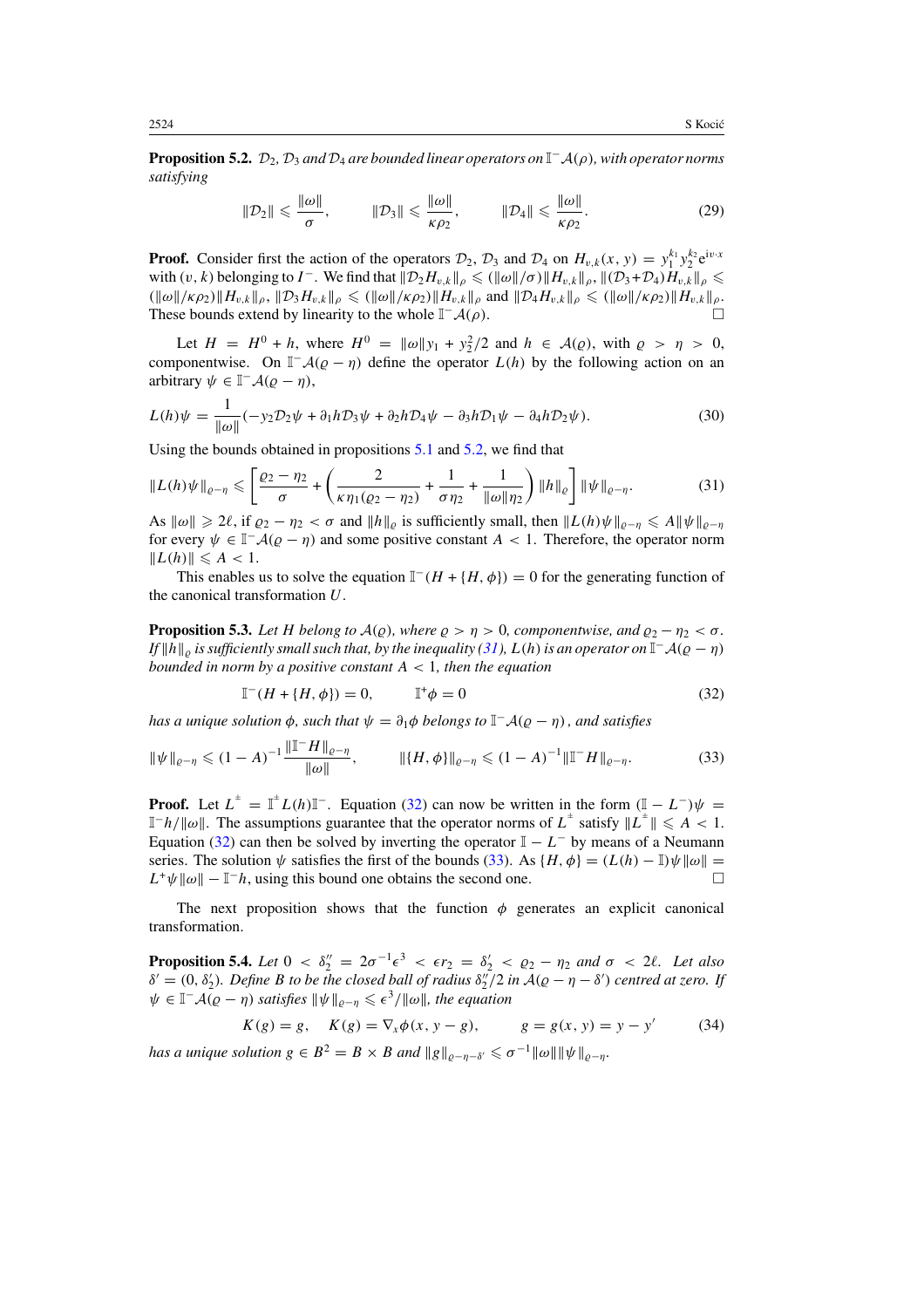<span id="page-13-0"></span>**Proof.** By assumption, for every  $g \in B^2$ ,  $||g||_{\varrho-\eta-\delta'} \leq \delta''/2$ . Using the bounds obtained in propositions [5.1](#page-11-0) and [5.2,](#page-11-0) we find that for every *g*,  $g' \in B^2$ , there exists  $g^* \in B^2$ , such that  $|| K(g) ||_{\varrho-\eta-\delta'} \leq || \nabla_x \phi ||_{\varrho-\eta} \leq \max\{1, \sigma^{-1} || \omega ||\} || \psi ||_{\varrho-\eta} \leq \sigma^{-1} || \omega || || \psi ||_{\varrho-\eta} \leq \sigma^{-1}$  $(35)$ and

$$
||K(g') - K(g)||_{\varrho - \eta - \delta'} \le ||\nabla_g K(g^*)||_{\varrho - \eta - \delta'} ||g' - g||_{\varrho - \eta - \delta'}
$$
  
\n
$$
\le ||\nabla_y \nabla_x \phi(x, y')||_{\varrho - \eta - \delta'} ||g' - g||_{\varrho - \eta - \delta'}
$$
  
\n
$$
\le ||\nabla_y \nabla_x \phi||_{\varrho - \eta - \delta'/2} ||g' - g||_{\varrho - \eta - \delta'}
$$
  
\n
$$
\le 2\delta_2'^{-1} ||\nabla_x \phi||_{\varrho - \eta} ||g' - g||_{\varrho - \eta - \delta'}
$$
  
\n
$$
\le 2\delta_2'^{-1} \max\{1, \sigma^{-1} ||\omega||\} ||\psi||_{\varrho - \eta} ||g' - g||_{\varrho - \eta - \delta'}
$$
  
\n
$$
\le 2\delta_2'^{-1} \sigma^{-1} ||\omega|| ||\psi||_{\varrho - \eta} ||g' - g||_{\varrho - \eta - \delta'}
$$
  
\n
$$
\le 2\delta_2'^{-1} \sigma^{-1} \epsilon^3 ||g' - g||_{\varrho - \eta - \delta'}.
$$

As, by assumption,  $2\delta_2'^{-1}\sigma^{-1}\epsilon^3 < 1$ , these inequalities show that *K* is a contraction on  $B^2$  and thus has a unique fixed point  $g \in B^2$ . The inequality (35) provides the desired bound on the norm of  $g$ .

**Proposition 5.5.** *Let*  $\varrho - \eta - 2\delta' > 0$ ,  $\eta > 0$  and  $\delta' = (\delta'_1, \delta'_2) = \epsilon r > 0$ , componentwise, with  $\delta_1' = \sigma \delta_2' / [k(\varrho_2 - \eta_2)]$ . Also let  $0 < \delta_2'' = 2\sigma^{-1} \epsilon^3 < \delta_2' = \epsilon r_2 < \varrho_2 - \eta_2 < \sigma < 2\ell$ . Assume *further that*  $H \in \mathcal{A}(\varrho - \eta)$  *satisfies*  $\|H - H^0\|_{\varrho - \eta} < b$  *and that*  $b > 0$  *is small enough such that the linear operator*  $L(H - H^0)$  *is bounded on*  $\mathbb{I}^- \mathcal{A}(\varrho - \eta)$  *by*  $\|L(H - H^0)\| \leq A < A' < 1$ *. If*  $||I - H||_{\varrho - \eta} \leq (1 - A')\epsilon^3$ , the canonical transformation *U* exists and maps  $\mathcal{D}(\varrho - \eta - 2\delta')$ *into*  $D(\varrho - \eta)$ *. The function*  $H \circ U$  *belongs to*  $\mathcal{A}(\varrho - \eta - 2\delta')$  *and*  $L(H \circ U - H^0)$  *is a bounded operator on*  $\mathbb{I}^- \mathcal{A}(\varrho - \eta - 2\delta')$ *. They satisfy the bounds* 

$$
\|\mathbb{T}^{-}(H \circ U)\|_{\ell^{-\eta-2\delta'}} \leq C_{2}(\epsilon)\epsilon^{4},
$$
  
\n
$$
\|H \circ U - H\|_{\ell^{-\eta-2\delta'}} \leq (1 + \epsilon C_{2}(\epsilon))\epsilon^{3} = \Delta b(\epsilon),
$$
  
\n
$$
\|L(H \circ U - H^{0})\| \leq \|L(H - H^{0})\| + C_{3}(\epsilon)(1 + \epsilon C_{1}(\epsilon))\epsilon^{2} = A + \Delta A(\epsilon),
$$
\n(36)  
\nwhere

$$
C_n(\epsilon)=\frac{\sigma n\epsilon r_2+\varrho_2 n\epsilon r_2+(1/2)(n\epsilon r_2)^2+\|h\|_{\varrho-\eta}}{\sigma n r_2(\sigma n r_2-\epsilon^2)},
$$

*for*  $n = 1, 2$  *and* 

$$
C_3(\epsilon) = \frac{2(\varrho_2 - \eta_2)}{\sigma r_2(\varrho_2 - \eta_2 - 2r_2\epsilon)} + \frac{1}{\sigma r_2} + \frac{1}{\ell r_2}.
$$

**Proof.** Our assumptions guarantee that there exists a canonical transformation *U* with a generating function  $\phi$  that solves the linear equation [\(32\)](#page-12-0). More specifically, if  $b > 0$  has been chosen sufficiently small, then there exists  $\psi \in \mathcal{A}(\varrho - \eta)$  satisfying  $\|\psi\|_{\varrho - \eta} < \epsilon^3/\|\omega\|$  and  $g \in B^2$  of norm  $||g||_{\rho-\eta-\delta} < \sigma^{-1}||\omega|| ||\psi||_{\rho-\eta}$  that solves the equation [\(34\)](#page-12-0).

Define the following one parameter  $(s \in \mathbb{C})$  family

$$
F(s) = -s(||\omega|| \psi(x, y - sg) + y_2 \mathcal{D}_2 \psi(x, y - sg)) + \frac{1}{2}s^2(\mathcal{D}_2 \psi(x, y - sg))^2
$$
  
+h(x + s\nabla\_{y - sg} \phi(x, y - sg), y - s\nabla\_x \phi(x, y - sg))

passing through  $F(0) = H - H^0$  and  $F(1) = H \circ U - H^0$ , with  $F'(0) = \{H, \phi\}$ . Assuming that  $|s| \le s_0 = \sigma \epsilon^{-3} n \delta_2'$ , where  $n \in \{1, 2\}$ , and using the propositions [5.1](#page-11-0) and [5.2,](#page-11-0) we obtain the following bounds

$$
\|s\|_{\varrho-\eta-\tilde{n}^{\gamma}} \leq s_0 \sigma^{-1} \|\omega\| \|\psi\|_{\varrho-\eta} < n\delta_2',
$$
  
\n
$$
\|s\nabla_x \phi(x, y - s g)\|_{\varrho-\eta-\tilde{n}^{\gamma}} \leq s_0 \sigma^{-1} \|\omega\| \|\psi\|_{\varrho-\eta} < n\delta_2',
$$
  
\n
$$
\|s\nabla_{y-sg} \phi(x, y - s g)\|_{\varrho-\eta-\tilde{n}^{\gamma}} \leq s_0 [\kappa(\varrho_2-\eta_2)]^{-1} \|\omega\| \|\psi\|_{\varrho-\eta} < n\delta_1'.
$$
\n(37)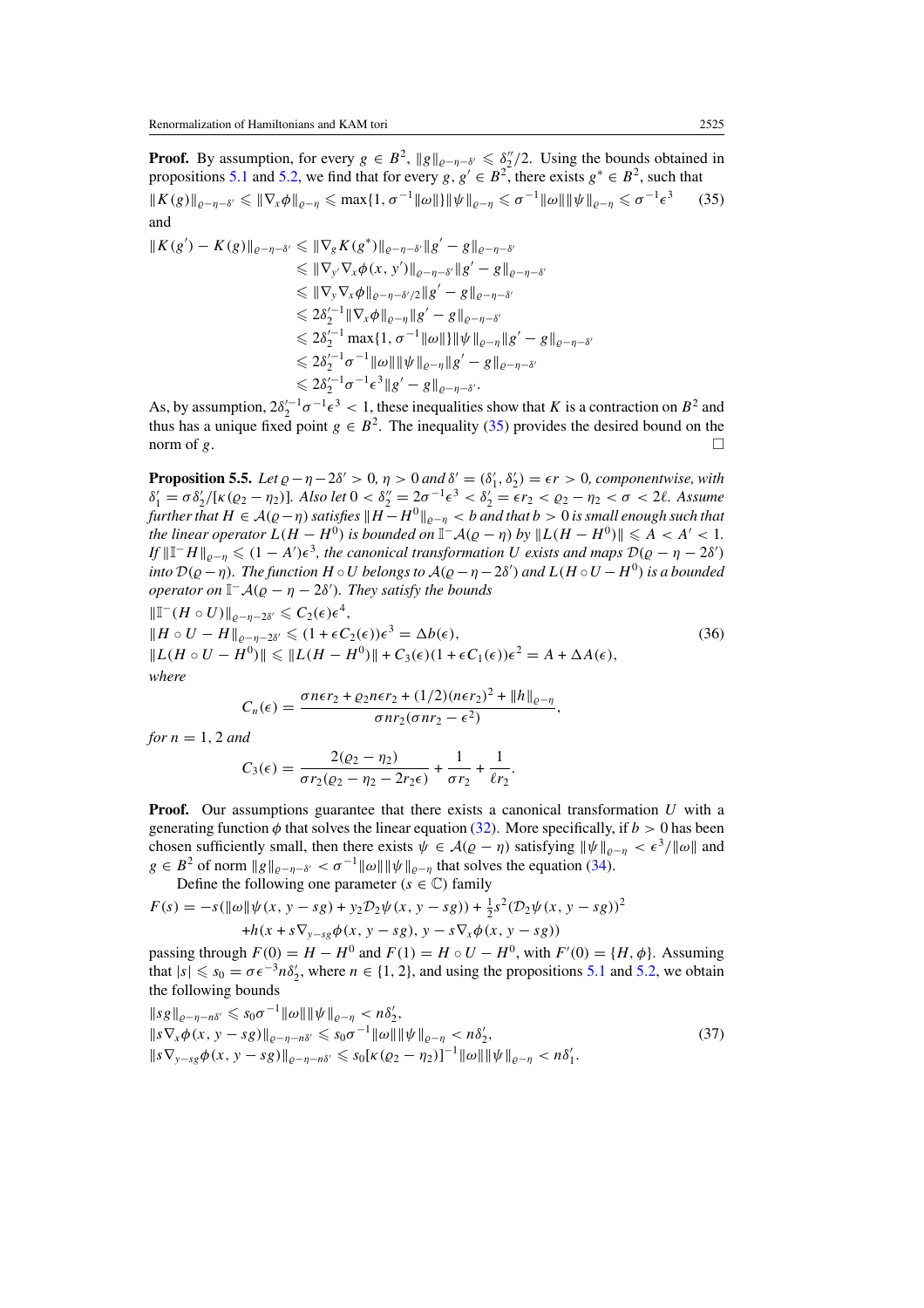<span id="page-14-0"></span>These bounds, together with proposition [5.1,](#page-11-0) imply that  $F(s)$  belongs to  $A(\varrho - \eta - n\delta')$ , whenever  $|s| \le s_0$ . In fact, this is true on an open neighbourhood of the disc  $|s| \le s_0$  as the inequalities [\(37\)](#page-13-0) are strict due to  $A < A'$ . Now, we have

$$
||H \circ U - H - \{H, \phi\}||_{\varrho - \eta - n\delta'} = ||F(1) - F(0) - F'(0)||_{\varrho - \eta - n\delta'}
$$
  
\n
$$
= \left\| \frac{1}{2\pi i} \oint_{|s|=s_0} \frac{ds}{s^2(s-1)} F(s) \right\|_{\varrho - \eta - n\delta'}
$$
  
\n
$$
\leq \frac{1}{s_0(s_0 - 1)} \left( s_0 ||\omega|| ||\psi||_{\varrho - \eta} + s_0 \varrho_2 \sigma^{-1} ||\omega|| ||\psi||_{\varrho - \eta} + \frac{1}{2} s_0^2 \sigma^{-2} ||\omega||^2 ||\psi||_{\varrho - \eta}^2 + ||h||_{\varrho - \eta} \right)
$$
  
\n
$$
\leq \frac{\sigma n \delta_2' + \varrho_2 n \delta_2' + (1/2)(n\delta_2')^2 + ||h||_{\varrho - \eta}}{\sigma \epsilon^{-3} n \delta_2' (\sigma \epsilon^{-3} n \delta_2' - 1)} = C_n(\epsilon) \epsilon^4.
$$

As  $\mathbb{I}^-(H \circ U) = \mathbb{I}^-(H \circ U - H - \{H, \phi\})$ , the first of the inequalities [\(36\)](#page-13-0) immediately follows from this estimate for  $n = 2$ . From proposition [5.3](#page-12-0) and the inequality

$$
||H \circ U - H||_{\varrho - \eta - 2\delta'} \leq ||H \circ U - H - \{H, \phi\}||_{\varrho - \eta - 2\delta'} + ||\{H, \phi\}||_{\varrho - \eta - 2\delta'},
$$

we find that  $\|H \circ U - H\|_{\varrho-\eta-2\delta'} \leq (1-A)^{-1} \|\mathbb{I} - H\|_{\varrho-\eta} + C_2(\epsilon) \epsilon^4$ . This implies the second inequality in [\(36\)](#page-13-0). The fact that the map *U* takes  $\mathcal{D}(\rho - \eta - 2\delta')$  into  $\mathcal{D}(\rho - \eta)$  follows from the bounds  $(37)$  and proposition  $5.1$ .

From the definition of the operator  $L(h)$ , one can find that

$$
||L(H \circ U - H^0)|| \le ||L(H - H^0)|| + \left(\frac{2}{\kappa \delta_1' (Q_2 - \eta_2 - 2\delta_2')} + \frac{1}{\sigma \delta_2'} + \frac{1}{||\omega||\delta_2'}\right) \times ||H \circ U - H||_{Q-\eta-\delta'}.
$$

Using the inequality  $||H \circ U - H||_{\varrho - \eta - \delta'} \leq (1 + \epsilon C_1(\epsilon))\epsilon^3$ , which can be obtained analogously to the second bound in [\(36\)](#page-13-0), one can obtain the last desired inequality.  $\Box$ 

**Theorem 5.6.** *Let*  $\varrho > \varrho' > 0$ , *componentwise*,  $\varrho_2 < \sigma < 2\ell$  *and*  $0 < A' < 1$ *. Let B be an open set of Hamiltonians*  $H \in \mathcal{A}(\varrho)$ *, for which*  $\|H - H^0\|_{\varrho} < b$  *and*  $\|\mathbb{I} - H\|_{\varrho} < (1 - A')\epsilon^3$ *. If*  $b > 0$  *and*  $\epsilon > 0$  *are sufficiently small, then for every Hamiltonian*  $H \in B$  *there exists an analytic canonical transformation*  $U_H: \mathcal{D}(\varrho') \to \mathcal{D}(\varrho)$  that solves the equation  $\mathbb{I}^-H \circ U_H = 0$ . *The map*  $H \mapsto H \circ U_H$  *is analytic from*  $B$  *to*  $\mathbb{I}^+ \mathcal{A}(\varrho')$  *and* 

$$
||H \circ U_H - H||_{\varrho'} \leqslant \epsilon^3 + \mathcal{O}(\epsilon^4). \tag{38}
$$

**Proof.** Let  $\rho > \rho - \eta > \rho' > 0$  and  $r > 0$ , componentwise, with  $r_1 = \frac{\sigma r_2}{k(\rho_2 - \eta_2)}$ . For sufficiently small  $b > 0$ , the norm of the operator  $L(H - H^0)$ :  $\mathbb{I}^- A(\rho - \eta) \rightarrow A(\rho - \eta)$  is bounded by a positive constant  $A < A' < 1$ .

By proposition [5.5,](#page-13-0) there exists a canonical transformation  $U : \mathcal{D}(\varrho - \eta - 2\epsilon r) \to \mathcal{D}(\varrho - \eta)$ such that  $\|\mathbb{I}^-(H \circ U)\|_{\varrho-\eta-2\epsilon r} \leqslant C_2(\epsilon)\epsilon^4$ . We would like to iterate the map  $H \mapsto H \circ U$ , indefinitely. Introducing  $f(\epsilon) = [\epsilon C_2(\epsilon)/(1 - A')]^{1/3}\epsilon$ , we obtain  $\|\mathbb{I}^-(H \circ U)\|_{\ell^{\gamma-1}(-\epsilon)} \leq (1 - A')f(\epsilon)^3$ . Let  $\epsilon_i = f^i(\epsilon)$ , for  $i \in \mathbb{N}_0$ . For sufficiently small  $\epsilon$ , the sum  $\sum_{i=0}^{\infty} 2\epsilon_i r$ converges to a limit  $\delta = \mathcal{O}(\epsilon)$ . The sums  $\sum_{i=0}^{\infty} \Delta b(\epsilon_i)$  and  $\sum_{i=0}^{\infty} \Delta A(\epsilon_i)$  converge to  $\Delta b = \mathcal{O}(\epsilon^3)$  and  $\Delta A = \mathcal{O}(\epsilon^2)$ , respectively. Thus, for sufficiently small  $\epsilon$  the map  $(H, \epsilon, \varrho - \eta) \mapsto (H \circ U, f(\epsilon), \varrho - \eta - 2\epsilon r)$  can be iterated indefinitely, and the iterations converge to a limit  $(H \circ U_H, 0, \varrho - \eta - \delta)$ . For sufficiently small  $\epsilon, \varrho - \eta - \delta > \varrho'$ , componentwise.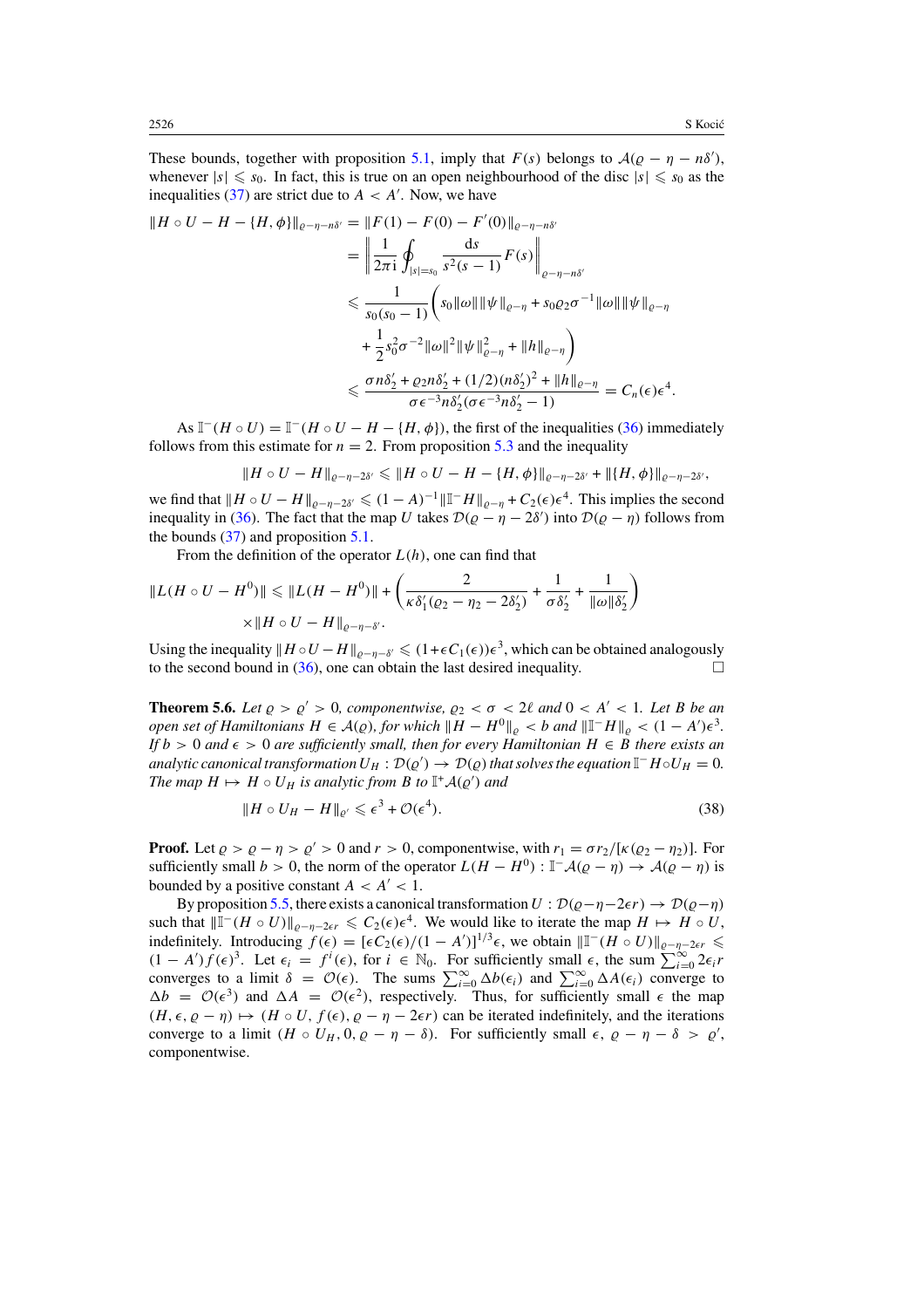<span id="page-15-0"></span>As  $\epsilon_i$  are summable, the sequence of canonical transformations U generates a uniformly convergent sequence on  $\mathcal{D}(\varrho - \eta - \delta)$ . The analyticity of the map  $H \mapsto H \circ U_H$  follows from uniform convergence of our iteration scheme. The desired bound can be obtained from the second inequality in [\(36\)](#page-13-0) and its iterations.  $\Box$ 

Let  $\hat{H}_n$  be the Hamiltonian vector field generated by  $H_n$ , i.e.  $\hat{H}_n = (\mathbb{J} \nabla H_n) \cdot \nabla$ , where  $\mathbb{J}(q, p) = (p, -q)$  and  $\nabla = (\nabla_q, \nabla_p)$ .

The derivative of the map  $\mathcal{N}_{H_n}$  :  $H_n \mapsto H_n \circ U_{H_n}$  at a resonant Hamiltonian  $H_n^+$  is given by  $D\mathcal{N}_n(H_n^+) = \mathbb{I}_n^+ - \mathbb{I}_n^+ \hat{H}_n^+ (\mathbb{I}_n^- \hat{H}_n^+ \mathbb{I}_n^-)^{-1} \mathbb{I}_n^-$ 

Let  $K_n^0 = \omega_n \cdot p$  and let  $\mathbb{E}H_n = K_n^0 + f_n$ , where  $f_n = \frac{1}{2}(\Omega_n \cdot p)^2 + \mathbb{E}h_n$ . The derivative of the map  $\mathcal{N}_{H_n}$  at a *q*-independent Hamiltonian  $\mathbb{E}H_n$  is

$$
D\mathcal{N}_n(\mathbb{E}H_n) = \mathbb{I}_n^+ - \mathbb{I}_n^+ \hat{f}_n \hat{K}_n^{0^{-1}} \mathbb{I}_n^-(\mathbb{I} + \mathbb{I}_n^- \hat{f}_n \hat{K}_n^{0^{-1}} \mathbb{I}_n^-)^{-1} \mathbb{I}_n^-(39)
$$

The norm of the operator  $\hat{f}_n \hat{K}_n^0$  $\mathbb{I}_{n}^{-}$  :  $\mathcal{A}_{n}(p) \rightarrow \mathcal{A}_{n}(p')$  satisfies the bound

$$
\|\hat{f}_n\,\hat{K}_n^{0^{-1}}\mathbb{I}_n^{-}\| \leq \frac{\varrho_2'}{\sigma} + \frac{1}{\|\omega_n\|} \sum_{k \in \mathbb{N}_0^2} |(h_n)_{0,k}| \left(k_1 + k_2 \frac{\|\omega_n\|}{\sigma}\right) \varrho_2'^{\|k\|-1} \tag{40}
$$

and thus

$$
\|\hat{f}_n\hat{K}_n^{0^{-1}}\mathbb{I}_n^{-}\| \le \frac{\varrho_2}{\sigma} + \left(\frac{1}{\|\omega_n\|} + \frac{1}{\sigma}\right) \frac{\|\mathbb{E}h_n\|_{n,\varrho}}{\varrho_2(1-\varrho_2'/\varrho_2)^2}.
$$
\n(41)

As  $\rho_2 < \sigma$ , if  $||\mathbb{E}h_n||_{n,q}$  is sufficiently small, then  $||\hat{f}_n \hat{K}_n^0$  $^{-1}$   $\mathbb{I}_n^-$  || < 1 and thus the operator  $(\mathbb{I} + \mathbb{I}_n^- \hat{f}_n \hat{K}_n^0)$  $\int_{\pi}^{-1}$  *n* (39) can be inverted by means of a Neumann series. If  $\rho_2 < \sigma/2$  and  $||Eh_n||_{n,\rho}$  is sufficiently small, then the operator norm  $||D\mathcal{N}_n(EH_n)||$  can be bounded by 1.

#### **6. Diophantine frequency vectors and some bounds**

Recall that the *n*th-step renormalization operator is associated to the pair of vectors  $(\omega_n, \Omega_n)$ generated from a pair  $(\omega, \Omega)$ . We assume that  $\omega \in \mathbb{R}^2$  is of the form  $\omega = \ell(1, \alpha)^*$ , where  $\alpha > 1$  and  $\ell \in \mathbb{R}^+$ . For the vectors  $\omega = \ell(1, \alpha)^*$  with  $\alpha < 1$ , a canonical transformation of the phase space can be performed, generated by a matrix from  $GL(2, \mathbb{Z})$ , such that the 'new' vector  $\omega$  is of the desired form. Thus, without loss of generality we can assume that  $\alpha > 1$ and, consequently, for any  $n \in \mathbb{N}_0$ ,  $\omega_n = \ell(1, \alpha_n)^*$  with  $\alpha_n > 1$ .

The vectors  $(1, \alpha_n)^* = (-1)^n (p_{n-1} - \alpha q_{n-1})^{-1} P_{n-1}^{*^{-1}} (1, \alpha)^*$  can be obtained using the convergent matrices [\(12\)](#page-6-0). Therefore, we have

$$
\alpha = \frac{\alpha_n p_{n-1} + p_{n-2}}{\alpha_n q_{n-1} + q_{n-2}}.\tag{42}
$$

The convergents  $p_n/q_n$  satisfy (theorem 171 in [\[15\]](#page-32-0))

$$
\left|\alpha - \frac{p_n}{q_n}\right| < \frac{1}{q_n q_{n+1}}.\tag{43}
$$

They are the best rational approximates of  $\alpha$ , in the sense that for any  $p \in \mathbb{Z}$  and  $q \in \mathbb{N}$ , such that  $0 < q \leq q_n$  and  $p/q \neq p_n/q_n$ ,  $n \in \mathbb{N}$ , one has  $|p_n - \alpha q_n| < |p - \alpha q|$  (theorem 182) in  $[15]$ ).

From the equality (42), for  $n \ge 0$ , we find that the fractional part of  $\alpha_n$  is

$$
x_n = -\frac{p_n - \alpha q_n}{p_{n-1} - \alpha q_{n-1}}.\tag{44}
$$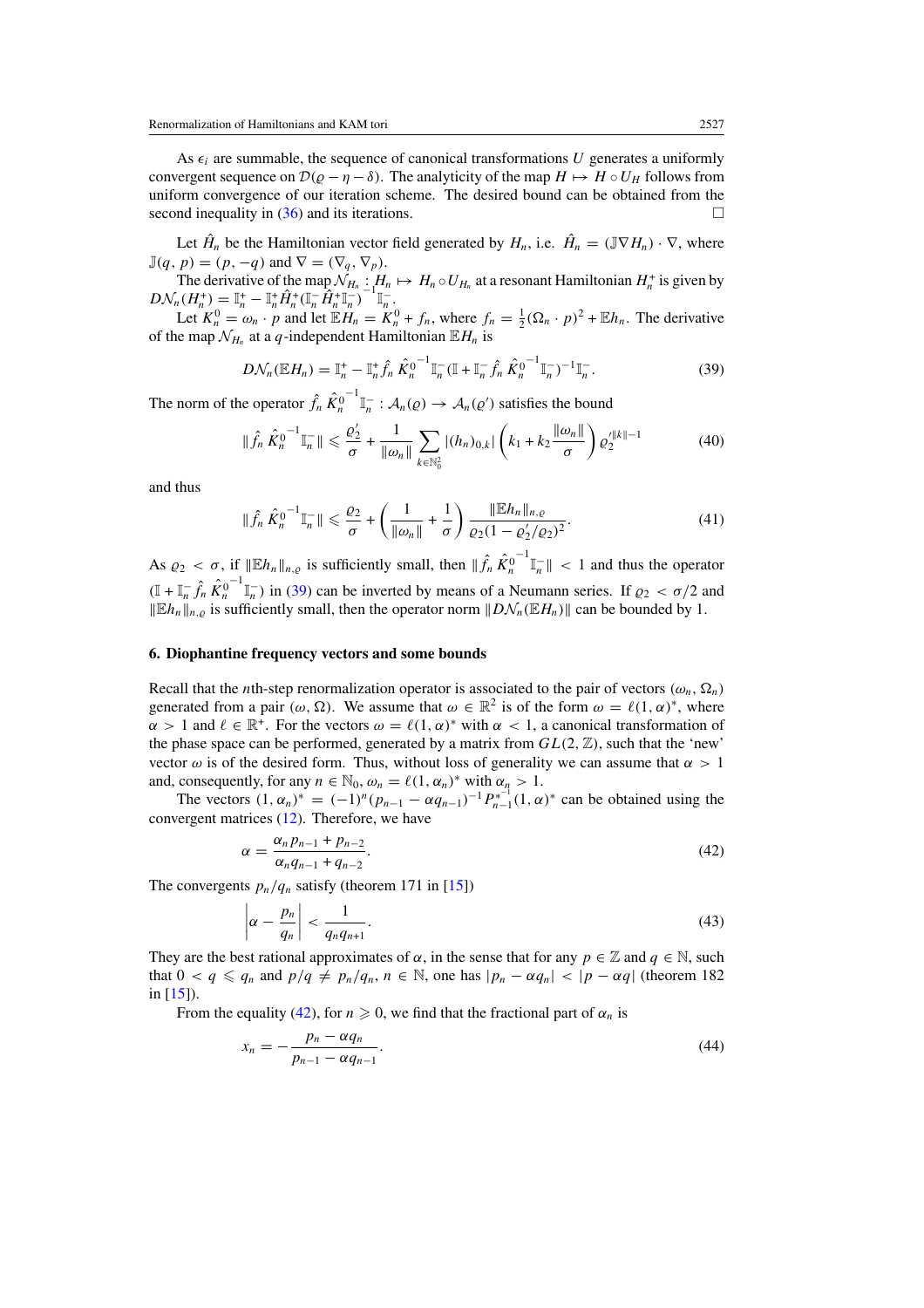<span id="page-16-0"></span>Denoting the product of the first  $(n + 1)$  numbers  $x_i$  by  $\beta_n = \prod_{i=0}^n x_i = \prod_{i=0}^n \alpha_{i+1}^{-1}$ , we obtain that  $\beta_n = (-1)^{n+1} (p_n - \alpha q_n)$ . Notice that  $\det(P_n) = (-1)^{n+1}$ . Using the equality [\(42\)](#page-15-0) again, one easily finds that  $\beta_n^{-1} = q_{n+1} + q_n x_{n+1}$ , and thus,  $q_{n+1} < \beta_n^{-1} < 2q_{n+1}$ .

Define  $\tilde{A}_n = \prod_{i=0}^n \alpha_i$ . As  $\beta_n = \alpha_0 \tilde{A}_{n+1}^{-1}$ , the previous bound implies

$$
\alpha_0 q_n < \tilde{A}_n < 2\alpha_0 q_n \tag{45}
$$

assuming that  $\alpha_0 > 0$ .

Emphasizing again that the values of  $q_n$  and  $p_n$  are associated to  $\alpha$  by writing explicitly *q<sub>n</sub>*( $\alpha$ ) and  $p_n(\alpha)$ , notice that  $q_{n+1}(\alpha_0) = p_n(\alpha_1)$ . The double inequality (45) for  $(n+1)$  instead of *n* can be written as

$$
p_n(\alpha_1) < \frac{\tilde{A}_{n+1}}{\alpha_0} < 2p_n(\alpha_1) \tag{46}
$$

implying the following bounds on  $p_n$ ,

$$
p_n < \tilde{A}_n < 2p_n. \tag{47}
$$

It is easy to show that  $\tilde{A}_n$  grows at least exponentially with *n*. If  $1 < \alpha_i \leq \gamma$ , for some  $i \in \{0, \ldots, n-1\}$ , then  $\alpha_i \alpha_{i+1} = \alpha_i/(\alpha_i - a_i) \geq \gamma/(\gamma - 1) = \gamma^2$ , where  $\gamma = (1+\sqrt{5})/2$  is the golden mean, the limit of the sequence of ratios  $F_{k+1}/F_k$  of successive Fibonacci numbers  $F_k$ , defined by  $F_{k+2} = F_{k+1} + F_k$ , for  $k \in \mathbb{N}$ , and  $F_1 = F_2 = 1$ . This implies that  $A_n / A_{j-1} \geq \gamma^{n-j}$ , for  $0 < j \le n$ . If  $\alpha_0 > 1$ , then  $\tilde{A}_n \ge \gamma^n$  and the previous inequality is also valid for  $j = 0$ , with  $\tilde{A}_{-1} = 1$ .

This growth can be controlled if  $\alpha$  is a Diophantine number.

**Definition 6.1.** An irrational number  $\alpha$  will be called Diophantine of order  $\beta \geq 0$  if there *exists a constant*  $C > 0$ *, such that for all*  $p \in \mathbb{Z}$  *and*  $q \in \mathbb{N}$ *,* 

$$
\left|\alpha - \frac{p}{q}\right| > \frac{C}{q^{2+\beta}}.\tag{48}
$$

*The set of all Diophantine numbers of order β will be denoted by D(β). We will also call Diophantine a vector*  $\omega \in \mathbb{R}^2$  *with a Diophantine winding ratio. The Diophantine condition on*  $\omega$  *states that there exists*  $C > 0$ *, such that for all*  $\nu \in \mathbb{Z}^2 \setminus \{0\}$ *,*  $|\omega \cdot \nu| > C ||\nu||^{-(1+\beta)}$ *.* 

The Diophantine condition on  $\alpha$ , together with the inequality [\(43\)](#page-15-0), imposes an upper bound on the growth rate of the denominators of its convergents. For  $\alpha \in D(\beta)$ , there exists a constant  $K > 0$  such that  $q_{n+1} < K q_n^{1+\beta}$ , for all  $n \in \mathbb{N}_0$ . Equivalently, using the inequalities (45), the Diophantine condition can be written as

$$
\tilde{A}_{n+1} < \tilde{K}\tilde{A}_n^{1+\beta},\tag{49}
$$

where  $\tilde{K} > 0$  is a constant.

In particular, constant-type numbers, which have a bounded sequence of partial quotients, are Diophantine of order zero. Among them are quadratic irrationals, i.e. the roots of quadratic equations with integer coefficients, whose continued fraction expansions are eventually periodic. Constant-type numbers have zero Lebesgue measure in the real numbers. Diophantine numbers of any order  $\beta > 0$  are of full measure.

Though the construction of a one-step renormalization transformation is more general, the bound (49) plays an essential role in the proof of theorem [7.2](#page-21-0) concerning the existence of a trivial attracting orbit of the sequence of renormalization operators which is associated to a Diophantine frequency vector  $\omega \in \mathbb{R}^2$ . To prove the theorem, we will also need the bounds obtained in the following proposition.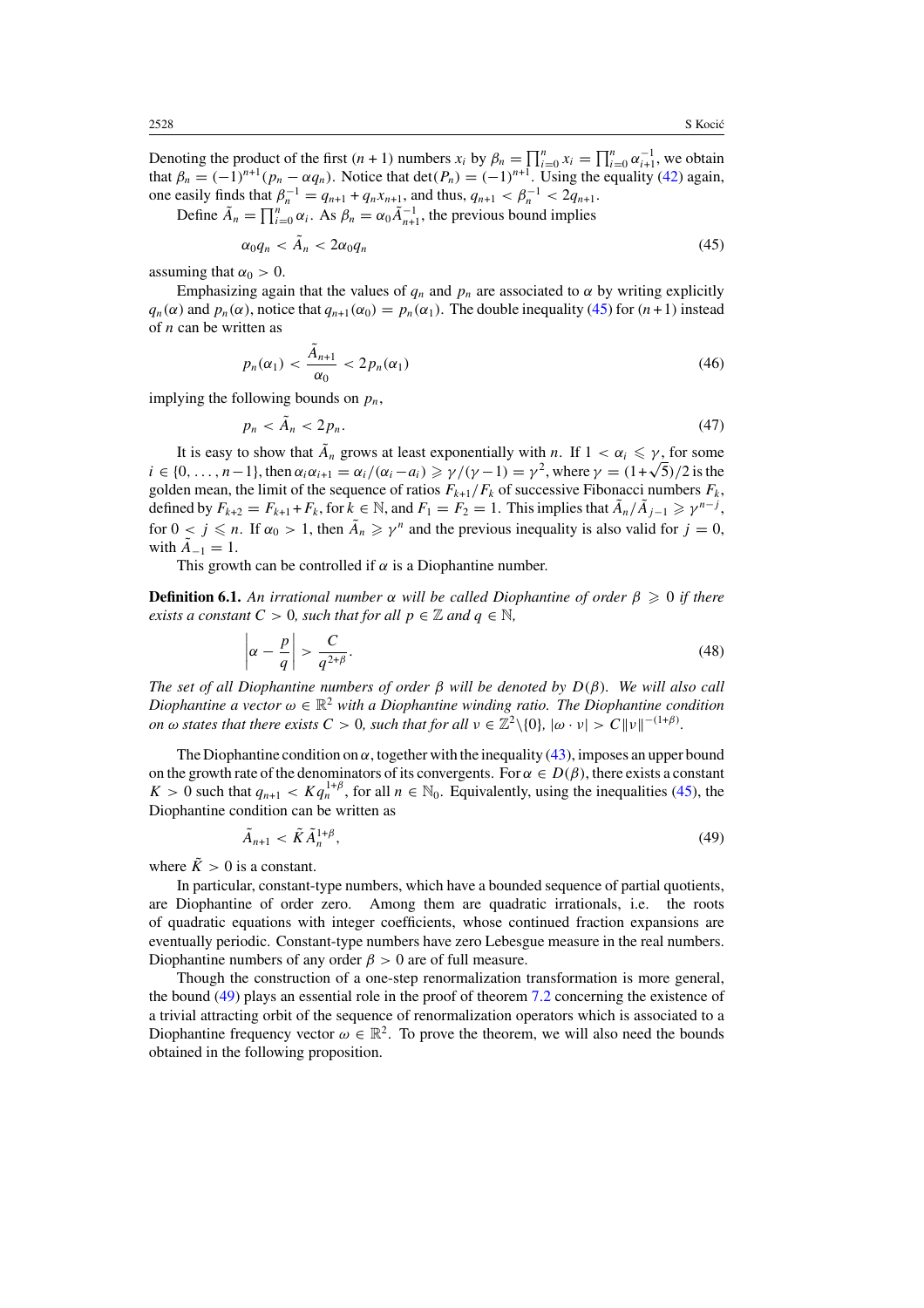<span id="page-17-0"></span>**Proposition 6.2.** *If*  $\Omega_0 \in \mathbb{R}^2$  *is suitable, so is every*  $\Omega_n = T_{n-1}^{-1} \Omega_{n-1} / ||T_{n-1}^{-1} \Omega_{n-1}||$ , for all  $n \in \mathbb{N}$ *. For a suitable choice of*  $\Omega_0$ *, we have the following bounds,* 

$$
\frac{1+\alpha_0}{4\alpha_0}(\tilde{A}_n + \tilde{A}_{n-1}) < \prod_{i=0}^n \|T_i^{-1}\Omega_i\| < (\tilde{A}_n + \tilde{A}_{n-1}).\tag{50}
$$

**Proof.** The first part of the claim can be proved by induction. Notice that  $||P_n^{*^{-1}}\Omega_0|| =$  $||T_n^{-1} \cdots T_0^{-1} \Omega_0|| = \prod_{i=0}^n ||T_i^{-1} \Omega_i||$ , as the matrices  $T_i$  are symmetric. One easily finds that for a suitable  $\Omega_0 \in \mathbb{R}^2$ ,  $1/2(p_n + p_{n-1} + q_n + q_{n-1}) \leqslant ||P_n^{*^{-1}}\Omega_0|| \leqslant p_n + p_{n-1}$ . The bounds (50) follow from the inequalities [\(45\)](#page-16-0) and [\(47\)](#page-16-0).

#### **7. Convergence of the renormalization scheme**

The orbit of an integrable Hamiltonian  $H_0^0 = \omega \cdot p + 1/2(\Omega \cdot p)^2$  under the renormalization consists of Hamiltonians  $H_n^0 = \omega_n \cdot p + 1/2(\Omega_n \cdot p)^2$ , where  $n \in \mathbb{N}_0$ . The maps  $\omega_n \mapsto \omega_{n+1}$ and  $\Omega_n \mapsto \Omega_{n+1}$  are induced by the Gauss map of the inverse winding ratio of  $\omega$ .

The vectors  $\omega$  with the winding ratio  $\alpha = [a, a, \ldots]$ , where  $a \in \mathbb{N}$ , are the fixed points of the first of these maps. A suitable vector  $\Omega$  is not, in general, a fixed point of the dynamics. However, in this case, it is possible to make a particular choice of  $\Omega$ , such that it is a fixed point of the map. The corresponding integrable Hamiltonian  $H_0^0$  is then a fixed point of the renormalization.

Similarly, if the winding ratio of a frequency vector  $\omega$  has a periodic continued fraction expansion one can make a particular choice of a suitable vector  $\Omega$ , such that the Hamiltonian  $H_0^0$  generates a periodic orbit of the renormalization. More generally, if the winding ratio of  $\omega$  is a quadratic irrational and a particular choice of a suitable vector  $\Omega$  is made, the dynamics of  $H_0^0$  eventually settles on a periodic orbit.

In the following, we show that if  $\omega_0$  is a Diophantine vector and  $\Omega_0$  is an arbitrary suitable vector, then the orbit of a resonant Hamiltonian  $H_0$ , sufficiently close to  $H_0^0$ , approaches the orbit of  $H_0^0$  exponentially fast under the action of the sequence of the renormalization operators  $\mathcal{R}_n, n \in \mathbb{N}_0$ .

We first present a description of the eigenspaces of the derivative of the *n*th-step renormalization operator at  $H_n^0$ , which is given by its action on an arbitrary function  $f_n \in$  $\mathbb{I}_n^+ \mathcal{A}_n(\rho')$ , where  $\rho' > 0$ , componentwise, as

$$
D\mathcal{R}_n(H_n^0)f_n = \frac{\theta_n}{\mu_n} (\mathbb{I} - \mathbb{P}_{n+1}^{(0,0)} - \mathbb{P}_{n+1}^{(1,0)} - \mathbb{P}_{n+1}^{(0,1)} - \mathbb{P}_{n+1}^{(0,2)})D\mathcal{N}_{n+1}(H_{n+1}^0)f_n \circ \mathcal{T}_n.
$$
 (51)

The space of *q*-independent Hamiltonians is an invariant subspace of the derivative operator. A constant Hamiltonian and the Hamiltonians  $(\hat{\omega}_n \cdot p)$ ,  $(\Omega_n \cdot p)$  and  $(\hat{\omega}_n \cdot p)^2$  are eigenvectors with eigenvalue zero. For  $k \in \mathbb{N}_0^2$  different from  $(0, 0)$ ,  $(1, 0)$ ,  $(0, 1)$  and  $(0, 2)$ , the derivative operator maps the Hamiltonian  $(\hat{\omega}_n \cdot p)^{k_1} (\Omega_n \cdot p)^{k_2}$  into

$$
D\mathcal{R}_n(H_n^0)(\hat{\omega}_n \cdot p)^{k_1}(\Omega_n \cdot p)^{k_2} = \frac{\|\omega_{n+1}\|^{k_1}}{(\alpha_{n+1}\|T_n^{-1}\Omega_n\|)^{2(k_1-1)+k_2}\|\omega_n\|^{k_1}}(\hat{\omega}_{n+1} \cdot p)^{k_1}(\Omega_{n+1} \cdot p)^{k_2}.
$$

Thus, the operator norm of  $D\mathcal{R}_n(H_n^0)$  acting on  $q$ -independent Hamiltonians can be bounded by

$$
||D\mathcal{R}_n(H_n^0)\mathbb{E}|| \le \frac{\max\{1, ||\omega_{n+1}||/||\omega_n||\}}{\alpha_{n+1}||T_n^{-1}\Omega_n||} \le \frac{2}{3}.
$$
 (52)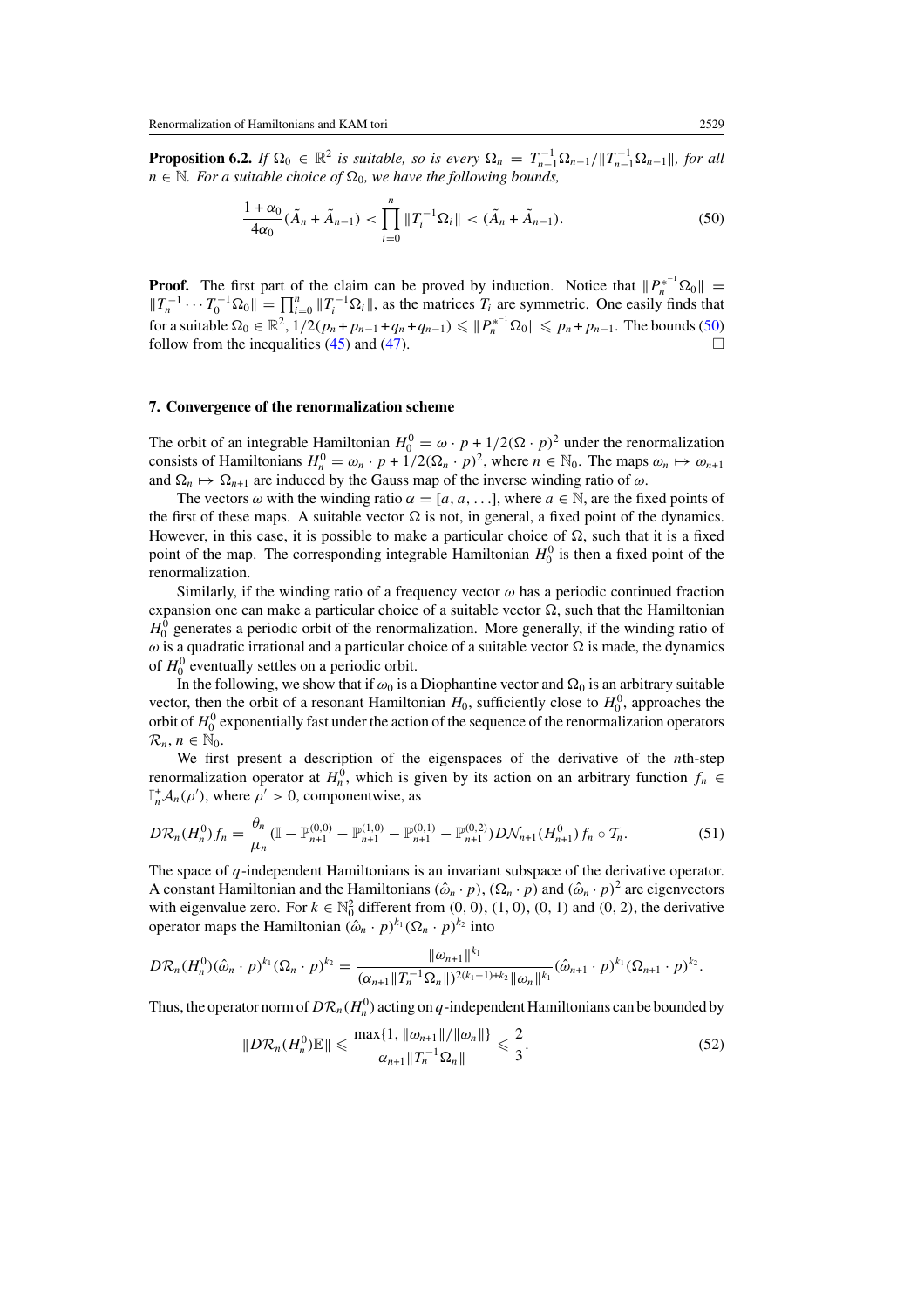<span id="page-18-0"></span>The derivative of the *n*th-step renormalization operator  $\mathcal{R}_n$  at a  $q$ -independent Hamiltonian  $\mathbb{E}H_n$  is the linear operator  $\mathcal{L}_n = D\mathcal{R}_n(\mathbb{E}H_n) : \mathbb{I}_n^+ \mathcal{A}_n(\rho') \to \mathbb{I}_{n+1}^+ \mathcal{A}_{n+1}(\rho')$ , given by its action on an arbitrary  $f_n \in \mathbb{I}_n^+ \mathcal{A}_n(\rho'),$ 

$$
\mathcal{L}_n f_n = \theta_n / \mu_n D \mathfrak{S}_{n+1}(\mathbb{E} \tilde{H}_{n+1}) D \mathcal{N}_{n+1}(\mathbb{E} H''_{n+1}) D \mathcal{V}_{n+1}(\mathbb{E} H'_{n+1}) f_n \circ \mathcal{T}_n. \tag{53}
$$

The operators  $\mathfrak{S}_{n+1}$  and  $\mathcal{V}_{n+1}$  have been introduced in proposition [4.3](#page-9-0) and proposition [4.2,](#page-8-0) respectively. The next proposition shows that there is a super-exponential shrinking of the *q*-dependent modes (which may also depend on the *p*-variables). In the case of the vector fields on a torus, where the *p*-variables are absent, a similar result has been obtained in [\[28\]](#page-32-0).

Let  $H_0 = H_0^0 + h_0 \in \mathbb{I}_0^+ A_0(\rho')$ , and let  $H_n = H_n^0 + h_n$ ,  $n \in \mathbb{N}$ , be the associated renormalization orbit of  $H_0$ .

**Proposition 7.1.** *Let*  $\omega_0 \in D(\beta)$ *, for some*  $\beta \geq 0$ *. There exist*  $c_1, c_2 > 0$ *, such that* 

$$
\|\mathcal{L}_n \circ \cdots \circ \mathcal{L}_j(\mathbb{I} - \mathbb{E})\| \leqslant c_1^{n-j+1} \frac{\tilde{A}_{n+1}^2 \tilde{A}_n^2}{\tilde{A}_j^2 \tilde{A}_{j-1}^2} e^{-c_2 \Lambda_{j,n}},\tag{54}
$$

*for*  $n \geq 0$  *and*  $j = 0, \ldots, n$  *assuming that*  $||h_i||_{i, \rho'} \leq \zeta_i/2$ , *for*  $i = j, \ldots, n$ *, where, as before,*  $\zeta_i = C' / (\alpha_i \alpha_{i+1})^2$ ,  $C' > 0$ *. Here,* 

$$
\Lambda_{j,n}^{2+\beta} = \frac{\tilde{A}_{n+1}}{\max\{\sigma, \kappa\} \tilde{A}_{j-1}^{1+\beta}}.
$$
\n(55)

**Proof.** The following properties of the linear operator  $\mathcal{L}_n$  will be useful to prove this proposition. First,  $\mathcal{L}_n = \mathbb{I}_{n+1}^+ \mathcal{L}_n$ . Second, when acting on a Fourier mode, this operator changes its index *ν* into  $T_n^* v$ , as the derivatives of the elimination, translation and scaling maps do not change the value of *ν*. We are interested in the action of the operator  $\mathcal{L}_n \circ \cdots \circ \mathcal{L}_j (\mathbb{I} - \mathbb{E})$ on the modes indexed by  $v \neq 0$ . A mode with a particular value of  $k \in \mathbb{N}_0^2$  can in general produce modes with different k'-values in  $\mathbb{N}_0^2$ . We will denote by  $||k'||_{min}$  the minimum of the norms of the vectors *k* generated from a mode index *k*.

For every  $n \in \mathbb{N}_0$ , let

$$
I_n^{1+} = \{ (v, k) \in I_n^+ : |\omega_n \cdot v| \le \sigma |\Omega_n \cdot v| \},
$$
  

$$
I_n^{2+} = \{ (v, k) \in I_n^+ : |\omega_n \cdot v| \le \kappa ||k|| \}
$$

be the two subsets of  $I_n^+$ . We also define the following subset of  $I_j^{1+}$ , for  $j = 0, \ldots, n$ ,

$$
V_{j,n}^+ = \{ (\nu, k) \in I_j^{1+} : (T_n^* \dots T_j^* \nu, k') \in I_{n+1}^{1+} \}.
$$

For every  $(v, k) \in V_{j,n}^*$ , *v* must satisfy the resonant condition

$$
|\omega_{n+1} \cdot T_n^* \dots T_j^* \nu| \leq \sigma |\Omega_{n+1} \cdot T_n^* \dots T_j^* \nu|.
$$
 (56)

Notice that  $\omega_{n+1} \cdot T_n^* \dots T_j^* \nu = T_j \dots T_n \omega_{n+1} \cdot \nu$ . As  $T_n^{-1} \omega_n = \alpha_{n+1}^{-1} \omega_{n+1}$ , we obtain

$$
T_j \dots T_n \omega_{n+1} = \omega_j \prod_{i=j+1}^{n+1} \alpha_i.
$$
 (57)

Similarly,  $\Omega_{n+1} \cdot T_n^* \cdot \cdot \cdot T_j^* \nu = T_j \cdot \cdot \cdot T_n \Omega_{n+1} \cdot \nu$ . From  $T_n^{-1} \Omega_n = \Omega_{n+1} || T_n^{-1} \Omega_n ||$ , we find

$$
T_j \ldots T_n \Omega_{n+1} = \Omega_j \prod_{i=j}^n \frac{1}{\|T_i^{-1} \Omega_i\|}.
$$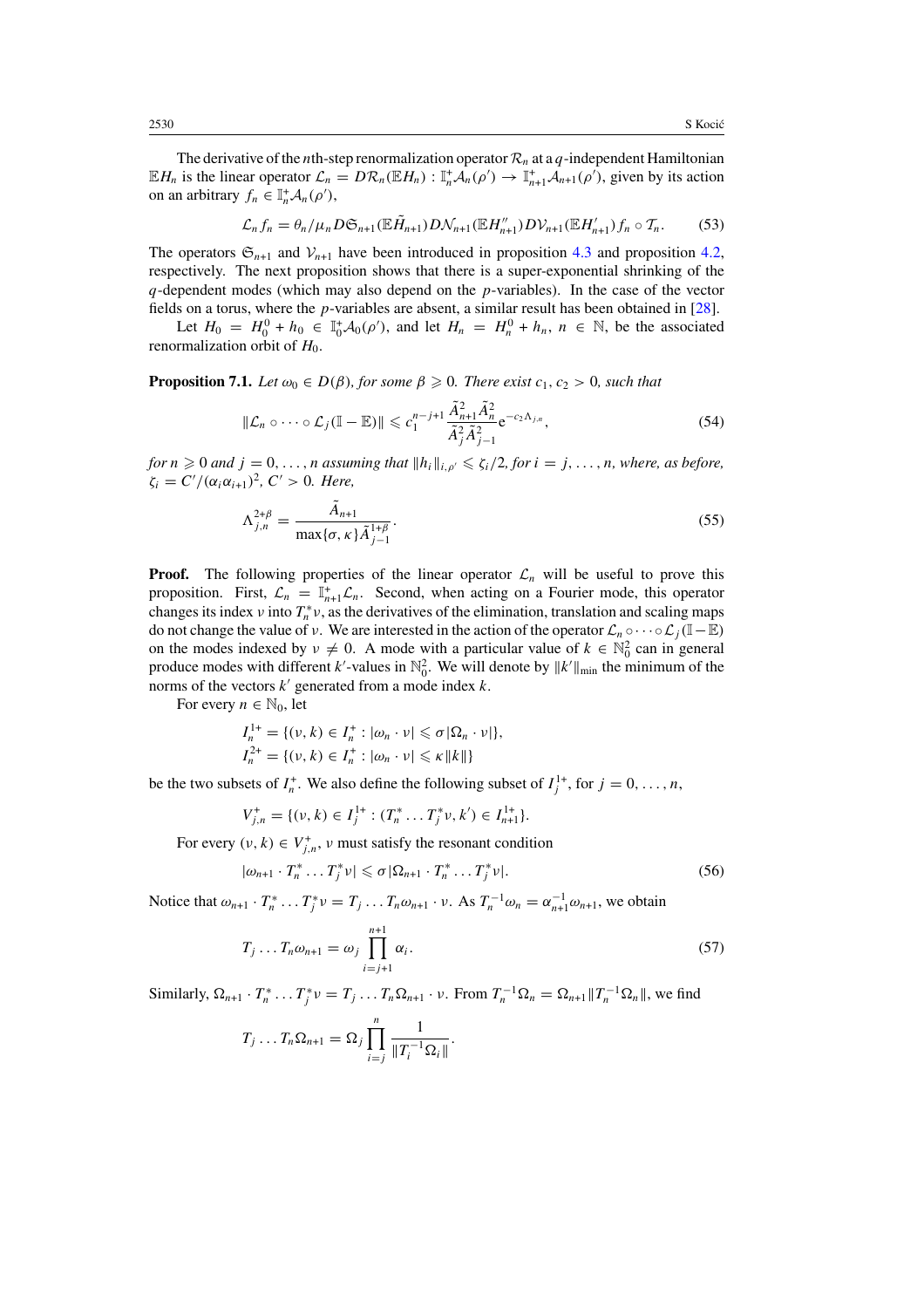<span id="page-19-0"></span>The condition  $(56)$  can then be written in the form

$$
\left(\frac{1}{\sigma}\prod_{i=j+1}^{n+1}\alpha_i\|\mathcal{T}_{i-1}^{-1}\Omega_{i-1}\|+\frac{1}{\|\omega_j\|}\right)|\omega_j\cdot\nu|\leqslant|\hat{\omega}_j\cdot\nu|+|\Omega_j\cdot\nu|.\tag{58}
$$

A lower bound on  $|\omega_j \cdot v|$  can be obtained by using the Diophantine property of  $\omega_0$ , i.e. that there exists  $C_0 > 0$ , such that  $|\omega_0 \cdot v| \geq C_0 ||v||^{-(1+\beta)}$ , for any  $v \in \mathbb{Z}^2$ . This property implies that

$$
|\omega_j \cdot \nu| = |\omega_0 \cdot T_0^{*^{-1}} \dots T_{j-1}^{*^{-1}} \nu| \prod_{i=1}^j \alpha_i \geq \frac{C_0 \prod_{i=1}^j \alpha_i}{\|T_0^{*^{-1}} \dots T_{j-1}^{*^{-1}} \nu\|^{1+\beta}},
$$

 $\int \int f(x, y) \, dx \, dx \, dx$   $\|T_0^{*^{-1}} \dots T_{j-1}^{*^{-1}} \nu\| = \|P_{j-1}^{-1} \nu\| \leq (p_{j-1} + q_{j-1}) \| \nu\| \leq (1 + 1/\alpha_0) \tilde{A}_{j-1} \| \nu\|$  and  $||v|| \le 2(|\hat{\omega}_j \cdot v| + |\Omega_j \cdot v|)$ , there exists  $c > 1$ , such that

$$
|\omega_j \cdot \nu| \geqslant \frac{C_0 \tilde{A}_j}{\alpha_0 (2c \tilde{A}_{j-1})^{1+\beta} (|\hat{\omega}_j \cdot \nu| + |\Omega_j \cdot \nu|)^{1+\beta}},
$$
\n<sup>(59)</sup>

for  $j \ge 0$ . The bounds (58) and (59) imply that

$$
|\hat{\omega}_j \cdot \nu| + |\Omega_j \cdot \nu| \ge \frac{((1/\sigma) \prod_{i=j+1}^{n+1} \alpha_i \|T_{i-1}^{-1} \Omega_{i-1}\| + (1/\|\omega_j\|))C_0 \tilde{A}_j}{\alpha_0 (2c \tilde{A}_{j-1})^{1+\beta} (|\hat{\omega}_j \cdot \nu| + |\Omega_j \cdot \nu|)^{1+\beta}}
$$

and, thus,

$$
(|\hat{\omega}_j \cdot \nu| + |\Omega_j \cdot \nu|)^{2+\beta} \geq \frac{C_0}{\alpha_0(2c)^{1+\beta}\sigma} \frac{\tilde{A}_{n+1} \prod_{i=j+1}^{n+1} ||T_{i-1}^{-1} \Omega_{i-1}||}{\tilde{A}_{j-1}^{1+\beta}}.
$$

Using the bounds obtained in proposition [6.2,](#page-16-0) we find that there exists  $c' > 0$ , such that

$$
(|\hat{\omega}_j \cdot \nu| + |\Omega_j \cdot \nu|) \geq c' \Lambda'_{j,n},\tag{60}
$$

where

$$
\Lambda_{j,n}^{'^{2+\beta}} = \frac{\tilde{A}_{n+1}\tilde{A}_n}{\sigma \tilde{A}_{j-1}^{1+\beta}\tilde{A}_{j-1}}.
$$
\n(61)

Now let us consider the modes indexed by  $(v, k) \in \mathbb{Z}^2 \times \mathbb{N}_0^2$  that belong to  $I_j^+ \setminus V_{j,n}^+$ . Let  $(T_n^* \dots T_j^* \nu, k') \in I_{n+1}^{2+}$  be the index of a mode generated by the action of the operator  $\mathcal{L}_n \circ \cdots \circ \mathcal{L}_j(\mathbb{I} - \mathbb{E})$  on such a mode. The following condition must be satisfied,

$$
|\omega_{n+1} \cdot T_n^* \dots T_j^* \nu| \leq \kappa \|k'\|_{\min} \leq \kappa \|k'\|.
$$
 (62)

From the inequality  $(62)$ , using the identity  $(57)$  and the Diophantine bound  $(59)$ , we find that

$$
||k'|| \ge ||k'||_{\min} \ge \frac{C_0}{\kappa \alpha_0 (2c)^{1+\beta}} \frac{\tilde{A}_{n+1}}{\tilde{A}_{j-1}^{1+\beta} (|\hat{\omega}_j \cdot \nu| + |\Omega_j \cdot \nu|)^{1+\beta}}.
$$

Define  $W_{j,n}^+ = \{ (v,k) \in I_j^+ : (T_n^* \dots T_j^* v, k') \in I_{n+1}^{2+}, |\hat{\omega}_j \cdot v| + |\Omega_j \cdot v| \ge ||k'||_{\min} \}.$  If  $(v, k) \in (I_j^+ \setminus V_{j,n}^+) \cap W_{j,n}^+$ , then

$$
(|\hat{\omega}_j \cdot \nu| + |\Omega_j \cdot \nu|) \geq c'' \Lambda''_{j,n},\tag{63}
$$

where

$$
\Lambda_{j,n}^{\prime\prime 2+\beta} = \frac{\tilde{A}_{n+1}}{\kappa \tilde{A}_{j-1}^{1+\beta}}
$$
\n(64)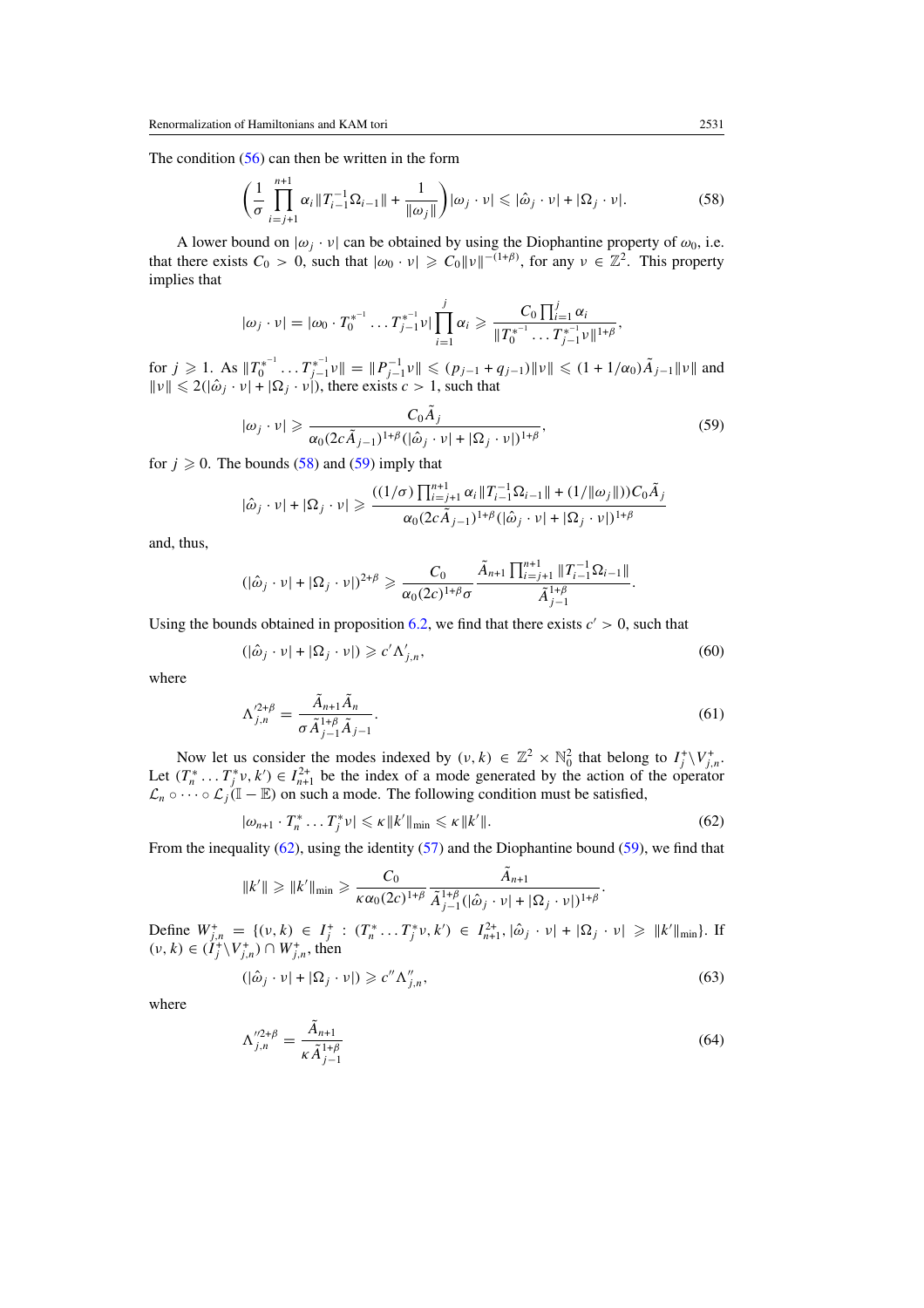and  $c'' > 0$ . If  $(T_n^* \dots T_j^* \nu, k') \in I_{n+1}^{2+}$  and  $(\nu, k) \in (I_j^* \setminus V_{j,n}^*) \cap (I_j^* \setminus W_{j,n}^*)$ , then

$$
||k'||_{\min} \geqslant c'' \Lambda''_{j,n}.
$$
\n
$$
(65)
$$

Let  $\mathbb{V}_{j,n}^+ : \mathcal{A}_j(\rho') \to \mathcal{A}_j(\rho')$  be the projection operator on  $\mathcal{A}_j(\rho')$  over the indices in  $V_{j,n}^+$ , defined by the action

$$
\mathbb{V}_{j,n}^{+} f_j = \sum_{(\nu,k)\in V_{j,n}^{+}} (f_j)_{\nu,k} (\hat{\omega}_j \cdot p)^{k_1} (\Omega_j \cdot p)^{k_2} e^{iq \cdot \nu},
$$

on an arbitrary  $f_j \in A_j(\rho')$ . Let  $\overline{\mathbb{V}}_{j,n}^+ : A_j(\rho') \to A_j(\rho'')$  be the same projection followed by an analytic inclusion in the *q* variables, obtained by restricting the domain of  $f_j \in A_j(\rho')$ to  $\mathcal{D}_j(\rho'')$ , where  $\rho'_1 > \rho''_1 > 0$  and  $\rho'_2 = \rho''_2$ . As

$$
\|\bar{\nabla}^{\ast}_{j,n}f_j\|_{j,\rho''}=\sum_{(v,k)\in V_{j,n}^+}|(f_j)_{v,k}|\rho'^{\|k\|}_{2}e^{\rho'_1(|\hat{\omega}_j\cdot v|+|\Omega_j\cdot v|)}e^{-(\rho'_1-\rho''_1)(|\hat{\omega}_j\cdot v|+|\Omega_j\cdot v|)},
$$

we have  $\|\bar{\nabla}_{j,n}^{\dagger}f_j\|_{j,\rho''}\leqslant \|\bar{\nabla}_{j,n}^{\dagger}\| \|f_j\|_{j,\rho'}$ , with  $\|\bar{\nabla}_{j,n}^{\dagger}\| \leqslant e^{-(\rho'_1-\rho''_1)c'\Lambda'_{j,n}}$ , as follows from the bound  $(60)$ 

Similarly, let  $\mathbb{W}_{j,n}^+$ :  $\mathcal{A}_j(\rho') \to \mathcal{A}_j(\rho')$  be the projection operator on  $\mathcal{A}_j(\rho')$  over the indexes in  $W^+_{j,n}$  and  $\bar{W}^+_{j,n}$  :  $\mathcal{A}_j(\rho') \to \mathcal{A}_j(\rho'')$  the same projection followed by an analytic inclusion in the *q* variables. Here, as before,  $\rho'_1 > \rho''_1 > 0$  and  $\rho'_2 = \rho''_2$ . As

$$
\|\bar{\mathbb{W}}_{j,n}^* f_j\|_{j,\rho''} = \sum_{(v,k)\in W_{j,n}^+} |(f_j)_{v,k}| \rho'^{\|k\|}_2 e^{\rho'_1(|\hat{\omega}_j\cdot v|+|\Omega_j\cdot v|)} e^{-(\rho'_1-\rho''_1)(|\hat{\omega}_j\cdot v|+|\Omega_j\cdot v|)},
$$

from the bound [\(63\)](#page-19-0), we find that the operator norm of  $\overline{W}^+_{j,n}$  satisfies  $\|\overline{W}^+_{j,n}\| \leq e^{-(\rho'_1 - \rho''_1)c''\Lambda''_{j,n}}$ .

Let  $\bar{I}_n$ :  $A_n(\varrho'') \to A_n(\varrho')$  be the inclusion map obtained by restricting the domain of the functions  $f_n \in A_n(\varrho'')$  to  $\mathcal{D}_n(\rho')$ , where  $\varrho''_2 > \rho'_2 > 0$  and  $\varrho''_1 = \rho'_1$ . As

$$
\|\bar{\mathbb{I}}_n f_n\|_{n,\rho'} = \sum_{(\nu,k')\in I_n} |(f_n)_{\nu,k'}| \varrho_2''^{k''}\ e^{\varrho_1''(|\hat{\omega}_n\cdot\nu|+|\Omega_n\cdot\nu|)} e^{-(\ln\varrho_2''-\ln\rho_2')\|k'\|} \leq \|\bar{\mathbb{I}}_n\| \|f_n\|_{n,\varrho'},
$$

the norm of the inclusion map  $\bar{I}_n$  acting on functions that are composed only of modes with  $||k'|| \ge ||k'||_{\text{min}}$  satisfying the inequality (65) can be bounded by  $||\overline{\mathbb{I}}_n|| \le e^{-(\ln \varrho_2^{\prime\prime} - \ln \varrho_2^{\prime})c'' \Lambda_{j,n}^{\prime}}$ .

To obtain the desired bound [\(54\)](#page-18-0), we write the operator  $\mathcal{L}_n \circ \cdots \circ \mathcal{L}_j (\mathbb{I} - \mathbb{E})$  as

$$
\mathcal{L}_n \circ \cdots \circ \mathcal{L}_j (\mathbb{I} - \mathbb{E}) = \mathcal{L}_n \circ \cdots \circ \mathcal{L}_{j+1} (\mathbb{I} - \mathbb{E}) \overline{\mathcal{L}}_j^{(1)} \overline{\mathbb{V}}_{j,n}^+ \n+ \mathcal{L}_n \circ \cdots \circ \mathcal{L}_{j+1} (\mathbb{I} - \mathbb{E}) \overline{\mathcal{L}}_j^{(1)} \overline{\mathbb{W}}_{j,n}^+ (\mathbb{I} - \mathbb{V}_{j,n}^+) \n+ \overline{\mathbb{I}}_{n+1} \overline{\mathcal{L}}_n^{(2)} \circ \mathcal{L}_{n-1} \circ \cdots \circ \mathcal{L}_j (\mathbb{I} - \mathbb{E}) (\mathbb{I} - \mathbb{W}_{j,n}^+) (\mathbb{I} - \mathbb{V}_{j,n}^+).
$$
\n(66)

Here,  $\overline{\mathcal{L}}_n^{(1)}$  :  $\mathbb{I}_n^+ \mathcal{A}_n(\rho'') \to \mathbb{I}_{n+1}^+ \mathcal{A}_{n+1}(\rho')$  and  $\overline{\mathcal{L}}_n^{(2)}$  :  $\mathbb{I}_n^+ \mathcal{A}_n(\rho') \to \mathbb{I}_{n+1}^+ \mathcal{A}_{n+1}(\rho'')$ ,  $n \in \mathbb{N}_0$ , are the derivatives of the *n*th-step renormalization operator at  $\mathbb{E}H_n$ . With superscripts (1) and (2), we explicitly emphasize that these operators actually improve analyticity in  $q$  and  $p$  variables, respectively. For some  $\rho''$ ,  $\rho'' > 0$  satisfying  $0 < \rho''_1 < \rho'_1$ ,  $\rho''_2 = \rho'_2$ ,  $\rho''_1 = \rho'_1$  and  $\rho''_2 > \rho'_2$ , the construction of the analyticity improving operators is possible, as mentioned in remark [4.5.](#page-10-0)

The norm  $\|D\mathcal{R}_i(H_i^0)\|$ ,  $i \in \mathbb{N}_0$ , can be bounded by a constant times  $\theta_i/\mu_i$ . By Cauchy's estimate, we have

$$
||D\mathcal{R}_i(H_i) - D\mathcal{R}_i(H_i^0)|| \leq \frac{2||h_i||_{i,\rho'}}{(\zeta_i - ||h_i||_{i,\rho'})^2},
$$
\n(67)

where  $D\mathcal{R}_i(H_i)$  is the derivative of the *i*th-step renormalization operator  $\mathcal{R}_i$  at a Hamiltonian  $H_i = H_i^0 + h_i$ . In particular, the inequality (67) is satisfied by  $\mathcal{L}_i$ , the derivative of the *i*th-step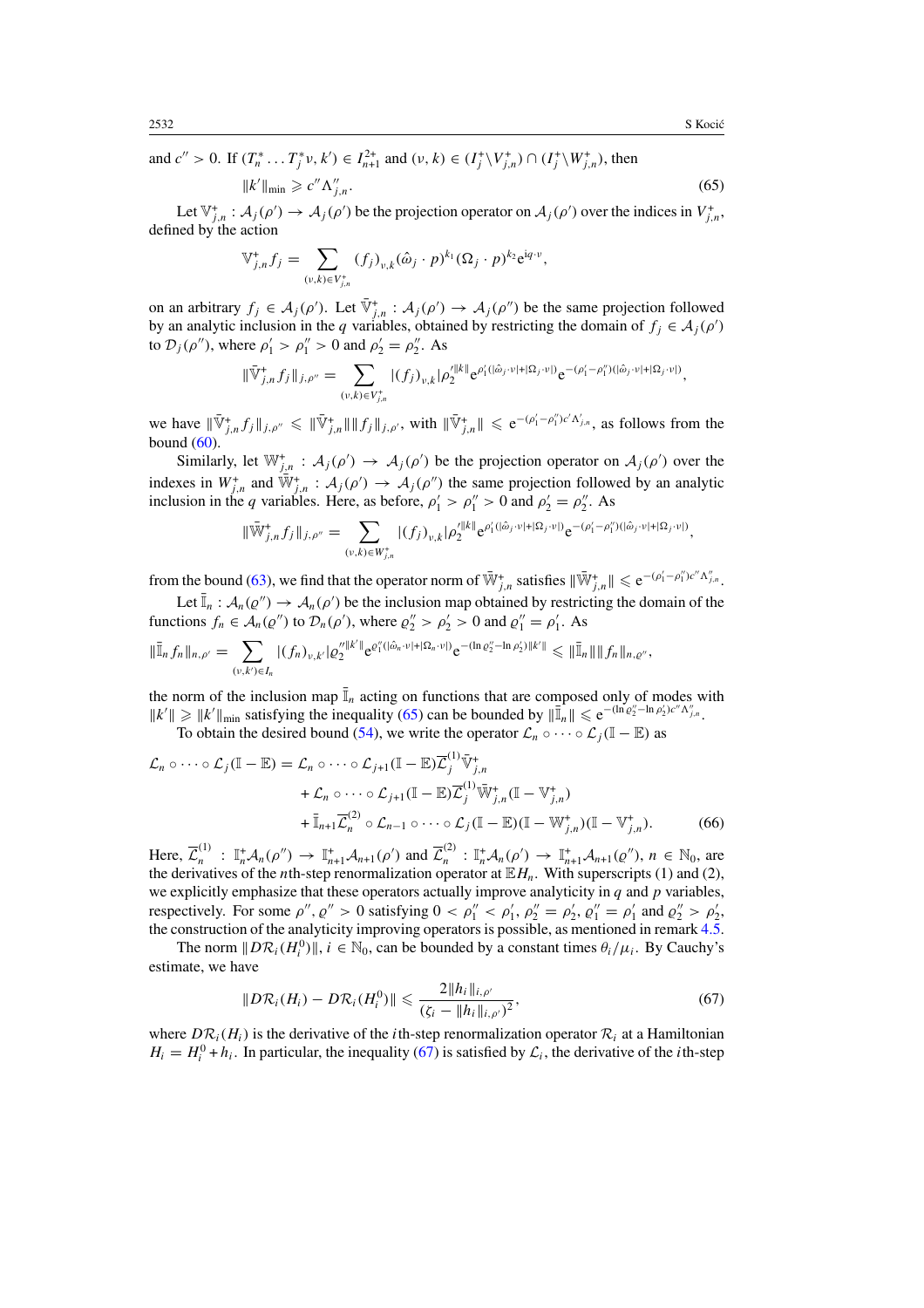<span id="page-21-0"></span>renormalization operator at  $\mathbb{E}H_i$ . As, by assumption,  $||h_i||_{i,\rho'} \leq \zeta_i/2$ , we have the bound  $\|\mathcal{L}_i\| \leqslant c_3\theta_i/\mu_i$ , with  $c_3 > 0$ .

Using the bounds on the operator norms  $\|\bar{\mathbb{V}}_{j,n}^+\|$ ,  $\|\bar{\mathbb{W}}_{j,n}^+\|$  and  $\|\bar{\mathbb{I}}_n\|$ , obtained above, we find that

$$
\|\mathcal{L}_n \circ \cdots \circ \mathcal{L}_j(\mathbb{I} - \mathbb{E})\| \leqslant c_3 e^{-c_2 \Lambda_{j,n}} \left(2 \frac{\theta_j}{\mu_j} \|\mathcal{L}_n \circ \cdots \circ \mathcal{L}_{j+1}(\mathbb{I} - \mathbb{E})\| + \frac{\theta_n}{\mu_n} \|\mathcal{L}_{n-1} \circ \cdots \circ \mathcal{L}_j(\mathbb{I} - \mathbb{E})\|\right),
$$

where  $\Lambda_{j,n} \leq \min\{\Lambda'_{j,n}, \Lambda''_{j,n}\}\$ , with  $\Lambda'_{j,n}$  and  $\Lambda''_{j,n}$  given by the expressions [\(61\)](#page-19-0) and [\(64\)](#page-19-0), respectively, and  $c_2 = \min\{(\rho'_1 - \rho''_1)c', (\rho'_1 - \rho''_1)c'', (\ln \rho''_2 - \ln \rho'_2)c''\}.$ 

Using the bounds on the norms of  $\mathcal{L}_i$ , for  $i = j, \ldots, n$ , we obtain

$$
\|\mathcal{L}_n \circ \cdots \circ \mathcal{L}_j(\mathbb{I} - \mathbb{E})\| \leqslant 3c_3^{n-j+1} e^{-c_2 \Lambda_{j,n}} \prod_{i=j}^n \frac{\theta_i}{\mu_i}.
$$

The bound [\(54\)](#page-18-0) follows from this inequality and the bounds in proposition [6.2.](#page-16-0)  $\Box$ 

Let  $h_0 \in \mathbb{I}_0^+ \mathcal{A}_0(\rho'), \rho' > 0$ , componentwise. After the first  $(n + 1)$  renormalization steps the perturbation can be separated into two parts,

$$
h_{n+1} = \mathbb{E}h_{n+1} + (\mathbb{I} - \mathbb{E})h_{n+1}.
$$
\n(68)

The *q*-independent part of the perturbation can be determined by

$$
\mathbb{E}h_{n+1} = D\mathcal{R}_n(H_n^0)\mathbb{E}h_n + \mathbb{E}\mathcal{O}_n^0(\|h_n\|_{n,\rho'}^2)
$$
\n
$$
(69)
$$

or after applying this equality recursively,

$$
\mathbb{E}h_{n+1} = D\mathcal{R}_n(H_n^0) \dots D\mathcal{R}_0(H_0^0)\mathbb{E}h_0
$$
  
+ 
$$
\sum_{j=1}^n D\mathcal{R}_n(H_n^0) \dots D\mathcal{R}_j(H_j^0)\mathbb{E}\mathcal{O}_{j-1}^0(||h_{j-1}||_{j-1,\rho'}^2) + \mathbb{E}\mathcal{O}_n^0(||h_n||_{n,\rho'}^2).
$$
 (70)

Here  $\mathcal{O}_n^0(\|h_n\|_{n,\rho'}^2)$  denotes the second-order remainder of the Taylor expansion of  $\mathcal{R}_n(H_n)$ about  $H_n^0$ . The norm of  $\mathcal{O}_n^0(\|h_n\|_{n,\rho'}^2)$  will be denoted by  $F_n^2$  and can be estimated by the bound [\(24\)](#page-10-0).

In order to estimate the *q*-dependent part of the perturbation, we perform the Taylor expansion of  $\mathcal{R}_n(H_n)$  about  $\mathbb{E}H_n$ , the *q*-independent part of the Hamiltonian  $H_n$ . The *q*-dependent part of the perturbation is

$$
(\mathbb{I}-\mathbb{E})h_{n+1}=\mathcal{L}_n(\mathbb{I}-\mathbb{E})h_n+(\mathbb{I}-\mathbb{E})\mathcal{O}_n(\|(\mathbb{I}-\mathbb{E})h_n\|_{n,\rho'}^2),
$$
\n(71)

where  $\mathcal{L}_n = DR_n(\mathbb{E}H_n)$  and  $\mathcal{O}_n(\|(\mathbb{I}-\mathbb{E})h_n\|_{n,\rho}^2)$  denotes the second-order remainder of the Taylor expansion of  $\mathcal{R}_n(H_n)$  about  $\mathbb{E}[H_n]$ . The norm of this remainder is of the order of  $||(I - E)h_n||_{n,\rho'}^2$  and will be denoted by  $G_n^2$ .

After successive applications of the previous recursion relation, we obtain

$$
(\mathbb{I} - \mathbb{E})h_{n+1} = \mathcal{L}_n \dots \mathcal{L}_0(\mathbb{I} - \mathbb{E})h_0 + \sum_{j=1}^n \mathcal{L}_n \dots \mathcal{L}_j(\mathbb{I} - \mathbb{E})\mathcal{O}_{j-1}(\|(\mathbb{I} - \mathbb{E})h_{j-1}\|_{j-1,\rho'}^2) + (\mathbb{I} - \mathbb{E})\mathcal{O}_n(\|(\mathbb{I} - \mathbb{E})h_n\|_{n,\rho'}^2).
$$
\n(72)

We will use this identity to estimate the decrease of the norm of the *q*-dependent part of the perturbation in the following theorem.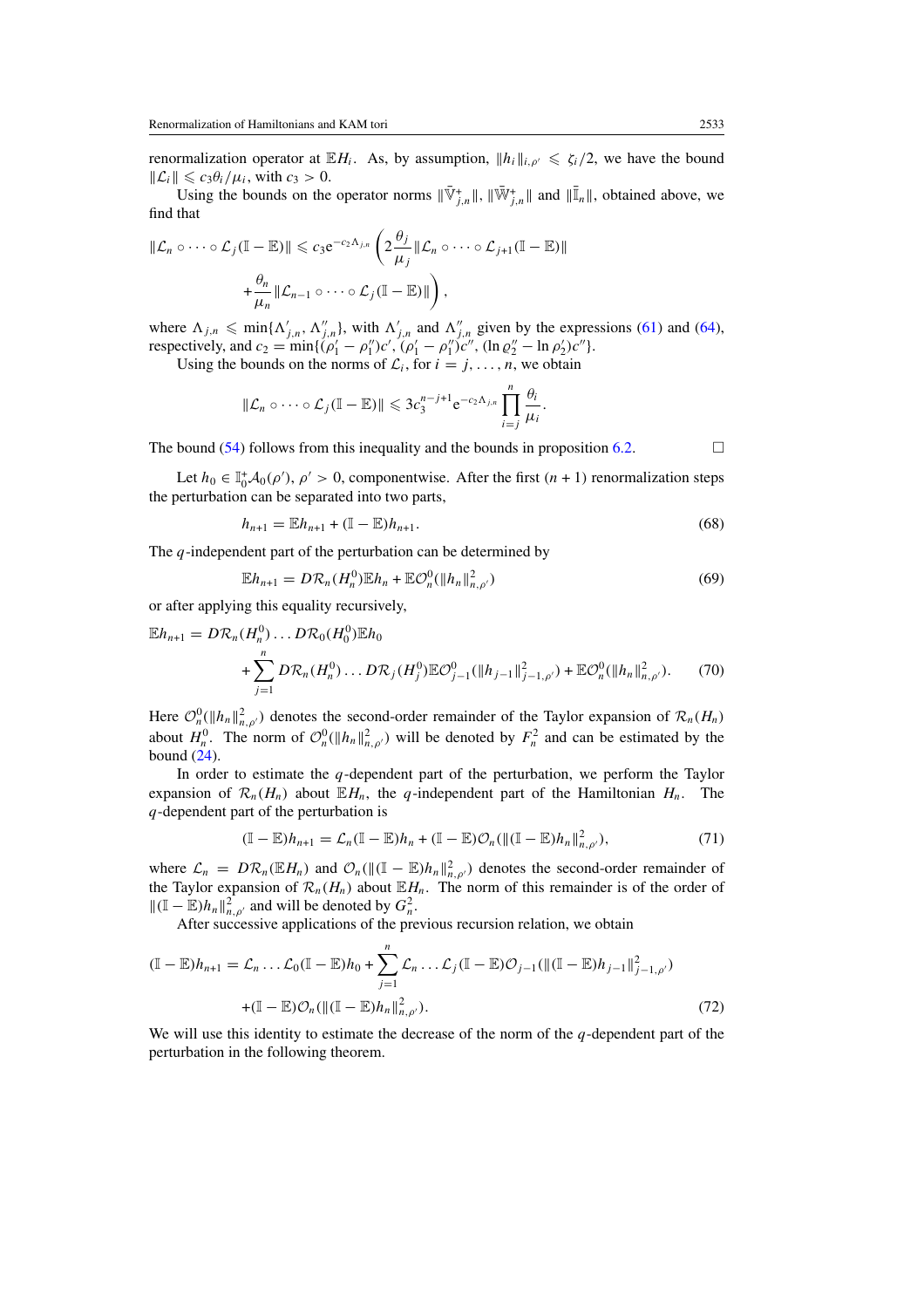*.*

<span id="page-22-0"></span>**Theorem 7.2.** *Let*  $\omega_0 \in D(\beta)$ ,  $0 \le \beta \le \sqrt{2} - 1$ , and let  $\rho'_1 > 0$ . There exist  $\tau > 2$ *and*  $\rho'_2, \sigma, \kappa, C > 0$ , such that if  $H_0 = H_0^0 + h_0 \in \mathbb{I}_0^+ A_0(\rho')$  and  $||h_0||_{0,\rho'} \leq C^2 < 1$ , then  $||(I−E)h_n||_{n,\rho'}$  ≤  $C\tilde{A}_n^{-\tau}$  <  $\zeta_n/2$ ,  $n \ge 0$ , where  $\zeta_n = C'/(\alpha_n\alpha_{n+1})^2$ ,  $C' > 0$ . Furthermore, if *g*  $\beta$  <  $(\sqrt{161} - 11)/10$ , then  $||h_n||_{n,p'} \leq C \tilde{A}_{n-1}^{-2} < \zeta_n/2$ .

**Proof.** We find first, using the Diophantine bound [\(49\)](#page-16-0), that if  $\beta \leq \sqrt{2} - 1$  and  $\tau > 2$ , there exists  $C > 0$ , such that

$$
\frac{\zeta_n}{2} = \frac{C'}{2\alpha_n^2 \alpha_{n+1}^2} \geq \frac{C'}{2\tilde{K}^4 \tilde{A}_{n-1}^{2\beta} \tilde{A}_n^{2\beta}} \geq \frac{C'}{2\tilde{K}^{4+2\beta} \tilde{A}_{n-1}^{2\beta} \tilde{A}_{n-1}^{2\beta(1+\beta)}} > \frac{C}{\tilde{A}_{n-1}^2} > \frac{C}{\tilde{A}_n^{\tau}}.
$$

Let  $\tau' = \ln c_1 / \ln \gamma$ , where  $c_1 > 1$  is the constant from proposition [7.1.](#page-18-0) As  $\tilde{A}_n / \tilde{A}_{i-1} \geq$  $\gamma^{n-j}$ ,  $0 \leq j \leq n$ , the inequality [\(54\)](#page-18-0) implies

$$
\|\mathcal{L}_n \circ \cdots \circ \mathcal{L}_j(\mathbb{I} - \mathbb{E})\| \leq \frac{\tilde{A}_{n+1}^{4+\tau'}}{\tilde{A}_{j-1}^{4+\tau'}} e^{-c_2 \Lambda_{j,n}}.
$$
\n(73)

Using the inequality  $e^{-t} \leqslant (s/t)^s$ , valid for any  $t > 0$  and  $s > 0$ , we find that, for any  $\tau'' > 0$ ,

$$
\frac{\tilde{A}_{n+1}^{4+\tau'}}{\tilde{A}_{j-1}^{4+\tau'}} e^{-c_2 \Lambda_{j,n}} \le (\max\{\sigma,\kappa\})^{\tau''}\left(\frac{\tau''(2+\beta)}{c_2}\right)^{\tau''(2+\beta)} \frac{\tilde{A}_{j-1}^{\tau''(1+\beta)-(4+\tau')}}{\tilde{A}_{n+1}^{\tau''-(4+\tau')}}
$$

Let  $\tau'' > 0$  be given, such that  $\tau = \tau'' - \tau' - 4 > 2$ . There exist  $\sigma, \kappa > 0$ , such that

$$
\frac{\tilde{A}_{n+1}^{4+\tau'}}{\tilde{A}_{j-1}^{4+\tau'}}e^{-c_2\Lambda_{j,n}}\leq (\max\{\sigma,\kappa\})^{\tau''}\left(\frac{\tau''(2+\beta)}{c_2}\right)^{\tau''(2+\beta)}\frac{\tilde{A}_{j-1}^{\tau(1+\beta)+(4+\tau')\beta}}{\tilde{A}_{n+1}^{\tau}}\leq \frac{\tilde{A}_{j-1}^{\tau(1+\beta)+(4+\tau')\beta}}{6\tilde{A}_{n+1}^{\tau}}
$$

and thus,

$$
\|\mathcal{L}_n \circ \cdots \circ \mathcal{L}_j(\mathbb{I} - \mathbb{E})\| \leq \frac{\tilde{A}_{j-1}^{\tau(1+\beta)+(4+\tau')\beta}}{6\tilde{A}_{n+1}^{\tau}}.
$$
\n(74)

We will prove the theorem by induction. There exists  $0 < C < 1$ , such that

$$
\|(\mathbb{I} - \mathbb{E})h_0\|_{0,\rho'} \leq \|h_0\|_{0,\rho'} \leq C^2 < C\tilde{A}_0^{-\tau} < C < \zeta_0/2. \tag{75}
$$

Therefore, for  $n = 0$ , the claim is true. Assume that the claim holds for  $0 < j \le n$ . Thus, there exists  $C > 0$ , such that  $\|(\mathbb{I} - \mathbb{E})h_j\|_{j,\rho'} \leqslant C\tilde{A}_j^{-\tau} < \zeta_j/2$  and  $\|h_j\|_{j,\rho'} \leqslant C\tilde{A}_{j-1}^{-2} < \zeta_j/2$ . We will show that the claim is true for  $j = n + 1$ .

Using the identity  $(72)$ , we obtain

$$
\|(\mathbb{I} - \mathbb{E})h_{n+1}\|_{n+1,\rho'} \leq \|\mathcal{L}_n \dots \mathcal{L}_0(\mathbb{I} - \mathbb{E})h_0\|_{n+1,\rho'} + \sum_{j=1}^n \|\mathcal{L}_n \dots \mathcal{L}_j(\mathbb{I} - \mathbb{E})\| \cdot G_{j-1}^2 + G_n^2.
$$
\n(76)

We will estimate the size of the terms on the right-hand side of the inequality  $(76)$ .

As  $||h_0||_{0,\rho'} \leq C^2 < 1$ , the inequality (74), for  $j = 0$ , implies a bound on the first term

$$
\|\mathcal{L}_n \dots \mathcal{L}_0(\mathbb{I} - \mathbb{E})h_0\|_{n+1,\rho'} \leqslant \frac{C}{6\tilde{A}_{n+1}^{\tau}}.
$$
\n(77)

Using Cauchy's formula, one can obtain an estimate on the norm of the second-order remainder  $\mathcal{O}_n(\|(\mathbb{I} - \mathbb{E})h_n\|_{n,\rho}^2)$ , analogous to the bound [\(24\)](#page-10-0),

$$
G_n^2 \leq \frac{\|(\mathbb{I}-\mathbb{E})h_n\|_{n,\rho'}^2}{(\zeta_n-\|\mathbb{E}h_n\|_{n,\rho'})(\zeta_n-\|\mathbb{E}h_n\|_{n,\rho'}-\|(\mathbb{I}-\mathbb{E})h_n\|_{n,\rho'})}.
$$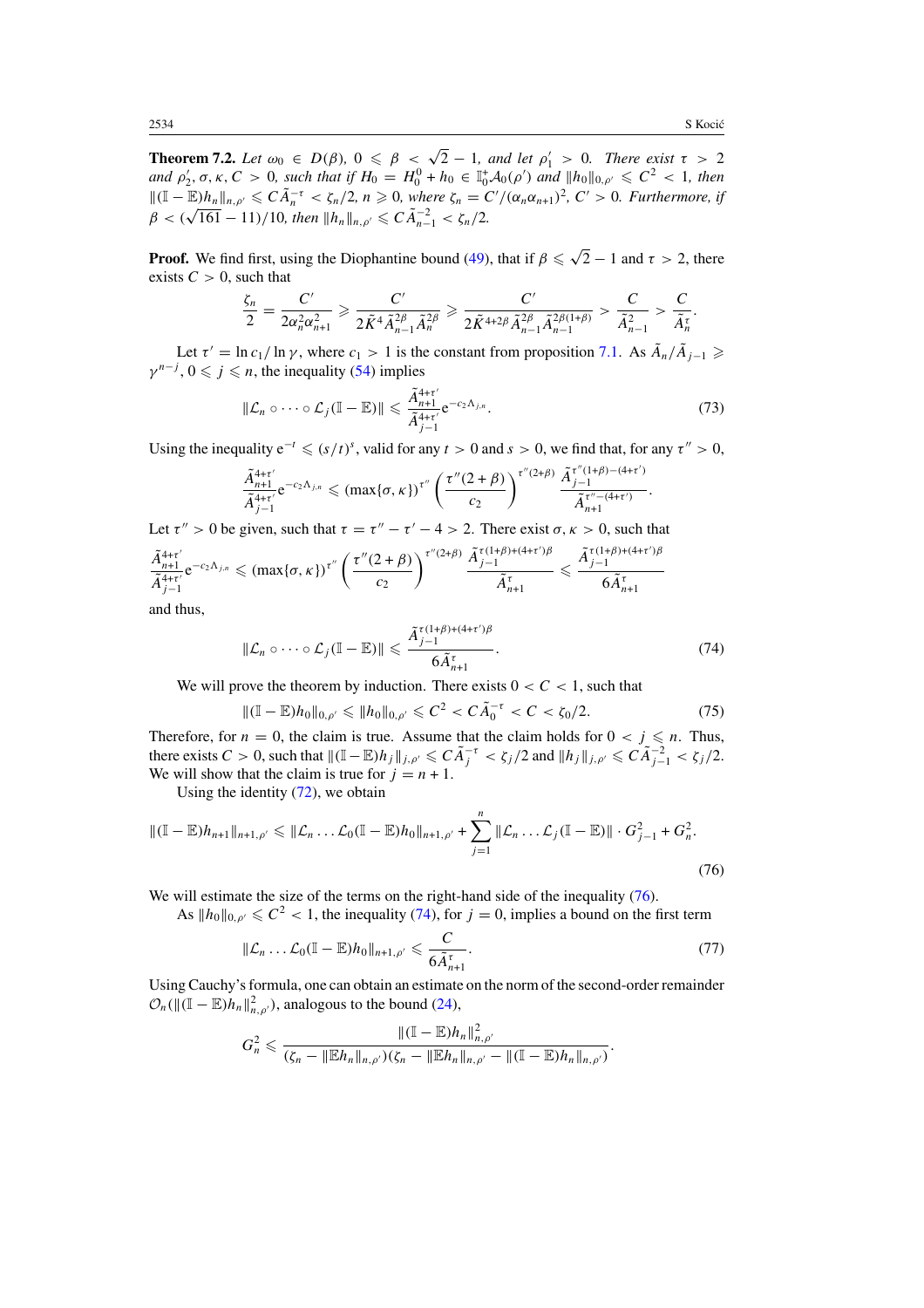<span id="page-23-0"></span>Applying the inductive hypothesis and the Diophantine condition in the form [\(49\)](#page-16-0), or equivalently,  $\alpha_{n+1} \le \tilde{K} \tilde{A}_n^{\beta}$ , we further obtain that, for some  $C > 0$ ,

$$
G_n^2 \leq \frac{4C^2}{\zeta_n^2 \tilde{A}_n^{2\tau}} \leq \frac{4C^2 \alpha_n^4 \alpha_{n+1}^4}{C'^2 \tilde{A}_n^{2\tau}} \leq \frac{4C^2 \tilde{K}^{2\tau/(1+\beta)+8} \tilde{A}_n^{4\beta} \tilde{A}_{n-1}^{4\beta}}{C'^2 \tilde{A}_{n+1}^{2\tau/(1+\beta)}} < \frac{C}{6\tilde{A}_{n+1}^{\tau}},\tag{78}
$$

if  $0 \le \beta < 1$  and  $\tau \ge 8\beta(1 + \beta)/(1 - \beta)$ . Using the bounds [\(74\)](#page-22-0) and (78), we can estimate the sum

$$
\sum_{j=1}^{n} \|\mathcal{L}_n \dots \mathcal{L}_j(\mathbb{I} - \mathbb{E})\| \cdot G_{j-1}^2 \leq \frac{2C^2}{3\tilde{A}_{n+1}^{\tau}} \sum_{j=1}^{n} \frac{\tilde{A}_{j-1}^{\tau(1+\beta)+(4+\tau')\beta}}{\zeta_{j-1}^2 \tilde{A}_{j-1}^2} \leq \frac{2C^2 \tilde{K}^8}{3C'^2 \tilde{A}_{n+1}^{\tau}} \sum_{j=1}^{n} \frac{1}{\tilde{A}_{j-1}^{\tau(1-\beta)-(12+\tau')\beta}}.
$$

Since for  $\alpha_0 > 1$ , we have  $\tilde{A}_{i-1} \geq \gamma^{j-1}$ , the previous sum can be bounded by some positive constant, if  $0 \le \beta < 1$  and  $\tau > \beta(\tau' + 12)/(1 - \beta)$ . Thus, there exists  $C > 0$ , such that

$$
\sum_{j=1}^{n} \|\mathcal{L}_n \dots \mathcal{L}_j(\mathbb{I} - \mathbb{E})\| \cdot G_{j-1}^2 \leqslant \frac{C}{6\tilde{A}_{n+1}^{\tau}}.
$$
\n(79)

Finally, if  $0 \le \beta < 1$  is given, and constants  $\tau > 2$  and  $\sigma$ ,  $\kappa$ ,  $C > 0$  are chosen according to the various conditions stated above, using the bounds  $(77)$ ,  $(78)$  and  $(79)$ , we obtain

$$
\| (\mathbb{I} - \mathbb{E}) h_{n+1} \|_{n+1,\rho'} \leqslant \frac{C}{6\tilde{A}_{n+1}^{\tau}} + \frac{C}{6\tilde{A}_{n+1}^{\tau}} + \frac{C}{6\tilde{A}_{n+1}^{\tau}} = \frac{C}{2\tilde{A}_{n+1}^{\tau}} < \frac{C}{\tilde{A}_{n+1}^{\tau}} < \frac{\zeta_{n+1}}{2}.
$$
 (80)

Concerning the *q*-independent part of the perturbation, from the identity [\(70\)](#page-21-0), we find that

$$
\|Eh_{n+1}\|_{n+1,\rho'} \leq \|D\mathcal{R}_n(H_n^0)\dots D\mathcal{R}_0(H_0^0)Eh_0\|_{n+1,\rho'}
$$
  
+ 
$$
\sum_{j=1}^n \|D\mathcal{R}_n(H_n^0)\dots D\mathcal{R}_j(H_j^0)E\| \cdot F_{j-1}^2 + F_n^2.
$$
 (81)

Using the bound  $(52)$  on the derivative of a one-step renormalization operator acting on *q*-independent Hamiltonians and the first of the inequalities [\(50\)](#page-17-0), one obtains that there exists  $C > 0$ , such that

$$
||D\mathcal{R}_n(H_n^0)\dots D\mathcal{R}_0(H_0^0)\mathbb{E}h_0\|_{n,\rho'}\leq \frac{4\alpha_0^2}{(1+\alpha_0)\tilde{A}_n^2}||h_0||_{0,\rho'}\leq \frac{4\alpha_0^2}{(1+\alpha_0)\tilde{A}_n^2}C^2<\frac{C}{6\tilde{A}_n^2}.
$$
 (82)

From the estimate [\(24\)](#page-10-0) obtained in theorem [4.4,](#page-9-0) we have the following bound on the norm of the second-order remainder,  $F_n^2 \le \zeta_n^{-1} (\zeta_n - ||h_n||_{n,\rho'})^{-1} ||h_n||_{n,\rho'}^2$ . Using the inductive hypothesis and the Diophantine property of  $\omega_0$ , we find that there exists  $C > 0$ , such that

$$
F_j^2 \leqslant \frac{2C^2}{\zeta_j^2 \tilde{A}_{j-1}^4} \leqslant \frac{2C^2 \tilde{K}^{4/(1+\beta)} \alpha_j^4 \alpha_{j+1}^4}{C'^2 \tilde{A}_j^{4/(1+\beta)}} \leqslant \frac{2C^2 \tilde{K}^{4/(1+\beta)+8} \tilde{A}_{j-1}^{4\beta} \tilde{A}_j^{4\beta}}{C'^2 \tilde{A}_j^{4/(1+\beta)}} < \frac{C}{6\tilde{A}_j^2},\tag{83}
$$

for  $0 \le \beta < (\sqrt{41} - 5)/8$ . Since, from the bound [\(52\)](#page-17-0) and the inequalities [\(50\)](#page-17-0), one has

$$
||D\mathcal{R}_n(H_n^0)\dots D\mathcal{R}_j(H_j^0)\mathbb{E}|| \leq \frac{8\alpha_0\tilde{A}_j\tilde{A}_{j-1}}{(1+\alpha_0)\tilde{A}_n^2},
$$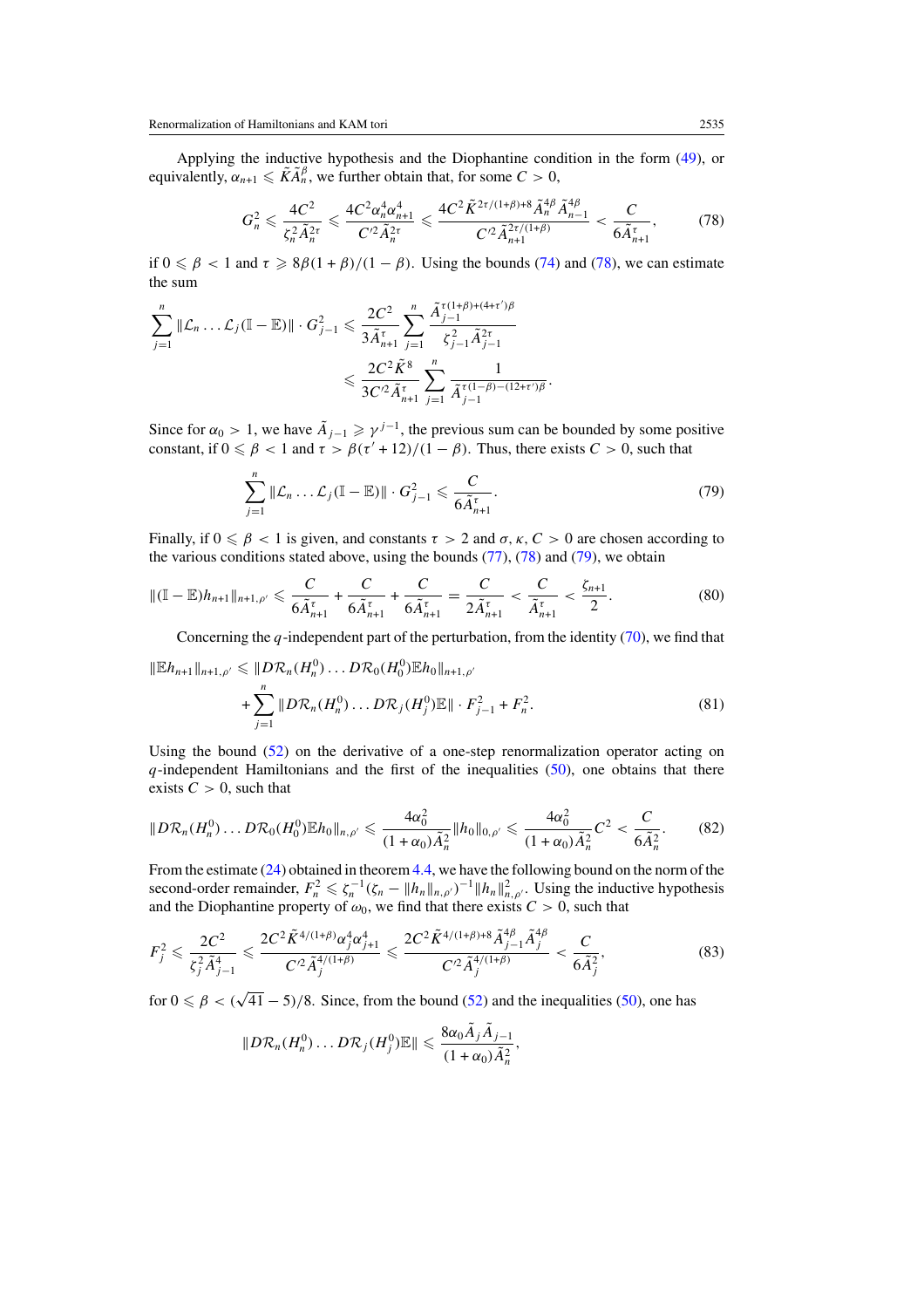*.*

<span id="page-24-0"></span>the sum on the right-hand side of the inequality  $(81)$  can be estimated by

$$
\sum_{j=1}^{n} \|D\mathcal{R}_n(H_n^0)\dots D\mathcal{R}_j(H_j^0)\mathbb{E}\| \cdot F_{j-1}^2 \leq \frac{16\alpha_0 C^2 \tilde{K}^8}{(1+\alpha_0)C'^2 \tilde{A}_n^2} \sum_{j=1}^{n} \frac{\tilde{A}_j \tilde{A}_{j-1}^{1+4\beta} \tilde{A}_{j-2}^{4\beta}}{\tilde{A}_{j-2}^4} \leq \frac{16\alpha_0 C^2 \tilde{K}^{11+5\beta}}{(1+\alpha_0)C'^2 \tilde{A}_n^2} \sum_{j=1}^{n} \frac{1}{\tilde{A}_{j-2}^{4-(2+5\beta)(1+\beta)-4\beta}}
$$

If  $2 - 11\beta - 5\beta^2 > 0$ , the sum on the right side can be bounded by a positive constant, as  $\tilde{A}_i$ grows at least exponentially with *j*. Thus, there exists  $C > 0$ , such that

$$
\sum_{j=1}^{n} \|D\mathcal{R}_n(H_n^0)\dots D\mathcal{R}_j(H_j^0)\mathbb{E}\| \cdot F_{j-1}^2 \leqslant \frac{C}{6\tilde{A}_n^2}.\tag{84}
$$

Using the bounds  $(82)$ ,  $(83)$  and  $(84)$ , the inequality  $(81)$  implies

$$
\|\mathbb{E}h_{n+1}\|_{n+1,\rho'} \leqslant \frac{C}{6\tilde{A}_n^2} + \frac{C}{6\tilde{A}_n^2} + \frac{C}{6\tilde{A}_n^2} = \frac{C}{2\tilde{A}_n^2}.
$$
\n(85)

Finally, taking into account the estimates [\(80\)](#page-23-0) and (85), we find that

$$
||h_{n+1}||_{n+1,\rho'} = ||(\mathbb{I} - \mathbb{E})h_{n+1}||_{n+1,\rho'} + ||\mathbb{E}h_{n+1}||_{n+1,\rho'} \leq \frac{C}{2\tilde{A}_{n+1}^{\tau}} + \frac{C}{2\tilde{A}_{n}^{2}} \leq \frac{C}{\tilde{A}_{n}^{2}} < \frac{\zeta_{n+1}}{2}.
$$

This completes the proof of the claim.  $\Box$ 

**Corollary 7.3.** *Let*  $\omega_0 \in D(\beta)$ *, with*  $0 \le \beta < (\sqrt{161} - 11)/10$ *. Given*  $\rho'_1 > 0$ *, there exist ρ*<sup>1</sup><sub>2</sub>,  $\sigma$ ,  $\kappa$ ,  $\tilde{C} > 0$  *and a non-empty open neighbourhood*  $B_{0,\rho'}^+ \subset \mathbb{I}_0^+$  $\mathcal{A}_0(\rho')$  *of*  $H_0^0$ *, such that for all Hamiltonians*  $H_0 \in B_{0,\rho'}^+$  *and*  $n \in \mathbb{N}_0$ ,  $\|H_n - H_n^0\|_{n,\rho'} \leqslant \tilde{C}\gamma^{-2n}$ .

**Proof.** The proof of this corollary follows directly from theorem [7.2](#page-21-0) and the fact that  $\tilde{A}_n$  grows at least exponentially with  $n \geq 0$ , i.e.  $\tilde{A}_n \geq \gamma^n$ , for  $\alpha_0 > 1$ .

**Remark 7.4.** In the context of remark [4.6,](#page-10-0) the set of Hamiltonians in  $\mathbb{I}_0^+ \mathcal{A}_0(\rho')$  that satisfies the assumptions of theorem [7.2](#page-21-0) and the neighbourhood  $B_{0,\rho'}^+$  in corollary 7.3 could be replaced with an open ball  $B_{0,\rho'} \subset A_0(\rho').$ 

#### **8. Definition of invariant tori and formal identities**

In the remaining part of this paper, we apply the result about the convergence of the constructed renormalization scheme for  $\omega_0 \in D(\beta)$  to prove a KAM theorem for nearintegrable Hamiltonians. We construct the invariant tori with Diophantine frequency vectors for Hamiltonians approaching the trivial limit set under the renormalization. We start by providing some definitions and some formal identities that will be used in the construction.

**Definition 8.1.** *Given*  $\delta_1 > 0$ *, we define* 

$$
\mathcal{D}_{n,0}(\delta_1) = \{q \in \mathbb{C}^2 : |\text{Im}\,\omega'_n \cdot q| < \delta_1, |\text{Im}\,\Omega'_n \cdot q| = 0\} \times \{0\}.\tag{86}
$$

**Definition 8.2.** *Given*  $r > 0$  *and*  $\delta_1 > 0$ , let  $\mathcal{A}_{n,0}(\delta_1)$  be the space of complex valued *functions f , analytic on* D*n,*0*(δ*1*),* 2*π-periodic in both q-variables, with the finite norm*

$$
||f||_{n,\delta_1} = \sum_{\nu \in \mathbb{Z}^2} |f_{\nu}| (1 + |\Omega_n \cdot \nu|)^r e^{\delta_1 |\hat{\omega}_n \cdot \nu|}, \tag{87}
$$

*where*  $f_v$  *are the Fourier coefficients of*  $f$ *.*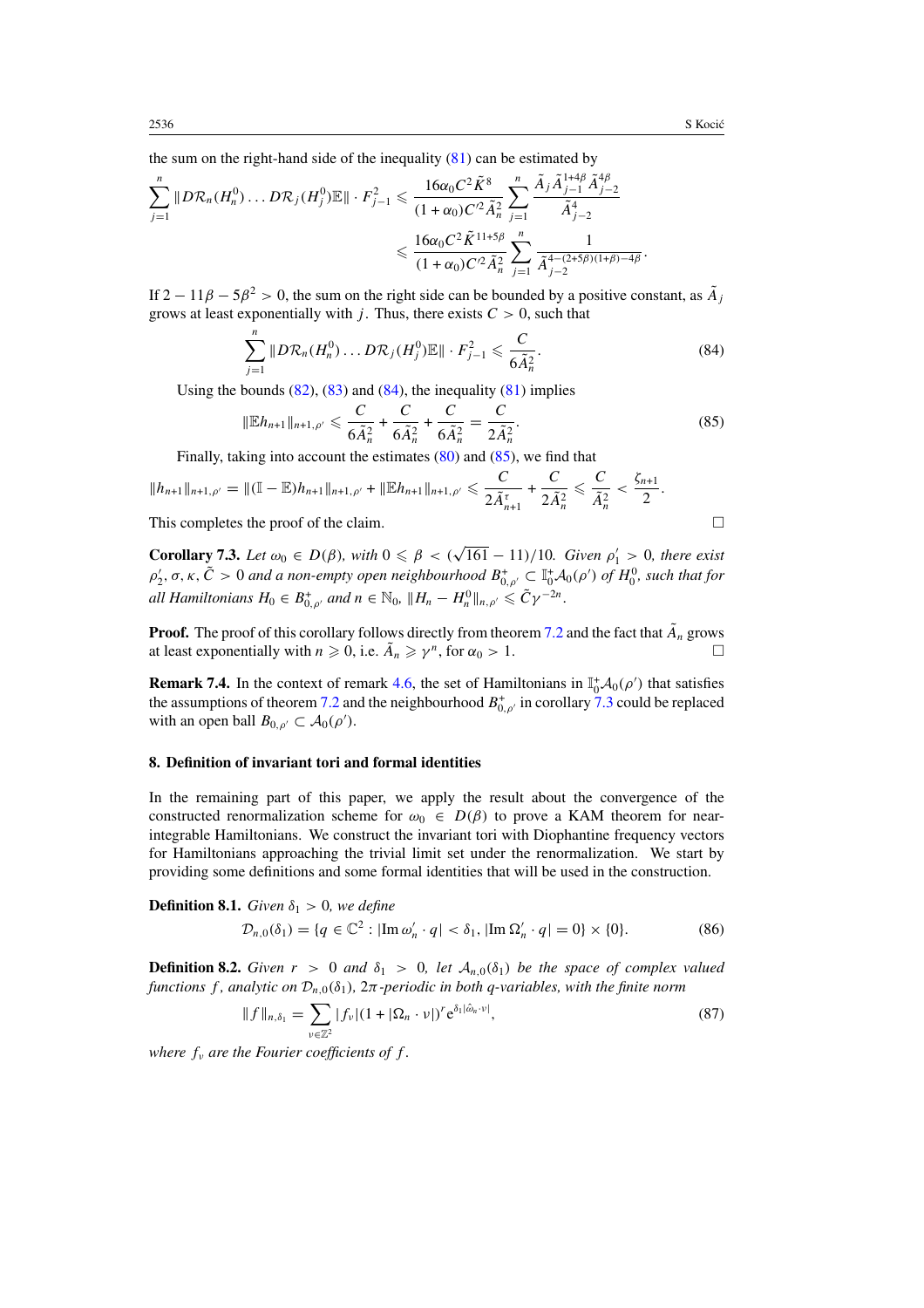<span id="page-25-0"></span>**Definition 8.3.** *We say that*  $H_n$  *has an invariant torus with frequency vector*  $\omega_n$  *if there exists a continuous map*  $\Gamma_n$  :  $\mathcal{D}_{n,0}(\delta_1) \to \mathcal{D}_n(\rho)$ *, with*  $\rho > 0$ *, componentwise, and a continuous function*  $t : \mathbb{R} \to \mathbb{R}$ *, such that for all*  $s \in \mathbb{R}$ *,* 

$$
\Phi_n^{t(s)} \circ \Gamma_n = \Gamma_n \circ \Psi_n^s. \tag{88}
$$

*Here*  $\Phi_n$  *is the flow for the Hamiltonian*  $H_n$ *, and*  $\Psi_n$  *is the flow for the Hamiltonian*  $K_n = \omega_n \cdot p$ *, i.e.*  $\Psi_n^s(q, 0) = (q + \omega_n s, 0)$ *.* 

Notice that an invariant torus of a Hamiltonian is defined as the conjugacy between the Hamiltonian flow and a linear flow of an integrable Hamiltonian.

The flow  $\Phi_n$  for the Hamiltonian  $H_n$  and the flow  $\Phi_{n+1}$  for the renormalized Hamiltonian  $H_{n+1} = \mathcal{R}_n(H_n)$  can be related by

$$
\Lambda_n \circ \Phi_{n+1}^t = \Phi_n^{\theta'_n t} \circ \Lambda_n. \tag{89}
$$

This identity is valid for  $t \in \mathbb{C}$  on any domain where the compositions are well defined. The identity formally follows from

$$
\frac{\mathrm{d}}{\mathrm{d}t}f\circ\Phi_n^{\theta'_n t}\circ\Lambda_n|_{t=0}=\theta'_n\{f,H_n\}\circ\Lambda_n=\frac{\theta'_n}{\mu'_n}\{f\circ\Lambda_n,H_n\circ\Lambda_n\}=\{f\circ\Lambda_n,\mathcal{R}_n(H_n)\},\
$$

where we have used the identity  $\mu_n'^{-1} \{ f \circ \Lambda_n, g \circ \Lambda_n \} = \{ f, g \} \circ \Lambda_n$ , for complex valued functions *f* and *g* defined on a neighbourhood of  $\mathbb{T}^2 \times \mathbb{R}^2$ . Here  $\{f, g\} = \nabla_q f \cdot \nabla_p g - \nabla_q g \cdot \nabla_p f$ is the Poisson bracket of the functions *f* and *g*.

Now, we have the identities

$$
\Lambda_n \circ \Gamma_{n+1} \circ \mathcal{T}_n^{-1} \circ \Psi_n^s = \Lambda_n \circ \Gamma_{n+1} \circ \Psi_{n+1}^{\alpha_{n+1}^{-1} s} \circ \mathcal{T}_n^{-1}
$$
  
=  $\Lambda_n \circ \Phi_{n+1}^{t_{n+1}(\alpha_{n+1}^{-1} s)} \circ \Gamma_{n+1} \circ \mathcal{T}_n^{-1} = \Phi_n^{\theta_{n+1}^{t}(\alpha_{n+1}^{-1} s)} \circ \Lambda_n \circ \Gamma_{n+1} \circ \mathcal{T}_n^{-1}.$  (90)

Thus, formally, if  $\Gamma_{n+1}$  is an invariant torus with frequency vector  $\omega_{n+1}$  of  $H_{n+1}$ , then

$$
\Gamma_n = \Lambda_n \circ \Gamma_{n+1} \circ \mathcal{T}_n^{-1} = \mathcal{M}_n(\Gamma_{n+1})
$$
\n(91)

is the invariant torus with frequency vector  $\omega_n$  of  $H_n$ . The flow parameters  $t_n$  and  $t_{n+1}$  are related by  $t_n(s) = \theta'_n t_{n+1}(\alpha_{n+1}^{-1} s)$ . One solution of this functional equation is  $t_n(s) = \xi s / \prod_{i=1}^n \tau_i$ , where *ξ* is a constant.

#### **9. Construction of invariant tori**

The formal relationship (91) between invariant tori of a Hamiltonian and its renormalization image motivates the construction of an invariant torus. In this section we study the properties of the maps  $\mathcal{M}_n$ , defined by (91), and use them to construct invariant tori for near-integrable Hamiltonians in a space of functions of low regularity. In the following, assume that *Hamiltonians* in a space of functions of low regularity. In the following, assume that  $\omega_0 \in D(\beta)$ , with  $0 \le \beta < (\sqrt{161} - 11)/10$ , and that  $H_n \in \mathbb{I}_n^+ A_n(\rho')$ ,  $n \in \mathbb{N}_0$ , is the renormalization orbit of a given Hamiltonian  $H_0 \in B^+_{0,\rho'}(C^2)$  in the domain of attraction of the integrable limit set.

Introduce the coordinates  $x_1 = \omega'_n \cdot q$ ,  $x_2 = \Omega'_n \cdot q$ ,  $y_1 = \hat{\omega}_n \cdot p$  and  $y_2 = \Omega_n \cdot p$ , for a given *n* ∈  $\mathbb{N}_0$ . Denote the partial derivative with respect to *x*<sub>1</sub>, *x*<sub>2</sub>, *y*<sub>1</sub> and *y*<sub>2</sub> as  $\partial_i$ , for *i* = 1, 2, 3 and 4, respectively. We can define the components of a vector valued function  $f = (f^q, f^p)$ on  $\mathcal{D}_{n,0}(\delta_1), \delta_1 > 0$ , as  $f^1 = \omega'_n \cdot f^q$ ,  $f^2 = \Omega'_n \cdot f^q$ ,  $f^3 = \hat{\omega}_n \cdot f^p$ ,  $f^4 = \Omega_n \cdot f^p$ .

**Definition 9.1.** *Given*  $r > 0$  *and*  $\delta_1 > 0$ *, let*  $\mathcal{B}_{n,0}(\delta_1)$  *be the Banach space of vector-valued* functions  $f = (f^q, f^p)$  on  $\mathcal{D}_{n,0}(\delta_1)$ , whose components  $f^i$ ,  $i = 1, 2, 3, 4$ , belong to  $\mathcal{A}_{n,0}(\delta_1)$ , *with the norm*

$$
||f||_{n,\delta_1} = \max\{c_n || f^1 ||_{n,\delta_1}, ||f^2 ||_{n,\delta_1}, ||f^3 ||_{n,\delta_1}, ||f^4 ||_{n,\delta_1}\},
$$
\n(92)

\nwhere  $c_n = \tilde{A}_n \prod_{i=0}^{n-1} ||T_i^{-1} \Omega_i||.$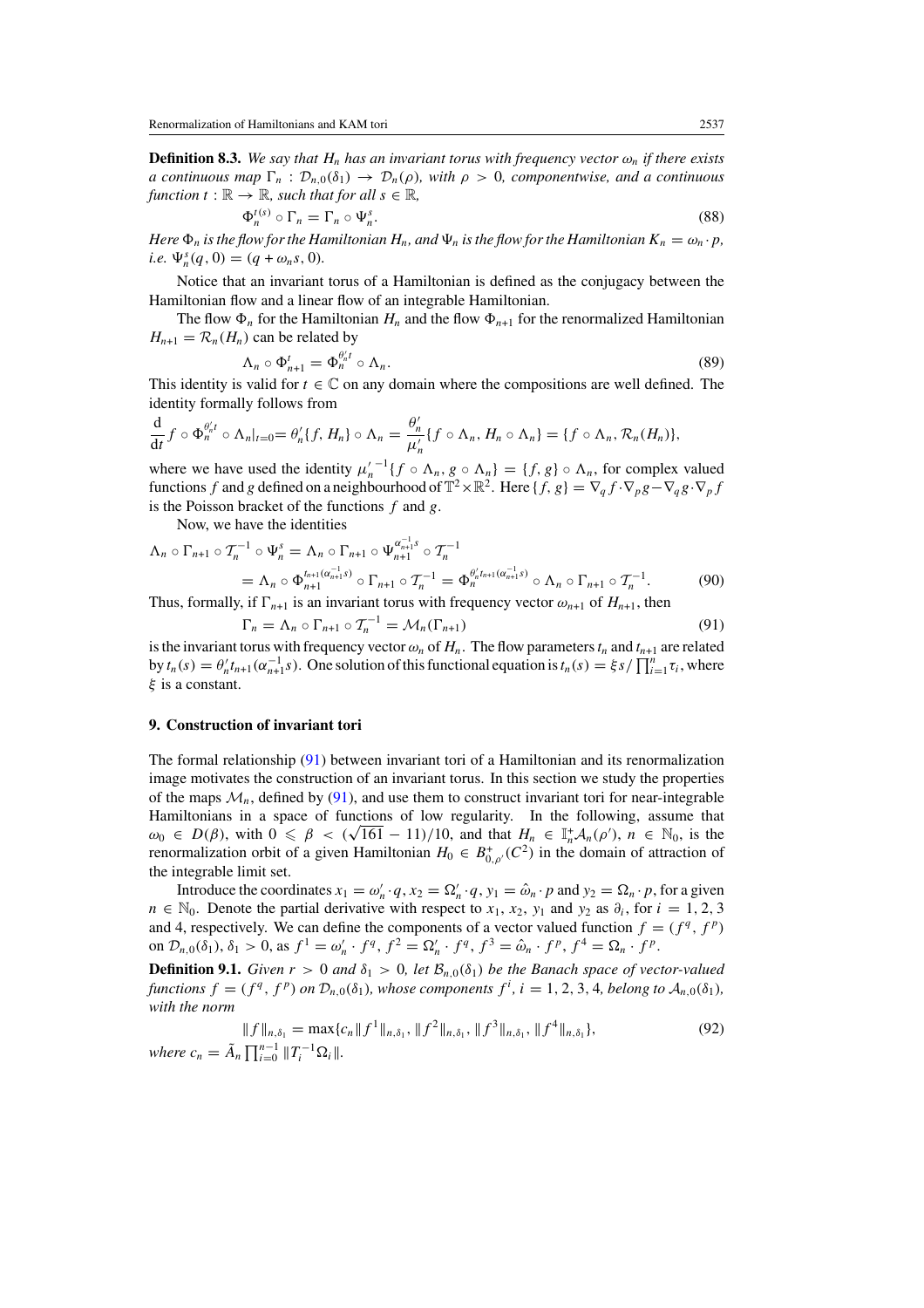<span id="page-26-0"></span>The maps  $\mathcal{M}_n$  are defined formally by the action on a vector valued function  $F = I + f$ , where *I* is the identity map and  $f \in \mathcal{B}_{n+1,0}(\delta_1)$ ,

$$
\mathcal{M}_n(F) = \Lambda_n \circ F \circ \mathcal{T}_n^{-1}.\tag{93}
$$

The weight factor  $c_n$  has been introduced in the norm [\(92\)](#page-25-0) in order to make the map  $\mathcal{M}_n$  a contraction; if the norm were defined without that factor, the scaling map in  $\Lambda_n$  would actually expand the first component of *F*.

Similarly, for a vector valued function  $g = (g^q, g^p)$  on  $\mathcal{D}_n(\rho)$  with components  $g^1 = \omega'_n \cdot g^q$ ,  $g^2 = \Omega'_n \cdot g^q$ ,  $g^3 = \hat{\omega}_n \cdot g^p$  and  $g^4 = \Omega_n \cdot g^p$  in  $\mathcal{A}_n(\rho)$ , define the norms

$$
||g||_{n,\rho} = \max\{c_n||g^1||_{n,\rho}, ||g^2||_{n,\rho}, ||g^3||_{n,\rho}, ||g^4||_{n,\rho}\}
$$
(94)

and

$$
\|g\|_{n,\rho}' = \max \left\{ \|\partial_1 g^1\|_{n,\rho} + c_n \sum_{i=2}^4 \|\partial_i g^1\|_{n,\rho}, c_n^{-1} \|\partial_1 g^2\|_{n,\rho} + \sum_{i=2}^4 \|\partial_i g^2\|_{n,\rho}, \right.\n c_n^{-1} \|\partial_1 g^3\|_{n,\rho} + \sum_{i=2}^4 \|\partial_i g^3\|_{n,\rho}, c_n^{-1} \|\partial_1 g^4\|_{n,\rho} + \sum_{i=2}^4 \|\partial_i g^4\|_{n,\rho} \right\}.
$$
\n(95)

Before proving that in the above norm the maps  $\mathcal{M}_n$  are contractions, let us state the following proposition.

**Proposition 9.2.** *Let*  $\delta_1 > 0$ ,  $\delta_1^{\lt} = \delta_1 ||\omega_{n+1}||/(\alpha_{n+1} ||\omega_n||)$  <  $2\delta_1/3$  *and*  $\rho > 0$ , *componentwise, with*  $\rho_1 > \delta_1$ *. Let also*  $f_n, g_n \in A_{n,0}(\delta_1)$ *,*  $h_n \in A_n(\rho)$  and  $X_n, Y_n \in A_{n,0}^2(\delta_1)$ *,* such that  $\delta_1 + ||\omega'_n \cdot X_n||_{n, \delta_1} < \rho_1$ ,  $||\Omega'_n \cdot X_n||_{n, \delta_1} < \rho_1$ ,  $||\hat{\omega}_n \cdot Y_n||_{n, \delta_1} < \rho_2$  and  $||\Omega_n \cdot Y_n||_{n, \delta_1} < \rho_2$ . *If*  $U(q, 0) = (q + X_n(q, 0), Y_n(q, 0))$  *is a given change of variables, then* 

 $(|i| |f_n(q, 0)| \leq ||f_n||_{n,\delta_1}, \forall (q, 0) \in \mathcal{D}_{n,0}(\delta_1)$ , *(ii)*  $f_n g_n \in A_{n,0}(\delta_1)$  *and*  $|| f_n g_n ||_{n,\delta_1} \leq || f_n ||_{n,\delta_1} || g_n ||_{n,\delta_1}$ ,  $(iii)$   $|| f_{n+1} \circ T_n^{-1} ||_{n,\delta_1} \leq || T_n^{-1} \Omega_n ||^r || f_{n+1} ||_{n+1,\delta_1^{-}}$  $(iv)$   $\|h_n \circ U\|_{n,\delta_1} \leqslant c_{\rho_1}(\|\Omega'_n \cdot X_n\|_{n,\delta_1}) \|h_n\|_{n,\rho}$ ,

*where*  $c_{\rho_1}(s) = \sup_{t \geq 0} (1 + t)^r e^{-(\rho_1 - s)t}$ , for  $|s| < \rho_1$ .

The proof of this proposition is straightforward and will be omitted. Denote by  $B_n(b)$  and open ball of radius  $b > 0$  in the affine space  $I + \mathcal{B}_{n,0}(\delta_1)$ , centred at the identity.

**Lemma 9.3.** Let  $r < 1$  and let  $0 < \delta_1 < \rho'_1$ . For sufficiently small  $b, C > 0$  and all *Hamiltonians*  $H_n$ ,  $n \in \mathbb{N}_0$ , *of the renormalization orbit of*  $H_0 \in B^+_{0,\rho'}(C^2) \subset \mathbb{I}_0^+ A_0(\rho')$ , the *map*  $\mathcal{M}_n$  *is a contraction with the contraction rate*  $a < 1$  *(independent of*  $H_0$  *and n) from B<sub>n+1</sub>*(*b*) *into B<sub>n</sub>*(*b*)*.* 

**Proof.** Let  $F_{n+1} \in B_{n+1}(b)$  and let  $f_{n+1} = F_{n+1} - I$ . Define the map  $\mathcal{N}_n : B_{n+1}(b) \to B_{n,0}(\delta_1)$ by

$$
\mathcal{N}_n(f_{n+1}) = \mathcal{M}_n(F_{n+1}) - I = \Lambda_n \circ (I + f_{n+1}) \circ T_n^{-1} - I.
$$

The fact that the maps  $V_{H'_{n+1}}$ ,  $U_{H''_{n+1}}$  and  $S_{\tilde{H}_{n+1}}$ , included in  $\Lambda_n$ , are close to the identity motivates us to write  $\Lambda_n = \mathcal{T}_n \circ (I + g_{n+1})$ . Therefore,

$$
\mathcal{N}_n(f_{n+1}) = \mathcal{T}_n \circ (f_{n+1} + g_{n+1} \circ (I + f_{n+1})) \circ \mathcal{T}_n^{-1}.
$$

As the maps  $V_{H'_{n+1}}, U_{H''_{n+1}}$  and  $S_{\tilde{H}_{n+1}}$  depend only on the *q*-dependent part of the Hamiltonian,  $||g_{n+1}^i||_{n+1,\rho'} \leq C_1 ||(\mathbb{I}-\mathbb{E})h_n||_{n,\rho'}$ , for  $i=1,2,3,4$ , i.e.  $||g_{n+1}^i||_{n+1,\rho'} \leq C C_1 \tilde{A}_n^{-\tau}$ , where  $C_1 > 0$ is an *n*-independent constant. Here, we assume that  $C > 0$  is sufficiently small such that the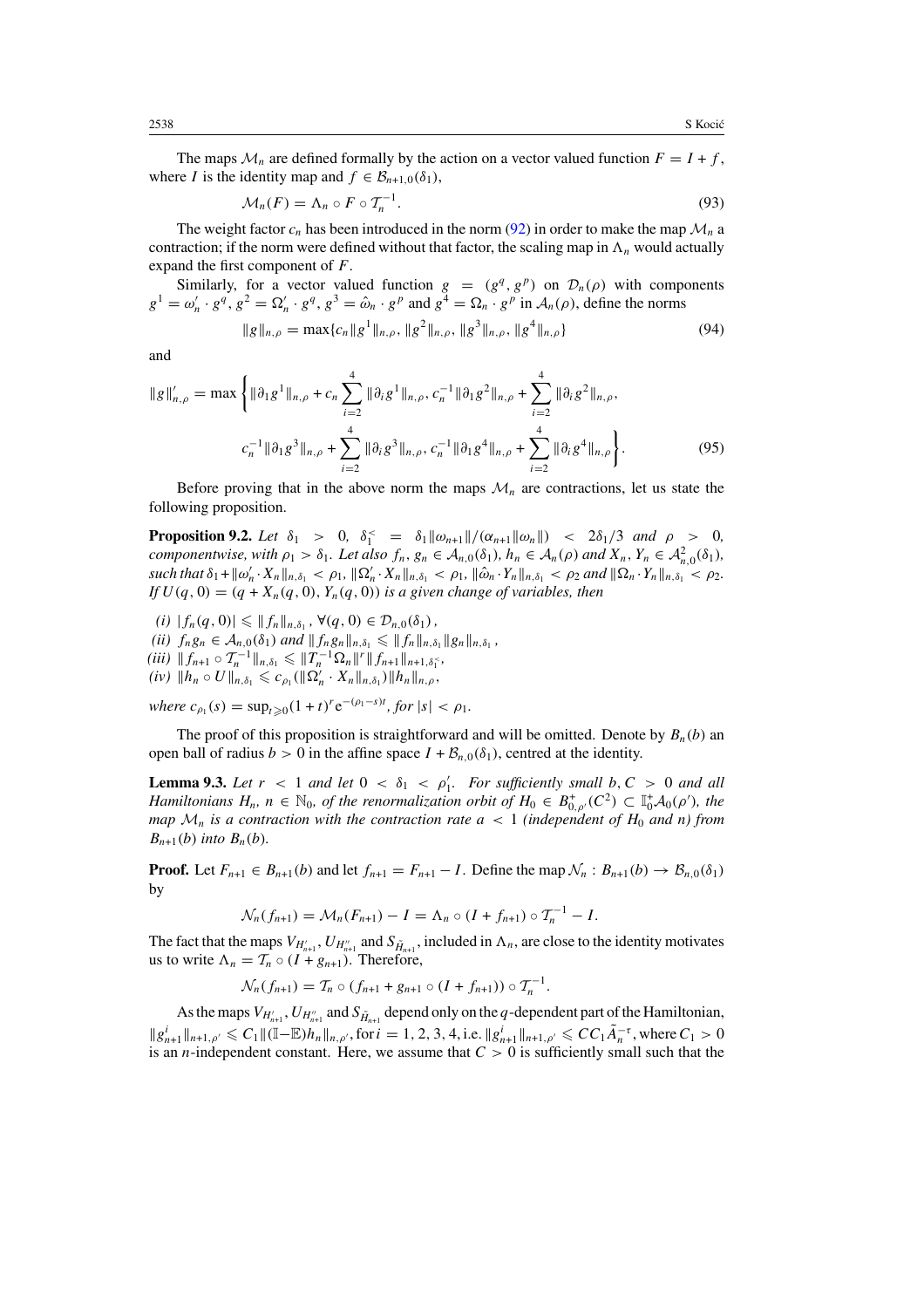<span id="page-27-0"></span>estimates of theorem [7.2](#page-21-0) are valid. Using the Diophantine bound [\(49\)](#page-16-0) and the inequalities [\(50\)](#page-17-0), we find that, if  $\tau \geq 2 + \beta$ , then

$$
||g_{n+1}||_{n+1,\rho'}\leqslant \tilde{A}_{n+1}\prod_{i=0}^n||T_i^{-1}\Omega_i||\frac{CC_1}{\tilde{A}_n^{\tau}}\leqslant \frac{CC_2}{\tilde{A}_n^{\tau-2-\beta}}\leqslant CC_2,
$$

where  $C_2 > 0$  is a constant. These inequalities show that the growth of the weight factor with *n* is slower than the decrease of the norm of the *q*-dependent part of Hamiltonian.

The derivative of the operator  $\mathcal{N}_n$  at  $f_{n+1}$  is given by its action on an arbitrary  $\hat{f} \in B_{n+1}(b)$ ,

$$
D\mathcal{N}_n(f_{n+1})\tilde{f} = \mathcal{T}_n \circ (\tilde{f} + Dg_{n+1} \circ (I + f_{n+1})\tilde{f}) \circ \mathcal{T}_n^{-1}.
$$

Using the proposition [9.2,](#page-26-0) we find that for  $(\delta_1, 0) < \rho'' < \rho'$ , componentwise,

$$
||D\mathcal{N}_n(f_{n+1})\tilde{f}||_{n,\delta_1} \leq ||T_n^{-1}\Omega_n||^{r-1}||\tilde{f}||_{n+1,\delta_1^2}
$$

$$
+||T_n^{-1}\Omega_n||^{r-1}c_{\rho_1''}(||f_{n+1}^2||_{n+1,\delta_1^{\lt}})||g_{n+1}||_{n+1,\rho''}'||\tilde{f}||_{n+1,\delta_1^{\lt}}.
$$

providing that  $\delta_1^{\leq} + ||f_{n+1}^1||_{n+1,\delta_1^{\leq}} < \rho_1'', ||f_{n+1}^2||_{n+1,\delta_1^{\leq}} < \rho_1'', ||f_{n+1}^3||_{n+1,\delta_1^{\leq}} < \rho_2''$  and  $|| f_{n+1}^4 ||_{n+1,\delta_1^{\le}} < \rho_2''$ . These conditions are satisfied for sufficiently small  $b > 0$ . Using Cauchy estimates on the norms of the derivatives  $\|\partial_i g_{n+1}^j\|_{n+1,\rho}$ , for *i*, *j* = 1, 2, 3, 4, we find that  $||g_{n+1}||'_{n+1,\rho''} \leq C_3 ||g_{n+1}||_{n+1,\rho'}$ , with  $C_3 > 0$ . Thus, as  $r < 1$  and  $||T_n^{-1}\Omega_n|| \geq 3/2$ , for sufficiently small  $C > 0$ , the operator norm  $\|D\mathcal{N}_n(f_{n+1})\|$  can be bounded by a positive constant  $a < 1$ .

As  $\|\mathcal{N}_n(0)\|_{n,\delta_1} \leq \|T_n^{-1}\Omega_n\|^{r-1}c_{\rho'_1}(0)\|g_{n+1}\|_{n+1,\rho'}$ , for sufficiently small  $C > 0$ ,  $||\mathcal{N}_n(0)||_{n,\delta_1}$  < (1−*a)b*. This shows that  $\mathcal{M}_n$  maps  $B_{n+1}(b)$  into  $B_n(b)$  and contracts distances at least by a factor *a* < 1. at least by a factor *a <* 1.

Before we prove that every Hamiltonian  $H_n$ , of the renormalization orbit of  $H_0 \in$  $B^+_{0,\rho'}(C^2)$ , with sufficiently small  $C > 0$ , has an invariant torus of Diophantine frequency vector  $\omega_n$ , we will prove the following proposition.

**Proposition 9.4.** *Let*  $0 < \delta_1 < \rho'_1$  *and*  $\rho'_2 > 0$ *. For sufficiently small*  $b > 0$ *, the following* holds. If  $H_0 \in B^+_{0,\rho'}(C^2)$ ,  $|t_m - s_m| \leqslant C_4 \| (I - \mathbb{E}) H_m \|_{m,\rho'}$  and  $|t_m| < C_5$ , for some  $C_4$ ,  $C_5 > 0$ ,  $t_m$ ,  $s_m$  ∈ R *and for all*  $m$  ∈ N<sub>0</sub> *and if*  $C > 0$  *is sufficiently small, then* 

$$
\| (\Phi_m^{t_m} \circ \Phi_{m,0}^{-s_m} - I) \|_{m,\delta_1} \leqslant b,
$$
\n(96)

*where*  $\Phi_{m,0}$  *is the flow for the Hamiltonian*  $H_m^0$  *restricted to*  $\mathcal{D}_{m,0}(\delta_1)$ *.* 

**Proof.** Let  $s \in \mathbb{R}$  be given and let  $(q, 0) \in \mathcal{D}_{m,0}(\delta_1)$ . The flow  $\Phi_m$  for the Hamiltonian  $H_m$ satisfies the equation,

$$
\frac{\mathrm{d}}{\mathrm{d}t}(\Phi_m^t \circ \Phi_{m,0}^{-s} - I)(q,0) = (\mathbb{J} \cdot \nabla H_m \circ \Phi_m^t \circ \Phi_{m,0}^{-s})(q,0),\tag{97}
$$

where  $\mathbb{J}(q, p) = (p, -q)$  and  $\nabla = (\nabla_q, \nabla_p)$ . Introducing the function

$$
\Upsilon_s(q,t) = (\Phi_m^t \circ \Phi_{m,0}^{-s} - I)(q,0),
$$

2*π*-periodic in both *q*-variables, we can integrate the equation (97) to obtain the integral equation

$$
\Upsilon_s(q,t) = -(s\omega_m,0) + \int_0^t dt' \{\mathbb{J} \cdot \nabla H_m \circ [(q,0) + \Upsilon_s(q,t')] \}.
$$
 (98)

This equation can be viewed as the fixed point equation of the operator  $\Xi_s$ , defined by the action

$$
\Xi_s(\Upsilon_s(q,t),q) = -(s\omega_m,0) + \int_0^t dt' \{\mathbb{J} \cdot \nabla H_m \circ [(q,0) + \Upsilon_s(q,t')] \} \tag{99}
$$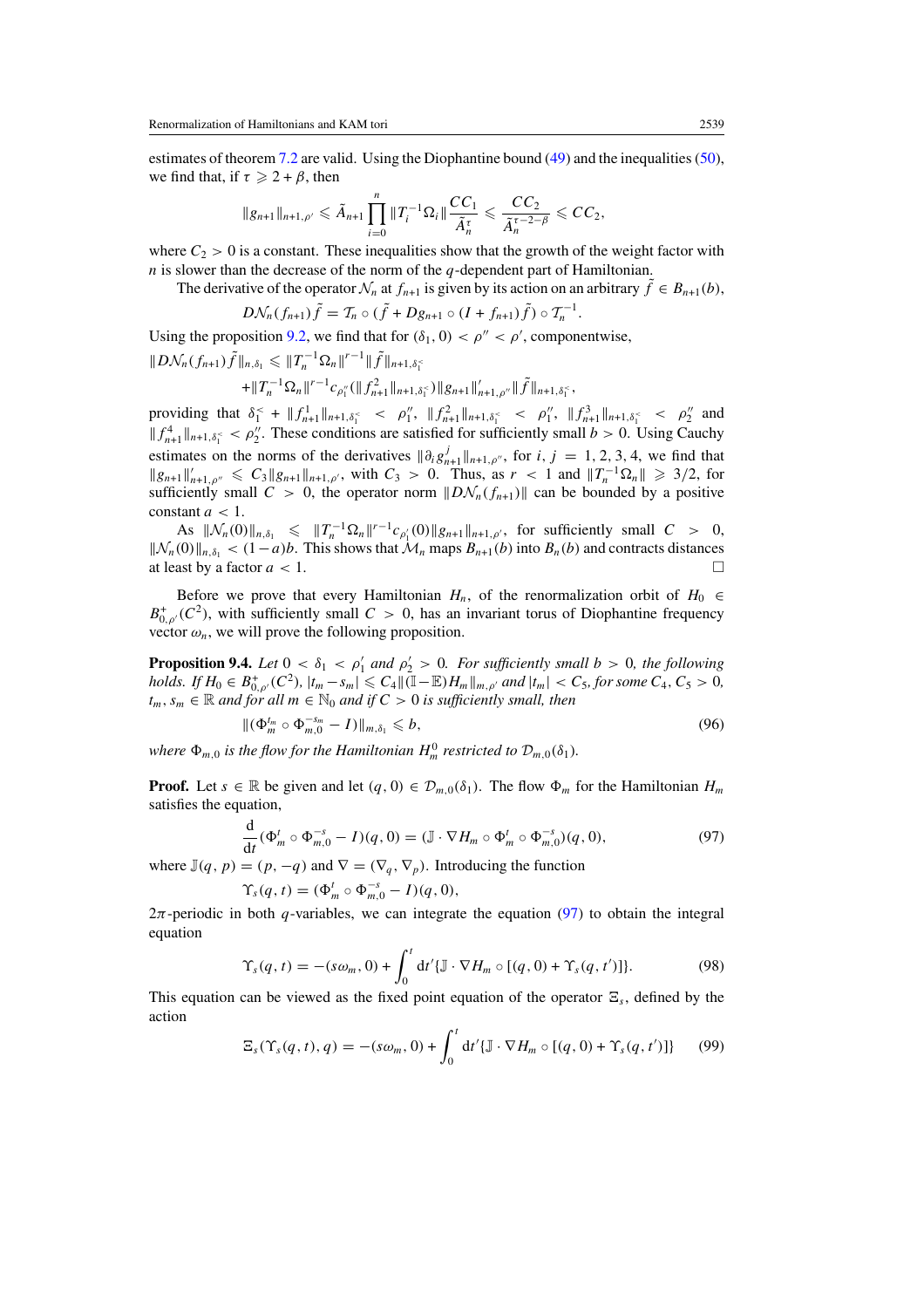<span id="page-28-0"></span>on a space of functions  $\Upsilon_s : \mathcal{D}_{m,0}(\delta_1) \times J \to \mathbb{C}^2 \times \mathbb{C}^2$ ,  $J = [0, t] \subset \mathbb{R}$ , with the norm  $|||\Upsilon_{s}||| = \sup_{t' \in J} \max\{c_m || \Upsilon_{s}^{1}(\cdot, t') ||_{m, \delta_1}, || \Upsilon_{s}^{2}(\cdot, t') ||_{m, \delta_1}, c_m || \Upsilon_{s}^{3}(\cdot, t') ||_{m, \delta_1}, c_m || \Upsilon_{s}^{4}(\cdot, t') ||_{m, \delta_1}\},$ 

where  $\Upsilon_s^1 = \omega'_m \cdot \Upsilon_s^q$ ,  $\Upsilon_s^2 = \Omega'_m \cdot \Upsilon_s^q$ ,  $\Upsilon_s^3 = \hat{\omega}_m \cdot \Upsilon_s^p$ ,  $\Upsilon_s^4 = \Omega_m \cdot \Upsilon_s^p$  and  $\Upsilon_s = (\Upsilon_s^q, \Upsilon_s^p)$ . We consider an open ball of functions  $\Upsilon_s$  in that space that satisfy  $|||\Upsilon_s||| < b$ , with

 $0 < b < \min{\{\rho'_1 - \delta_1, \rho_2\}}$ . This justifies the formal use of equations [\(98\)](#page-27-0) and [\(99\)](#page-27-0), as for any given  $t' \in J$  one has  $|| \Upsilon_s(\cdot, t') ||_{m, \delta_1} \leq ||| \Upsilon_s|||.$ 

Now, if  $\Upsilon_s^{(1)}$  and  $\Upsilon_s^{(2)}$  are two functions from that ball, we have

$$
\Xi_s(\Upsilon_s^{(2)}(q,t),q)-\Xi_s(\Upsilon_s^{(1)}(q,t),q)=\int_0^t dt'\int_{\Upsilon_s^{(1)}(q,t')}^{\Upsilon_s^{(2)}(q,t')} d\Upsilon \cdot \nabla (\mathbb{J}\cdot \nabla H_m)\circ [(q,0)+\Upsilon].
$$

Thus,

 $|||\Xi_s(\Upsilon_s^{(2)},\cdot)-\Xi_s(\Upsilon_s^{(1)},\cdot)||| \leq |t|\cdot \|\Upsilon_s^{(2)}-\Upsilon_s^{(1)}\| \cdot \|\nabla (\mathbb{J}\cdot\nabla H_m) \circ [(q,0)+\Upsilon] \|,$  (100) where

$$
\|\nabla(\mathbb{J}\cdot\nabla H_m)\circ[\Upsilon+(q,0)]\|\leq \max\left\{c_m\|\partial_2\partial_3 H_m\|_{m,\rho''}+\sum_{i=1,i\neq 2}^4\|\partial_i\partial_3 H_m\|_{m,\rho''},\right.\|\partial_2\partial_4 H_m\|_{m,\rho''}+c_m^{-1}\sum_{i=1,i\neq 2}^4\|\partial_i\partial_4 H_m\|_{m,\rho''},c_m\|\partial_2\partial_1 H_m\|_{m,\rho''}+\sum_{i=1,i\neq 2}^4\|\partial_i\partial_1 H_m\|_{m,\rho''},c_m\|\partial_2\partial_2 H_m\|_{m,\rho''}+\sum_{i=1,i\neq 2}^4\|\partial_i\partial_2 H_m\|_{m,\rho''}\right\},
$$

with  $b + \delta_1 < \rho_1'' < \rho_1'$  and  $b < \rho_2'' < \rho_2'$ .

Using Cauchy estimates on the norms of the derivatives and the fact that  $\|\partial_2\partial_i H_m\|_{m,\rho''}\leq$  $C_6$ ||( $\mathbb{I} - \mathbb{E}$ ) $H_m$ ||<sub>*m,ρ'*</sub>, for  $i = 1, 2, 3$ , where  $C_6 > 0$ , this norm can be bounded by an *m*-independent constant. Here, we again use the fact that  $\|(I-E)H_m\|_{m,\rho'}$  drops faster with *m* than  $c_m$  increases. The inequality (100) then implies that, if  $|t|=|t_m| < C_5$ ,  $H_0 \in B^+_{0,\rho'}(C^2)$ and  $C > 0$  is sufficiently small,  $\Xi_s$  is a contraction with a contraction rate  $\bar{a} < 1$ .

Notice that

$$
\Xi_s(0,q) = ((t-s)\omega_m, 0) + \mathbb{J} \cdot \nabla h_m(q, 0)t,
$$

and that  $\nabla \mathbb{E} h_m(q,0) = 0$ . Therefore, since  $|t_m - s_m| \leq C_4 ||(\mathbb{I} - \mathbb{E}) H_m||_{m,\rho}$ , where  $C_4 > 0$ and  $|t_m| < C_5$ , if  $t = t_m$  and  $s = s_m$ , then, for sufficiently small  $C > 0$ , we have  $|||E_{s_m}(0, q)||| < (1 - \bar{a})b$ . This shows that  $E_{s_m}(\cdot, q)$  is a contraction on a ball of radius *b* > 0 and has a unique fixed point  $\Upsilon_{s_m}$ , of norm  $|||\Upsilon_{s_m}||| < b$ , that satisfies the equation [\(98\)](#page-27-0). The claim follows from the fact that for  $|t_m| < C_5$  one has  $||\Upsilon_{s_m}(\cdot, t_m)||_{m, \delta_1} \leq |||\Upsilon_{s_m}|||$ .  $\Box$ 

Let, in the following,  $b > 0$  and  $C > 0$  be chosen sufficiently small such that the assumptions of lemma [9.3](#page-26-0) and proposition [9.4](#page-27-0) are satisfied. Let  $F_m$ ,  $m \in \mathbb{N}_0$ , be arbitrary maps in  $B_m(b)$ . Define

$$
\Gamma_{n,m} = (\mathcal{M}_n \circ \cdots \circ \mathcal{M}_{m-1})(F_m),\tag{101}
$$

for  $0 \le n < m$ , or, taking into account the definition [\(93\)](#page-26-0) of the operators  $\mathcal{M}_n$ ,

$$
\Gamma_{n,m} = \Lambda_n \circ \cdots \circ \Lambda_{m-1} \circ F_m \circ \mathcal{T}_{m-1}^{-1} \circ \cdots \circ \mathcal{T}_n^{-1}.
$$
 (102)

Here, the maps  $\Lambda_n$  and the operators  $\mathcal{M}_n$  are associated to the sequence of Hamiltonians  $H_n$ ,  $n \in \mathbb{N}_0$ .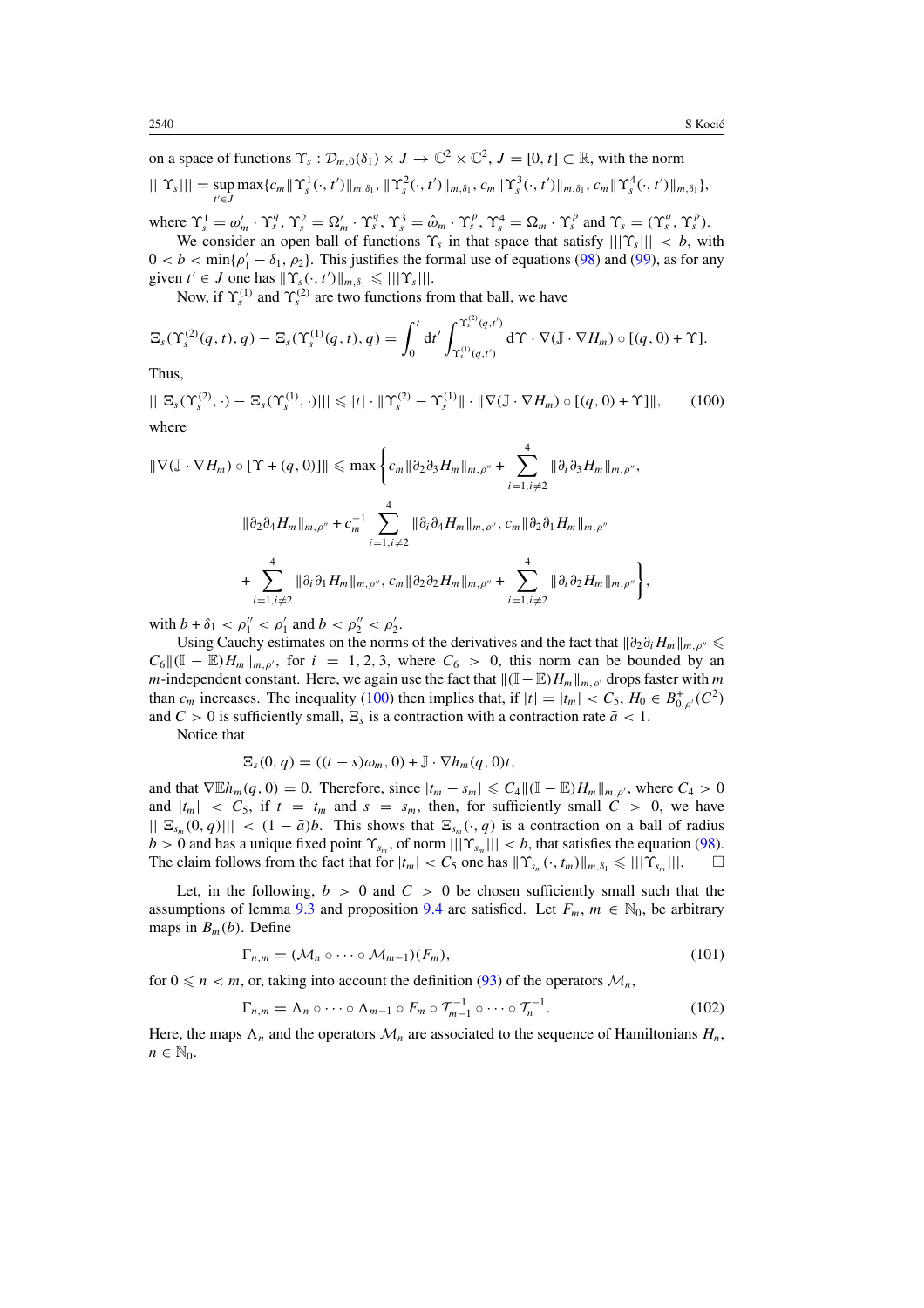**Theorem 9.5.** *Let*  $0 < \delta_1 < \rho'_1$ . *If*  $H_0 \in B^+_{0,\rho'}(C^2)$  *and*  $b, C > 0$  *are sufficiently small, the limits*  $\Gamma_n = \lim_{m \to \infty} \Gamma_{n,m}$ ,  $n \in \mathbb{N}_0$ , exist in  $B_n(r)$  and satisfy

$$
\|\Gamma_n - I\|_{n,\delta_1} \leqslant b. \tag{103}
$$

 $\Gamma_n$  *is an invariant torus of*  $H_n$  *with frequency vector*  $\omega_n$ *. The invariant tori satisfy* 

$$
\Gamma_n = \Lambda_n \circ \Gamma_{n+1} \circ \mathcal{T}_n^{-1}.\tag{104}
$$

**Proof.** By lemma [9.3,](#page-26-0) if  $n < m < i$ , then  $\|\Gamma_{n,i} - \Gamma_{n,m}\|_{n,\delta_1} \le 2ba^{m-n}$ , where  $a < 1$  is the constant from the same lemma. Thus, the sequence  $m \mapsto \Gamma_{n,m}$  is Cauchy and converges in this norm to a limit  $\Gamma_n$ . Moreover, this limit is independent of  $F_m$ . The relationship (104) follows from the continuity of  $\mathcal{M}_n$ .

Now, we want to show that, in the above norm,  $\Gamma_n \to I$ , when  $n \to \infty$ . Consider a one-parameter family of Hamiltonians  $H_n(s) = H_n^0 + s(H_n - H_n^0)$ ,  $s \in \mathbb{C}$ , and let  $\Lambda_n(s)$  and  $\Gamma_n(s)$  be the corresponding one parameter families of maps. The map  $s \mapsto \Lambda_n(s)$  is analytic in the domain  $|s| < \zeta_n \tilde{A}_{n-1}^2/C$  containing the unit disc. By uniform convergence, the map  $s \mapsto \Gamma_n(s)$  is analytic from the same domain into  $B_n(b)$ . As  $\Gamma_n(0) = I$ , by Schwartz's lemma,  $||\Gamma_n(1) - I||_{n,\delta_1}$  ≤ 2*bC*/( $\zeta_n \tilde{A}_{n-1}^2$ ). The inequality (103) then follows from theorem [7.2.](#page-21-0)

It remains to be proved that  $\Gamma_n$  is an invariant torus of  $H_n$  with frequency vector  $\omega_n$ . First, we formally have the identities

$$
\Phi_n^{t_n} \circ \Gamma_{n,m} \circ \Psi_n^{-s_n} = \Phi_n^{t_n} \circ \Lambda_n \circ \cdots \circ \Lambda_{m-1} \circ \mathcal{T}_{m-1}^{-1} \circ \cdots \circ \mathcal{T}_n^{-1} \circ \Psi_n^{-s_n}
$$
  
\n
$$
= \Lambda_n \circ \Phi_{n+1}^{\theta_n^{t-1}t_n} \circ \cdots \circ \Lambda_{m-1} \circ \mathcal{T}_{m-1}^{-1} \circ \cdots \circ \Psi_{n+1}^{-\alpha_{n+1}^{-1}s_n} \circ \mathcal{T}_n^{-1}
$$
  
\n
$$
= \Lambda_n \circ \cdots \circ \Lambda_{m-1} \circ \Phi_m^{t_m} \circ \Psi_m^{-s_m} \circ \mathcal{T}_{m-1}^{-1} \circ \cdots \circ \mathcal{T}_n^{-1}
$$
(105)

on any domain where the compositions are well defined, where  $t_m = \theta_{m-1}^{(-1} \cdots \theta_0^{(-1)} t_0$  and  $s_m = \alpha_m^{-1} \cdots \alpha_1^{-1} s_0$ ,  $m \in \mathbb{N}$ . As the map  $\Lambda_n$  maps  $\mathcal{D}_n(\rho')$  into  $\mathcal{D}_n(\rho'')$ , with  $\rho'' \leq \rho'$ , componentwise, for  $t_0$  in an open interval containing zero and  $H_0$  sufficiently close to  $H_0^0$ , the equality  $\Phi_n^{t_n} \circ \Lambda_n = \Lambda_n \circ \Phi_{n+1}^{\rho_n^{t-1}t_n}$ ,  $n \in \mathbb{N}_0$ , is an identity between maps on  $\mathcal{D}_n(\rho')$ , with a range contained in  $\mathcal{D}_n(\rho')$ .

As both sides of (105) are the maps on  $\mathcal{B}_{n,0}(\delta_1)$ , we have the identity

$$
\Phi_n^{t_n} \circ \Gamma_{n,m} \circ \Psi_n^{-s_n} = (\mathcal{M}_n \circ \cdots \circ \mathcal{M}_{m-1})(\Phi_m^{t_m} \circ \Phi_{m,0}^{-s_m}).
$$

Here, we have also used the fact that *I* is the invariant torus of frequency  $\omega_m$  of  $H_m^0$ . It suffices to show that the map  $\Phi_m^{t_m} \circ \Phi_{m,0}^{-s_m}$  belongs to the domain of  $\mathcal{M}_{m-1}$ , for sufficiently large *m*.

Let  $t_0 = \xi s_0$ , where  $\xi = \prod_{j=1}^{\infty} \tau_j = \lim_{k \to \infty} \prod_{j=1}^{k} \tau_j$  and  $\tau_j = \tau_{\tilde{H}_j}$ . The existence of this limit follows from the convergence of  $\sum_{j=0}^{\infty} |\tau_{j+1} - 1|$  and the mean value theorem. The convergence of the sum itself follows from the fact that  $|\tau_{j+1} - 1| \leq C_7 ||(\mathbb{I} - \mathbb{E})h_j||_{j,\rho'}$ , where  $C_7 > 0$ , and theorem [7.2.](#page-21-0) We have,

$$
\frac{\tilde{A}_m}{\alpha_0}(t_m - s_m) = t_0 \prod_{i=1}^m \tau_i^{-1} - s_0 = \left( \prod_{i=m+1}^\infty \tau_i - 1 \right) s_0 \leqslant s_0 C_8 \| (\mathbb{I} - \mathbb{E}) H_m \|_{m,\rho'},
$$

with  $C_8 > 0$ .

Thus, for sufficiently small  $b, C > 0$ , the assumptions of proposition [9.4](#page-27-0) are satisfied. The same proposition then implies that  $\|\Phi_m^{t_m} \circ \Phi_{m,0}^{-s_m} - I\|_{m,\delta_1} < b$  and that the map  $\Phi_m^{t_m} \circ \Phi_{m,0}^{-s_m}$ belongs to the domain of  $\mathcal{M}_{m-1}$ . The right-hand side of (105) converges in  $\mathcal{B}_{n,0}(\delta_1)$  to  $\Gamma_n$ when  $m \to \infty$ . As the convergence implies pointwise convergence and since the maps  $\Phi_n^{t_n}$ and  $\Psi_n^{s_n}$  are both continuous and invertible, we conclude that  $\Phi_n^{t_n} \circ \Gamma_n \circ \Psi_n^{-s_n} = \Gamma_n$ . Thus,  $\Gamma_n$ is an invariant torus of frequency  $\omega_n$  associated to the Hamiltonian  $H_n$ .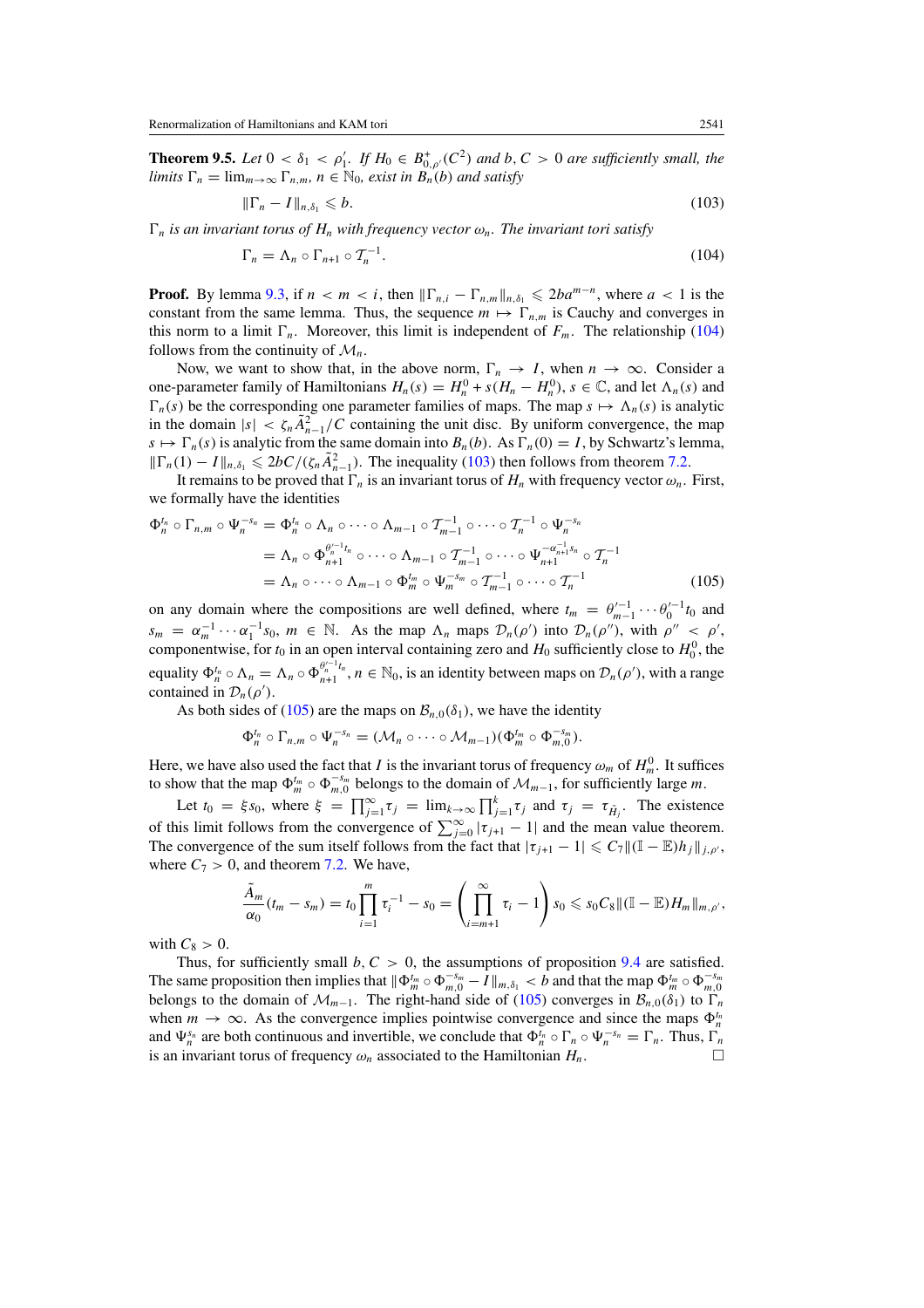#### <span id="page-30-0"></span>**10. Analyticity of invariant tori**

Theorem [9.5](#page-28-0) shows that every Hamiltonian  $H_0$  sufficiently close to  $H_0^0$  has an invariant torus  $\Gamma_0$  with a Diophantine frequency vector  $\omega_0$ . In this section, we show that the so-constructed invariant tori can be extended to analytic functions. We use the fact that  $\Gamma_0$  depends analytically on  $H_0$ .

Define the translation  $J_v$ :  $(q, p) \mapsto (q + v, p)$ , for  $v \in \mathbb{R}^2$ , a one parameter family of Hamiltonians  $H_n(v) = H_n \circ J_v$  and the map  $\mathcal{J}_v : H_n \mapsto H_n \circ J_v^{-1}$ . Let  $\Lambda_n(v)$  be the one parameter family of maps introduced in definition [4.1](#page-7-0) associated to  $H_n(v)$ . Let  $0 < \rho' < \rho' < \rho < 3\rho'/2$ , componentwise, be chosen as in definition [4.1.](#page-7-0)

**Proposition 10.1.** *Let*  $v \in \mathbb{R}^2$ *. For sufficiently small*  $c > 0$  *and for all Hamiltonians*  $H_n$  *in the ball*  $B_{n,q}(c) \subset A_n(q)$ , of radius c, centred at  $H_n^0$ , the identity  $U_H \circ J_v = J_v \circ U_{H \circ J_v}$ , is valid *on*  $\mathcal{D}_n(\varrho'), n \in \mathbb{N}$ .

**Proof.** The proof of this proposition follows from the construction of the transformation  $U_{H_n}$ that satisfies the equation  $\mathbb{I}^-H_n \circ U_{H_n} = 0$ . In section [5,](#page-10-0) this transformation is constructed as the composition of a sequence of canonical transformations  $U_{\phi}$  generated by functions  $\phi$ . As the translation  $\mathcal{J}_v$  commutes with  $\mathbb{I}^+$  and differentiation, we have  $\phi_{H_n \circ J_v} = \phi_{H_n} \circ J_v$ , where  $\phi_{H_n}$  is the generating function associated to  $H_n$ . Then,  $U_{\phi_{H_n}} \circ J_v = J_v \circ U_{\phi_{H_n \circ J_v}}$ . The claim follows by taking the limit of the product of the above mentioned sequence.  $\Box$ 

**Proposition 10.2.** *Let*  $v \in \mathbb{R}^2$ . For sufficiently small  $C > 0$  and for all Hamiltonians *H*<sub>0</sub> ∈ *B*<sup>+</sup><sub>0</sub>, $\rho$ <sup>*(C*2</sup>) ⊂  $\mathbb{I}_0^+$ *A<sub>n</sub>*( $\rho'$ *), if the sequence H<sub>n</sub>*, *n* ∈  $\mathbb{N}_0$ *, is the renormalization orbit of H*<sub>0</sub>*, then the identity*  $\Lambda_n \circ J_v = J_{T_n v} \circ \Lambda_n(T_n v)$  *is valid on*  $\mathcal{D}_n(\rho')$ *, n*  $\in \mathbb{N}$ *.* 

**Proof.** Notice first that  $\mathcal{T}_n \circ J_v = J_{T_n v} \circ \mathcal{T}_n$  and that  $V_{H'_{n+1}}$  and  $S_{\tilde{H}_{n+1}}$  commute with  $J_v$ . Further, notice that  $V_{H'_{n+1}\circ J_v} = V_{H'_{n+1}}$  and  $S_{\tilde{H}_{n+1}\circ J_v} = S_{\tilde{H}_{n+1}}$ . Recall that  $\Lambda_n = T_n \circ V_{H'_{n+1}} \circ U_{H''_{n+1}} \circ S_{\tilde{H}_{n+1}}$ ,  $H'_{n+1} = (\theta_n/\mu_n)H_n \circ \mathcal{T}_n$ ,  $H''_{n+1} = H'_{n+1} \circ V_{H'_{n+1}}$  and  $\tilde{H}_{n+1} = H''_{n+1} \circ U_{H''_{n+1}}$ . Let  $H'_{n+1}(v) =$  $(\theta_n/\mu_n)H_n(v) \circ T_n$ ,  $H''_{n+1}(v) = H'_{n+1}(v) \circ V_{H'_{n+1}(v)}$  and  $\tilde{H}_{n+1}(v) = H''_{n+1}(v) \circ U_{H''_{n+1}(v)}$ . Using the previous relations and the proposition 10.1, we find that  $\Lambda_n \circ J_v = J_{T_n v} \circ T_n \circ V_{H'_{n+1}(T_n v)} \circ$  $U_{H_{n+1}''(T_n v)} \circ S_{\tilde{H}_{n+1}(T_n v)}$ , and the claim immediately follows.

**Proposition 10.3.** *Let*  $v \in \mathbb{R}^2$ . For sufficiently small  $C > 0$  and for all Hamiltonians  $H_0 \in B_{0,\rho'}^+(C^2) \subset \mathbb{I}_0^+ \mathcal{A}_n(\rho')$ , we have  $J_v \circ \Gamma_0(H_0 \circ J_v) = \Gamma_0(H_0) \circ J_v$ . Here, by writing  $\Gamma_0(H_0)$ *, we have emphasized that the invariant torus*  $\Gamma_0$  *is associated to a Hamiltonian H*<sub>0</sub>.

**Proof.** Let  $v \in \mathbb{R}^2$  be fixed. Since  $\mathcal{J}_v^{-1}$  is an isometry on  $\mathcal{A}_n(\rho)$ , for sufficiently small  $C > 0$  and for all Hamiltonians  $H_0 \in B^+_{0,\rho'}(C^2)$ ,  $\mathcal{J}_v^{-1}(H_0)$  belongs to  $B^+_{0,\rho'}(C^2)$  and the orbit  $\mathcal{R}_{n-1} \circ \cdots \circ \mathcal{R}_0(\mathcal{J}_v^{-1}(H_0))$ ,  $n \in \mathbb{N}$ , satisfies the bounds analogous to those obtained in theorem [7.2.](#page-21-0) Thus, we can construct the maps

$$
\Gamma_{0,m}(H_0 \circ J_v) = \Lambda_0(v) \circ \cdots \circ \Lambda_{m-1}(T_{m-2}^{-1} \ldots T_0^{-1} v) \circ T_{m-1}^{-1} \circ \cdots \circ T_0^{-1},
$$

for  $m \in \mathbb{N}$ . By theorem [9.5,](#page-28-0) the limit  $\Gamma_0(H_0 \circ J_v) = \lim_{m \to \infty} \Gamma_{0,m}(H_0 \circ J_v)$  is an invariant torus of  $H_0 \circ J_v$  with frequency vector  $\omega_0$ . Using proposition 10.2, we find

$$
\Gamma_{0,m} \circ J_v = \Lambda_0 \circ \cdots \circ \Lambda_{m-1} \circ \mathcal{T}_{m-1}^{-1} \circ \cdots \circ \mathcal{T}_0^{-1} \circ J_v
$$
  
=  $J_v \circ \Lambda_0(v) \circ \cdots \circ \Lambda_{m-1}(\mathcal{T}_{m-2}^{-1} \cdots \mathcal{T}_0^{-1}v) \circ \mathcal{T}_{m-1}^{-1} \circ \cdots \circ \mathcal{T}_0^{-1}$   
=  $J_v \circ \Gamma_{0,m}(H_0 \circ J_v).$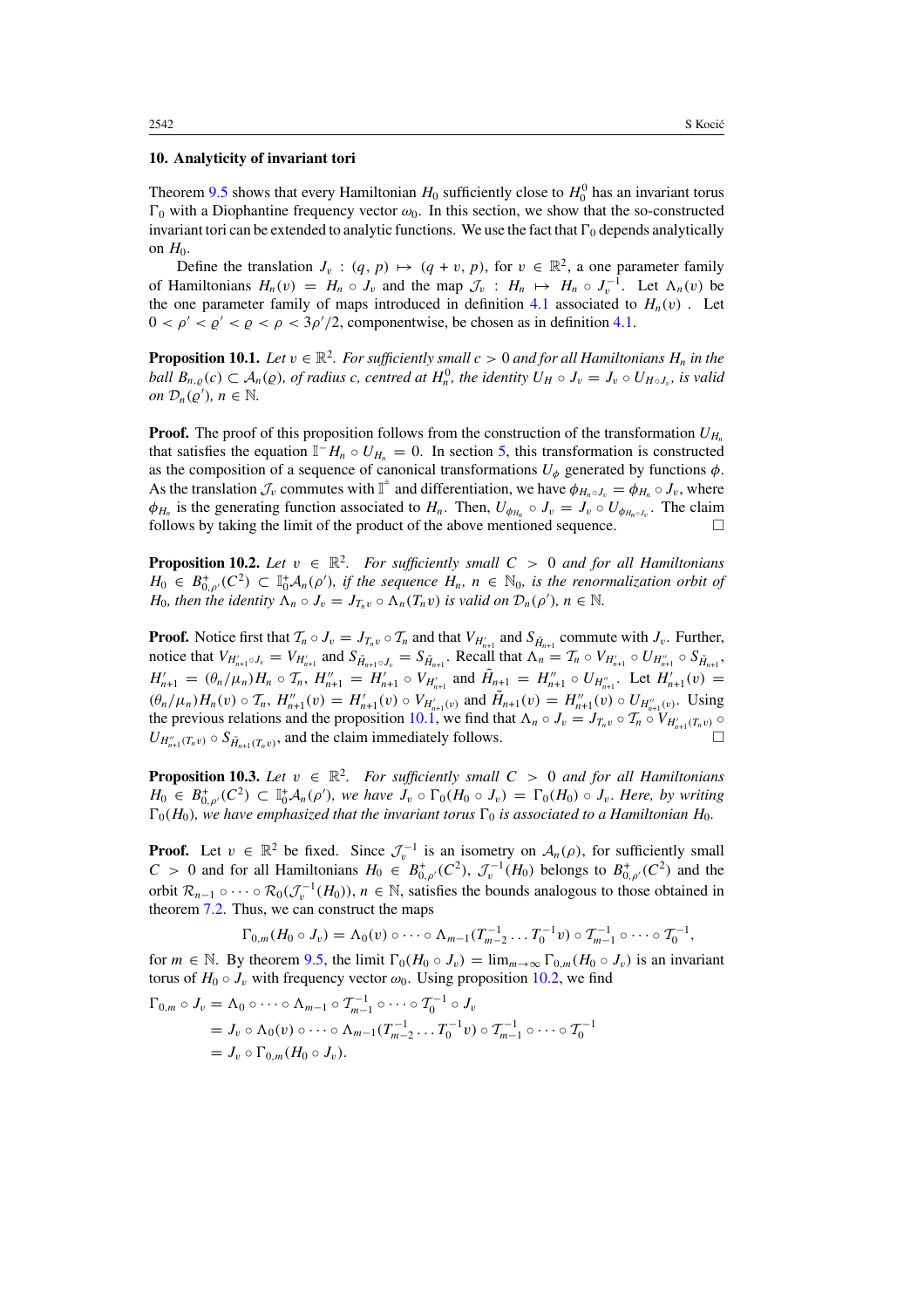<span id="page-31-0"></span>Further, by taking the limit  $m \to \infty$  of this identity, we find that  $J_v \circ \Gamma_0(H_0 \circ J_v) = \Gamma_0(H_0) \circ J_v$ . This holds for all Hamiltonians *H*<sub>0</sub> in a ball  $B^+_{0,\rho'}(C^2)$  independent of  $v \in \mathbb{R}^2$ .

The relationship between  $\Gamma_0(H_0 \circ J_v)$  and  $\Gamma_0(H_0)$ , valid *a priori* for  $v \in \mathbb{R}^2$ , can be used to analytically continue  $\Gamma_0(H_0)$  away from  $\mathbb{R}^2 \times \{0\}$ .

In the following, given any two sets *X* and *Y*, if  $x \in X$ , then  $\mathcal{E}_x$  denotes the evaluation functional defined by  $\mathcal{E}_x f = f(x)$ , for all functions  $f \in Y^X$ .

**Theorem 10.4.** Let  $\rho_1 - \rho'_1 > \delta_1 > \delta'_1 > 0$  and  $\rho_2 - \rho'_2 > 0$ . There exists an open *neighbourhood B of*  $H_0^0$  *in*  $A_0(\rho)$ *, such that for every Hamiltonian*  $H_0 \in B$ *, the map* 

$$
\mathcal{G}_{H_0}(q, p) = \mathcal{E}_0 J_q \circ \Gamma_0(H_0 \circ J_q), \qquad q \in \mathcal{D}_{0,1}(\delta_1'), \quad p \in \mathbb{C}^2 \tag{106}
$$

 $d$ efines an analytic function  $\mathcal{G}_{H_0}$  on  $\mathcal{D}_{0,1}(\delta_1')\times\mathbb{C}^2$  whose restriction to  $\mathbb{R}^2\times\{0\}$  coincides with  $\Gamma_0(H_0)$ *.* 

**Proof.** Let  $\delta = (\delta_1, 0)$ . The map  $(q, H) \mapsto H \circ J_q$  is analytic from  $\mathcal{D}_{0,1}(\delta_1) \times \mathcal{A}_0(\rho)$  into  $\mathcal{A}_0(\rho')$ . This follows from the fact that the map  $\mathcal{J}_q^{-1}$  is bounded with norm 1 from  $\mathcal{A}_0(\rho' + \delta)$ to  $A_0(\rho')$ , for every  $q \in \mathcal{D}_{0,1}(\delta_1)$ , and the differentiation is bounded from  $A_0(\rho)$  to  $A_0(\rho' + \delta)$ .

Define the map *G* : *H*<sub>0</sub>  $\mapsto$  *G*(*H*<sub>0</sub>), by setting *G*(*H*<sub>0</sub>)(*q*, *p*) =  $\Gamma_0(H_0)(q, 0) - S_0(q, p)$ , for  $H_0$  in the domain of  $\Gamma_0$ . Here  $S_0(q, p) = (q, 0)$ . As  $\mathcal{J}_q^{-1}$  is bounded from  $\mathcal{A}_0(\rho)$  to  $\mathcal{A}_0(\rho')$ , there exists an open ball *B* in  $\mathcal{A}_0(\rho)$  containing  $H_0^0$ , such that for every  $q \in \mathcal{D}_{0,1}(\delta_1)$ , both  $H_0$  and  $\mathcal{J}_q^{-1}H_0$  belong to the domain of  $\Gamma_0$ . Since  $\Gamma_0$  depends analytically on  $H_0$ , so does *G*, and as,  $\mathcal{E}_0$  is bounded, the map  $(q, H_0) \mapsto \mathcal{E}_0 G(\mathcal{J}_q^{-1} H_0)$  is analytic on  $\mathcal{D}_{0,1}(\delta_1) \times B$ . The analyticity of  $\mathcal{G}_{H_0}$  for  $H_0 \in B$  follows from the identity  $(\mathcal{G}_{H_0} - S_0)(q, p) = \mathcal{E}_0 G(\mathcal{J}_q^{-1}H_0)$ .

Using proposition [10.3,](#page-30-0) we find

$$
\mathcal{E}_{(q,0)}\Gamma_0(H_0)=\mathcal{E}_0(\Gamma_0(H_0)\circ J_q)=\mathcal{E}_0J_q\circ\Gamma_0(H_0\circ J_q)=\mathcal{G}_{H_0}(q,0),
$$

for all  $q \in \mathbb{R}^2$  and  $H_0 \in B$ . This shows that  $\Gamma_0(H_0)$  and  $\mathcal{G}_{H_0}$  agree on  $\mathbb{R}^2 \times \{0\}$  as claimed. claimed.  $\Box$ 

#### **Acknowledgments**

I am sincerely grateful to Professor Hans Koch for his support and numerous helpful discussions.

#### **References**

- [1] Arnold V I 1963 Proof of A N Kolmogorov's theorem on the preservation of quasiperiodic motions under small perturbations of the Hamiltonian *Usp. Mat. Nauk. SSSR* **18** 13–40
- [2] Bricmont J, Gawedzki K and Kupiainen A 1999 KAM theorem and quantum field theory *Commun. Math. Phys.* **201** 699–727
- [3] Chandre C and Moussa P 2001 Scaling law for the critical function of an approximate renormalization *Nonlinearity* **14** 803–16
- [4] Chandre C and Jauslin H R 2002 Renormalization-group analysis for the transition to chaos in Hamiltonian systems *Phys. Rep.* **365** 1–64
- [5] Coullet P and Tresser C 1978 Iteration d'endomorphismes et groupe de renormalisation *J. Physique Coll.* **39** C5–25
- [6] Escande D F and Doveil F 1981 Renormalization method for computing the threshold of the large-scale stochastic instability in two degree-of-fredom Hamiltonian systems *J. Stat. Phys.* **26** 257–84
- [7] Feigenbaum M J 1978 Quantitative universality for a class of nonlinear transformations *J. Stat. Phys.* **19** 25–52
- [8] Feigenbaum M J 1979 The universal metric properties of nonlinear transformations *J. Stat. Phys.* **21** 669